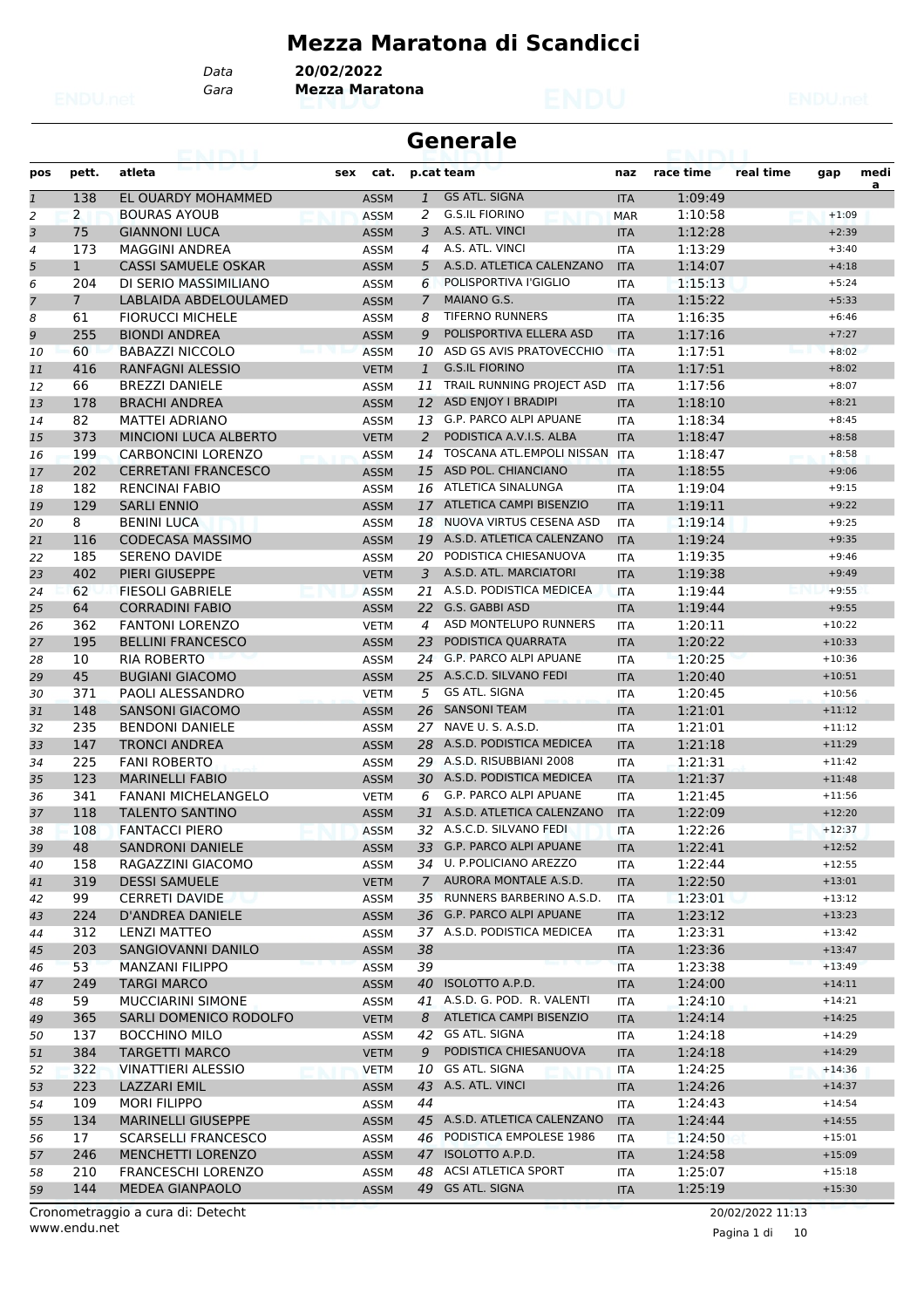| pos        | pett.     | atleta                                             | sex | cat.                       |              | p.cat team                                               | naz                      | race time          | real time | gap                  | medi<br>a |
|------------|-----------|----------------------------------------------------|-----|----------------------------|--------------|----------------------------------------------------------|--------------------------|--------------------|-----------|----------------------|-----------|
| 60         | 56        | <b>MANNINI CLAUDIO</b>                             |     | <b>ASSM</b>                |              | 50 AVIS ZERO POSITIVO A.S.D.                             | <b>ITA</b>               | 1:25:24            |           | $+15:35$             |           |
| 61         | 286       | SALVADORI DANIELE                                  |     | <b>ASSM</b>                |              | 51 A.S.C.D. SILVANO FEDI                                 | <b>ITA</b>               | 1:25:35            |           | $+15:46$             |           |
| 62         | 351       | PASQUALETTI STEFANO                                |     | <b>VETM</b>                | 11           | G.S. VALDELSA RUNNERS A.S.                               | <b>ITA</b>               | 1:25:45            |           | $+15:56$             |           |
| 63         | 273       | <b>NOVELLI MATTEO</b>                              |     | <b>ASSM</b>                |              | 52 ATTRAVERSO RUNNING ASD                                | <b>ITA</b>               | 1:25:51            |           | $+16:02$             |           |
| 64         | 630       | <b>CAVALLINI DENISE</b>                            |     | <b>ASSF</b>                | $\mathbf{1}$ | G.S. LAMMARI                                             | <b>ITA</b>               | 1:26:09            |           | $+16:20$             |           |
| 65         | 424       | PROSPERI SANDRO                                    |     | <b>VETM</b>                |              | 12 ASD GUMASIO                                           | <b>ITA</b>               | 1:26:09            |           | $+16:20$             |           |
| 66         | 214       | <b>GIUSTARINI ANDREA</b>                           |     | <b>ASSM</b>                |              | 53 ASD GS AVIS PRATOVECCHIO                              | <b>ITA</b>               | 1:26:20            |           | $+16:31$             |           |
| 67         | 264       | <b>GRAZIANI ALESSIO</b>                            |     | <b>ASSM</b>                |              | 54 AVIS ZERO POSITIVO A.S.D.                             | <b>ITA</b>               | 1:26:30            |           | $+16:41$             |           |
| 68         | 113       | <b>RIGHI FRANCESCO</b>                             |     | <b>ASSM</b>                |              | 55 G.S. VALDELSA RUNNERS A.S.<br><b>RUN CARD</b>         | <b>ITA</b>               | 1:26:32            |           | $+16:43$<br>$+16:45$ |           |
| 69         | 11<br>95  | <b>COPPINI DANIELE</b><br><b>RUSSONIELLO MIRKO</b> |     | <b>ASSM</b>                | 56           | 57 ASD GS. PIEVE A RIPOLI                                | <b>ITA</b>               | 1:26:34<br>1:26:36 |           |                      |           |
| 70<br>71   | 428       | <b>ROSI ROBERTO</b>                                |     | <b>ASSM</b><br><b>VETM</b> |              | 13 ATLETICA CAMPI BISENZIO                               | <b>ITA</b><br><b>ITA</b> | 1:26:36            |           | $+16:47$<br>$+16:47$ |           |
|            | 72        | ZIELMI ANDREA                                      |     | <b>ASSM</b>                | 58           | <b>RUN CARD</b>                                          |                          | 1:26:41            |           | $+16:52$             |           |
| 72<br>73   | 15        | <b>BAFUMI DANIELE</b>                              |     | <b>ASSM</b>                |              | 59 ASD GS. PIEVE A RIPOLI                                | <b>ITA</b><br><b>ITA</b> | 1:26:46            |           | $+16:57$             |           |
| 74         | 624       | <b>SMACCHIA ELENA</b>                              |     | <b>ASSF</b>                | 2            | <b>G.S. AVIS AIDO URBINO</b>                             | <b>ITA</b>               | 1:26:49            |           | $+17:00$             |           |
| 75         | 238       | MACALUSO STEFANO                                   |     | <b>ASSM</b>                | 60           | NAVE U. S. A.S.D.                                        | <b>ITA</b>               | 1:26:53            |           | $+17:04$             |           |
| 76         | 111       | <b>BIANCHINI FRANCESCO</b>                         |     | <b>ASSM</b>                | 61           | G.S. VALDELSA RUNNERS A.S.                               | <b>ITA</b>               | 1:26:53            |           | $+17:04$             |           |
| 77         | 146       | PELLEGRINELLI MARCO                                |     | <b>ASSM</b>                |              | 62 U. P.POLICIANO AREZZO                                 | <b>ITA</b>               | 1:26:54            |           | $+17:05$             |           |
| 78         | 234       | <b>BALLINI MARCO</b>                               |     | <b>ASSM</b>                | 63           | NAVE U. S. A.S.D.                                        | <b>ITA</b>               | 1:26:54            |           | $+17:05$             |           |
| 79         | 411       | <b>BERNARDINI MARCO</b>                            |     | <b>VETM</b>                |              | 14 G.S.IL FIORINO                                        | <b>ITA</b>               | 1:26:55            |           | $+17:06$             |           |
| 80         | 289       | <b>RIGATTI ELIA</b>                                |     | <b>ASSM</b>                |              | 64 RUN CARD                                              | <b>ITA</b>               | 1:27:00            |           | $+17:11$             |           |
| 81         | 519       | <b>SABATINI RINALDO</b>                            |     | <b>ARGM</b>                | 1            | <b>G.S.DILETTANTISTICO RUN</b>                           | <b>ITA</b>               | 1:27:09            |           | $+17:20$             |           |
| 82         | 190       | <b>BORTOLUZZI SERGHEY</b>                          |     | <b>ASSM</b>                |              | 65 LE TORRI PODISMO A.S.D.                               | <b>ITA</b>               | 1:27:11            |           | $+17:22$             |           |
| 83         | 419       | TRENTANOVE LORENZO                                 |     | <b>VETM</b>                |              | 15 G.S.IL FIORINO                                        | <b>ITA</b>               | 1:27:19            |           | $+17:30$             |           |
| 84         | 269       | <b>RENZI STEFANO</b>                               |     | <b>ASSM</b>                |              | 66 AVIS ZERO POSITIVO A.S.D.                             | <b>ITA</b>               | 1:27:25            |           | $+17:36$             |           |
| 85         | 169       | DAVINI GIORGIO                                     |     | <b>ASSM</b>                |              | 67 G.P. PARCO ALPI APUANE                                | <b>ITA</b>               | 1:27:25            |           | $+17:36$             |           |
| 86         | 391       | <b>BABBINI CLAUDIO</b>                             |     | <b>VETM</b>                |              | 16 ASD FIDAS GNARRO JET                                  | <b>ITA</b>               | 1:27:26            |           | $+17:37$             |           |
| 87         | 327       | <b>GERARD VINCENT</b>                              |     | <b>VETM</b>                | 17           | LA FONTANINA A.S.D.                                      | <b>ITA</b>               | 1:27:35            |           | $+17:46$             |           |
| 88         | 231       | <b>ABDALI MOHAMMED</b>                             |     | <b>ASSM</b>                | 68           | CLUB SPORTIVO FIRENZE POL.                               | <b>ITA</b>               | 1:27:37            |           | $+17:48$             |           |
| 89         | 21        | <b>RICCI DANIELE</b>                               |     | <b>ASSM</b>                | 69           | PODISTICA EMPOLESE 1986                                  | <b>ITA</b>               | 1:27:50            |           | $+18:01$             |           |
| 90         | 330       | <b>VEGGENTI NICOLA</b>                             |     | <b>VETM</b>                | 18           | ATL.SANGIOVANNESE 1967                                   | <b>ITA</b>               | 1:27:52            |           | $+18:03$             |           |
| 91         | 24        | ALDERIGHI LEONARDO                                 |     | <b>ASSM</b>                | 70           |                                                          | <b>ITA</b>               | 1:27:53            |           | $+18:04$             |           |
| 92         | 265       | MARCHÈ MICHAEL                                     |     | <b>ASSM</b>                | 71           | AVIS ZERO POSITIVO A.S.D.                                | <b>ITA</b>               | 1:28:02            |           | $+18:13$             |           |
| 93         | 119       | <b>MAGRI NICOLA</b>                                |     | <b>ASSM</b>                | 72           | <b>RUN CARD</b>                                          | <b>ITA</b>               | 1:28:07            |           | $+18:18$             |           |
| 94         | 284       | <b>GIUSTI JACOPO</b>                               |     | <b>ASSM</b>                |              | 73 A.S.D. PODISTICA MEDICEA                              | <b>ITA</b>               | 1:28:08            |           | $+18:19$             |           |
| 95         | 415       | <b>PASTORE VINCENZO</b>                            |     | <b>VETM</b>                |              | 19 G.S.IL FIORINO                                        | <b>ITA</b>               | 1:28:10            |           | $+18:21$             |           |
| 96         | 114       | <b>RICCI DARIO</b>                                 |     | <b>ASSM</b>                |              | 74 G.S. VALDELSA RUNNERS A.S.                            | <b>ITA</b>               | 1:28:13            |           | $+18:24$             |           |
| 97         | 194       | <b>GERI LORENZO</b>                                |     | <b>ASSM</b>                |              | 75 MAIANO G.S.                                           | <b>ITA</b>               | 1:28:14            |           | $+18:25$             |           |
| 98         | 222       | <b>MOCCIA MARCO</b>                                |     | <b>ASSM</b>                |              | 76 A.S. ATL. VINCI                                       | <b>ITA</b>               | 1:28:23            |           | $+18:34$             |           |
| 99         | 165       | <b>MANSUINO NICOLA</b>                             |     | ASSM                       | 77           |                                                          | ITA                      | 1:28:25            |           | $+18:36$             |           |
| 100        | 518       | <b>BORGOGNI SEBASTIANO</b>                         |     | ARGM                       | 2            | <b>FILIRUN TEAM ASD</b>                                  | <b>ITA</b>               | 1:28:27            |           | $+18:38$             |           |
| 101        | 172       | <b>DECARIA EMANUELE</b>                            |     | ASSM                       |              | 78 A.S.C.D. SILVANO FEDI                                 | ITA                      | 1:28:32            |           | $+18:43$             |           |
| 102        | 346       | <b>BARTALUCCI GABRIELE</b>                         |     | <b>VETM</b>                |              | 20 ATL. CASTELLO                                         | <b>ITA</b>               | 1:28:41            |           | $+18:52$             |           |
| 103        | 206       | <b>CONTI MATTEO</b>                                |     | <b>ASSM</b>                |              | 79 A.S.D. PODISTICA MEDICEA<br>80 ATTRAVERSO RUNNING ASD | <b>ITA</b>               | 1:28:41            |           | $+18:52$             |           |
| 104        | 276       | <b>TOTARO PASQUALE</b>                             |     | <b>ASSM</b>                | 21           | ASD FIDAS GNARRO JET                                     | <b>ITA</b>               | 1:28:50            |           | $+19:01$<br>$+19:01$ |           |
| 105        | 392<br>78 | SCHETTINO ROSARIO<br>CAPOCCHI ALESSANDRO           |     | <b>VETM</b>                | 81           | PODISTICA AGLIANESE 1980                                 | <b>ITA</b>               | 1:28:50<br>1:29:01 |           | $+19:12$             |           |
| 106        | 354       | <b>BESSI ROBERTO</b>                               |     | <b>ASSM</b><br><b>VETM</b> |              | 22 A.S.D. ATLETICA CALENZANO                             | <b>ITA</b><br><b>ITA</b> | 1:29:02            |           | $+19:13$             |           |
| 107<br>108 | 262       | <b>URGO RENATO</b>                                 |     | <b>ASSM</b>                | 82           | POLISPORTIVA ELLERA ASD                                  | <b>ITA</b>               | 1:29:03            |           | $+19:14$             |           |
| 109        | 331       | SANTUCCI ANDREA                                    |     | <b>VETM</b>                |              | 23 G.S. ORECCHIELLA                                      | ITA                      | 1:29:10            |           | $+19:21$             |           |
| 110        | 610       | <b>PAPI ANGELA</b>                                 |     | <b>ASSF</b>                | 3            | <b>RUN CARD</b>                                          | <b>ITA</b>               | 1:29:12            |           | $+19:23$             |           |
| 111        | 205       | <b>BANCI FRANCESCO</b>                             |     | ASSM                       | 83           | POLISPORTIVA CYKELN TEAM                                 | <b>ITA</b>               | 1:29:12            |           | $+19:23$             |           |
| 112        | 637       | <b>MARCHIONE EMMA</b>                              |     | <b>ASSF</b>                | 4            | ATL. CASTELLO                                            | <b>ITA</b>               | 1:29:22            |           | $+19:33$             |           |
| 113        | 112       | PULCINELLI MARCO                                   |     | <b>ASSM</b>                | 84           | G.S. VALDELSA RUNNERS A.S.                               | <b>ITA</b>               | 1:29:28            |           | $+19:39$             |           |
| 114        | 299       | <b>TRENTANOVI LEONARDO</b>                         |     | <b>ASSM</b>                |              | 85 G.P. PARCO ALPI APUANE                                | <b>ITA</b>               | 1:29:29            |           | $+19:40$             |           |
| 115        | 300       | MAGNAGUAGNO MARCO                                  |     | ASSM                       |              | 86 MEZZANA LE LUMACHE A.S.D. ITA                         |                          | 1:29:29            |           | $+19:40$             |           |
| 116        | 549       | <b>CUPOLO ROCCO</b>                                |     | ARGM                       | 3            | G.P. PARCO ALPI APUANE                                   | <b>ITA</b>               | 1:29:30            |           | $+19:41$             |           |
| 117        | 136       | <b>INNOCENTI LEONARDO</b>                          |     | <b>ASSM</b>                | 87           | GS ATL. SIGNA                                            | <b>ITA</b>               | 1:29:42            |           | $+19:53$             |           |
| 118        | 28        | <b>GIUFFRE' ALESSIO</b>                            |     | <b>ASSM</b>                | 88           | POLISPORTIVA CYKELN TEAM                                 | <b>ITA</b>               | 1:29:43            |           | $+19:54$             |           |
| 119        | 186       | <b>CASINI SIMONE</b>                               |     | <b>ASSM</b>                |              | 89 RUN CARD                                              | ITA                      | 1:29:43            |           | $+19:54$             |           |
| 120        | 120       | <b>BATISTINI GREGORIO</b>                          |     | <b>ASSM</b>                |              | 90 RUN CARD                                              | <b>ITA</b>               | 1:29:47            |           | $+19:58$             |           |
| 121        | 126       | RADASSAO NICOLA                                    |     | <b>ASSM</b>                |              | 91 LUIVAN SETTIGNANO                                     | ITA                      | 1:29:54            |           | $+20:05$             |           |
| 122        | 337       | SARGENTI FABRIZIO                                  |     | <b>VETM</b>                | 24           |                                                          | <b>ITA</b>               | 1:29:55            |           | $+20:06$             |           |
| 123        | 163       | DE LUCA SEBASTIANO                                 |     | ASSM                       |              | 92 A.S.D. SANSONI TEAM                                   | ITA                      | 1:29:55            |           | $+20:06$             |           |

Pagina 2 di 10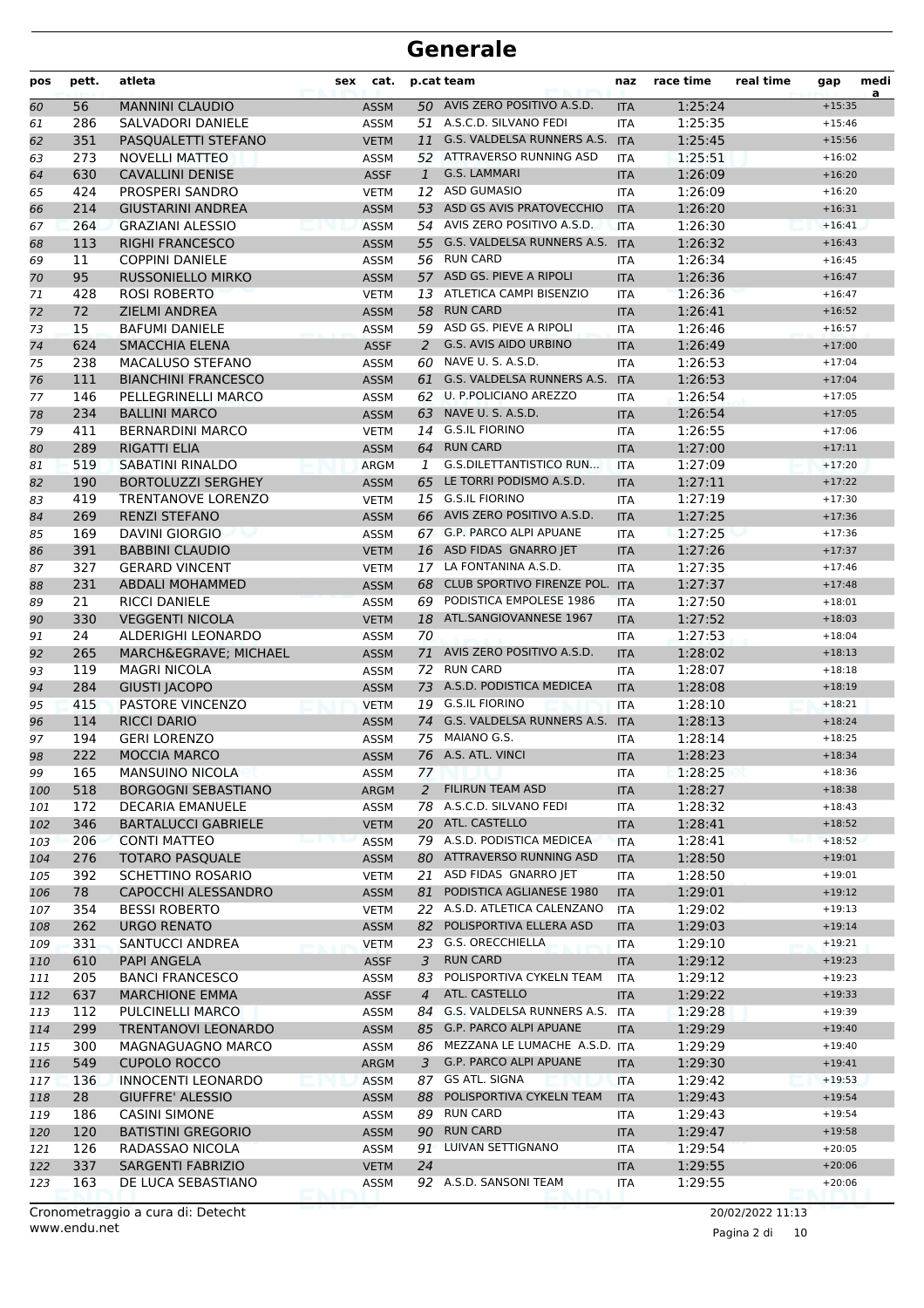| pos        | pett.      | atleta                                  | sex | cat.                       |                | p.cat team                                     | naz                      | race time          | real time | gap                  | medi<br>a |
|------------|------------|-----------------------------------------|-----|----------------------------|----------------|------------------------------------------------|--------------------------|--------------------|-----------|----------------------|-----------|
|            |            | <b>MARCO</b>                            |     |                            |                |                                                |                          |                    |           |                      |           |
| 124        | 360        | PAYTA MATTEO                            |     | <b>VETM</b>                | 25             | G.P. LA STANCA VALENZATICO ITA                 |                          | 1:29:59            |           | $+20:10$             |           |
| 125        | 91         | ROMANO ALESSANDRO                       |     | <b>ASSM</b>                | 93             |                                                | <b>ITA</b>               | 1:30:15            |           | $+20:26$<br>$+20:47$ |           |
| 126        | 363        | <b>MANNINI ANDREA</b>                   |     | <b>VETM</b>                | 94             | 26 G.S. POLIZIA DI STATO DI<br><b>RUN CARD</b> | <b>ITA</b>               | 1:30:36            |           | $+20:58$             |           |
| 127<br>128 | 211<br>410 | PAGANI GIANNI<br><b>MISCEO LEONARDO</b> |     | ASSM<br><b>VETM</b>        | 27             | MAIANO G.S.                                    | <b>ITA</b><br><b>ITA</b> | 1:30:47<br>1:30:50 |           | $+21:01$             |           |
|            | 453        | <b>SCARANO MATTEO</b>                   |     |                            | 28             | ISOLOTTO A.P.D.                                |                          | 1:31:02            |           | $+21:13$             |           |
| 129<br>130 | 425        | <b>FALLERI MASSIMILIANO</b>             |     | <b>VETM</b><br><b>VETM</b> | 29             | <b>MARATHON CLUB CITTA' DI</b>                 | <b>ITA</b><br><b>ITA</b> | 1:31:08            |           | $+21:19$             |           |
| 131        | 617        | <b>PARDUCCI ALICE</b>                   |     | <b>ASSF</b>                | 5              | G.P. PARCO ALPI APUANE                         | <b>ITA</b>               | 1:31:27            |           | $+21:38$             |           |
| 132        | 189        | <b>GIORGETTI ANDREA</b>                 |     | <b>ASSM</b>                | 95             |                                                | <b>ITA</b>               | 1:31:43            |           | $+21:54$             |           |
| 133        | 819        | <b>BIAGINI FRANCESCA</b>                |     | <b>VETF</b>                | $\mathbf{1}$   | NAVE U. S. A.S.D.                              | <b>ITA</b>               | 1:31:46            |           | $+21:57$             |           |
| 134        | 176        | <b>MAZZESCHI ANDREA</b>                 |     | <b>ASSM</b>                |                | 96 ASD SUBBIANO MARATHON                       | <b>ITA</b>               | 1:31:46            |           | $+21:57$             |           |
| 135        | 154        | <b>BAGAGLI GIANLUCA</b>                 |     | <b>ASSM</b>                |                | 97 LA GALLA A.S.D.                             | <b>ITA</b>               | 1:31:47            |           | $+21:58$             |           |
| 136        | 103        | <b>RUSCI DANIELE</b>                    |     | <b>ASSM</b>                |                | 98 G.S. POLI - PODI A.S.D.                     | <b>ITA</b>               | 1:31:52            |           | $+22:03$             |           |
| 137        | 251        | <b>STURLINI JULIAN</b>                  |     | <b>ASSM</b>                |                | 99 G.S.DILETTANTISTICO RUN                     | <b>ITA</b>               | 1:31:57            |           | $+22:08$             |           |
| 138        | 397        | <b>CAMPANI MASSIMO</b>                  |     | <b>VETM</b>                |                | 30 POL. RINASCITA                              | <b>ITA</b>               | 1:31:59            |           | $+22:10$             |           |
| 139        | 101        | PITERA' ROBERTO                         |     | ASSM                       |                | 100 ATL. CASTELLO                              | <b>ITA</b>               | 1:32:06            |           | $+22:17$             |           |
| 140        | 340        | <b>ROMANO RICCARDO</b>                  |     | <b>VETM</b>                |                | 31 ASD GS AVIS PRATOVECCHIO                    | <b>ITA</b>               | 1:32:12            |           | $+22:23$             |           |
| 141        | 80         | <b>BELARDI ENRICO</b>                   |     | <b>ASSM</b>                |                | 101 TOSCANA ATL.EMPOLI NISSAN                  | <b>ITA</b>               | 1:32:14            |           | $+22:25$             |           |
| 142        | 207        | <b>LASCIALFARI LUCA</b>                 |     | <b>ASSM</b>                |                | 102 A.S.D. ATL. MARCIATORI                     | <b>ITA</b>               | 1:32:30            |           | $+22:41$             |           |
| 143        | 41         | <b>ALBERTONI ANDREA</b>                 |     | <b>ASSM</b>                |                | 103 RUN CARD                                   | <b>ITA</b>               | 1:32:34            |           | $+22:45$             |           |
| 144        | 517        | <b>CASTORRI GIACOMO</b>                 |     | <b>ARGM</b>                |                | 4 CESENA TRIATHLON ASD                         | <b>ITA</b>               | 1:32:56            |           | $+23:07$             |           |
| 145        | 394        | <b>CANNONI MIRKO</b>                    |     | VETM                       |                | 32 G.S.FILIPPIDE                               | <b>ITA</b>               | 1:32:57            |           | $+23:08$             |           |
| 146        | 805        | <b>BENINI ELISA</b>                     |     | <b>VETF</b>                |                | 2 ATLETICA 85 FAENZA                           | <b>ITA</b>               | 1:33:07            |           | $+23:18$             |           |
| 147        | 529        | <b>CECCONI RICCARDO</b>                 |     | ARGM                       |                | 5 A.S.C.D. SILVANO FEDI                        | <b>ITA</b>               | 1:33:22            |           | $+23:33$             |           |
| 148        | 217        | <b>SERAFINI ANDREA</b>                  |     | <b>ASSM</b>                |                | 104 GSD LIBERTAS LA TORRE                      | <b>ITA</b>               | 1:33:33            |           | $+23:44$             |           |
| 149        | 271        | <b>ROSSI FRANCESCO</b>                  |     | <b>ASSM</b>                |                | 105 AVIS ZERO POSITIVO A.S.D.                  | <b>ITA</b>               | 1:33:37            |           | $+23:48$             |           |
| 150        | 431        | <b>CIULLA MATTEO</b>                    |     | <b>VETM</b>                |                | 33 ATLETICA CAMPI BISENZIO                     | <b>ITA</b>               | 1:33:43            |           | $+23:54$             |           |
| 151        | 32         | DI BIASE DONATO                         |     | <b>ASSM</b>                |                | 106 A.S.D. 29 MARTIRI                          | <b>ITA</b>               | 1:34:00            |           | $+24:11$             |           |
| 152        | 149        | <b>SPIONE LUIGI</b>                     |     | <b>ASSM</b>                |                | 107 POL. PORTA SARAGOZZA                       | <b>ITA</b>               | 1:34:02            |           | $+24:13$             |           |
| 153        | 379        | <b>FRULLI SIMONE</b>                    |     | <b>VETM</b>                |                | 34 LE TORRI PODISMO A.S.D.                     | <b>ITA</b>               | 1:34:06            |           | $+24:17$             |           |
| 154        | 218        | <b>PUCCI ANDREA</b>                     |     | <b>ASSM</b>                |                | 108 POL. FIRENZE TRIATHLON ASD ITA             |                          | 1:34:29            |           | $+24:40$             |           |
| 155        | 102        | DI CHIO GIOVANNI                        |     | <b>ASSM</b>                |                | 109 ASD GS. PIEVE A RIPOLI                     | <b>ITA</b>               | 1:34:40            |           | $+24:51$             |           |
| 156        | 372        | <b>BALLERINI MICHELE</b>                |     | <b>VETM</b>                |                | 35 GS ATL. SIGNA                               | <b>ITA</b>               | 1:34:43            |           | $+24:54$             |           |
| 157        | 462        | <b>GIARI GIUSEPPE</b>                   |     | VETM                       |                | 36 ATTRAVERSO RUNNING ASD                      | <b>ITA</b>               | 1:34:52            |           | $+25:03$             |           |
| 158        | 442        | <b>FIBBI ALESSANDRO</b>                 |     | <b>VETM</b>                |                | 37 NAVE U. S. A.S.D.                           | <b>ITA</b>               | 1:34:53            |           | $+25:04$             |           |
| 159        | 98         | <b>CIANFERONI GIOVANNI</b>              |     | <b>ASSM</b>                |                | 110 RUNNERS BARBERINO A.S.D.                   | <b>ITA</b>               | 1:34:54            |           | $+25:05$             |           |
| 160        | 31         | PIROZZI MICHELE                         |     | <b>ASSM</b>                | 111            |                                                | <b>ITA</b>               | 1:34:58            |           | $+25:09$             |           |
| 161        | 349        | <b>BARBACCIA ARTURO</b>                 |     | <b>VETM</b>                |                | 38 G.S. VALDELSA RUNNERS A.S.                  | <b>ITA</b>               | 1:34:58            |           | $+25:09$             |           |
| 162        | 815        | PEDRONI EMANUELA                        |     | <b>VETF</b>                | 3              | <b>G.S.IL FIORINO</b>                          | <b>ITA</b>               | 1:35:08            |           | $+25:19$             |           |
| 163        | 412        | DEL LUNGO VALTER                        |     | VETM                       | 39             | <b>G.S.IL FIORINO</b>                          | ITA                      | 1:35:09            |           | $+25:20$             |           |
| 164        | 605        | RODRIGUEZ DEYANIRA                      |     | <b>ASSF</b>                | 6              | <b>RUN CARD</b>                                | <b>URU</b>               | 1:35:15            |           | $+25:26$             |           |
| 165        | 350        | PALMAS ANDREA                           |     | <b>VETM</b>                |                | 40 G.S. VALDELSA RUNNERS A.S.                  | <b>ITA</b>               | 1:35:16            |           | $+25:27$             |           |
| 166        | 16         | MIGLIORINI FRANCESCO                    |     | <b>ASSM</b>                |                | 112 POLISPORTIVA l'GIGLIO                      | <b>ITA</b>               | 1:35:18            |           | $+25:29$             |           |
| 167        | 901        | TOCCAFONDI GRUNWALD<br>EVA              |     | ARGF                       | 1              | MONTECATINI MARATHON                           | AUT                      | 1:35:18            |           | $+25:29$             |           |
| 168        | 486        | <b>INNOCENTI FAUSTO</b>                 |     | VETM                       | 41             | PODISTICA QUARRATA                             | <b>ITA</b>               | 1:35:21            |           | $+25:32$             |           |
| 169        | 613        | <b>DIMICHINO ANGELA</b>                 |     | <b>ASSF</b>                | $\overline{7}$ | RUNNERS BARBERINO A.S.D.                       | ITA                      | 1:35:21            |           | $+25:32$             |           |
| 170        | 301        | <b>BERTI IAGO</b>                       |     | <b>ASSM</b>                |                | 113 MONTECATINI MARATHON                       | <b>ITA</b>               | 1:35:21            |           | $+25:32$             |           |
| 171        | 302        | <b>MEGLI LEONARDO</b>                   |     | ASSM                       |                | 114 ATTRAVERSO RUNNING ASD                     | ITA                      | 1:35:21            |           | $+25:32$             |           |
| 172        | 635        | <b>SOHN MAJIDAE</b>                     |     | <b>ASSF</b>                | 8              | ISOLOTTO A.P.D.                                | <b>ITA</b>               | 1:35:36            |           | $+25:47$             |           |
| 173        | 413        | MUGLIA DANIELE                          |     | VETM                       |                | 42 G.S.IL FIORINO                              | <b>ITA</b>               | 1:35:44            |           | $+25:55$             |           |
| 174        | 34         | <b>SERAFINI DANIELE</b>                 |     | <b>ASSM</b>                |                | 115 RUN CARD                                   | <b>ITA</b>               | 1:35:45            |           | $+25:56$             |           |
| 175        | 460        | <b>TORRINI GABRIELE</b>                 |     | VETM                       |                | 43 POLISPORTIVA ELLERA ASD                     | ITA                      | 1:35:46            |           | $+25:57$             |           |
| 176        | 414        | <b>PASI MARCO</b>                       |     | <b>VETM</b>                |                | 44 G.S.IL FIORINO                              | <b>ITA</b>               | 1:35:52            |           | $+26:03$             |           |
| 177        | 201        | <b>TERZINI FRANCESCO</b>                |     | ASSM                       |                | 116 RUN CARD                                   | ITA                      | 1:36:08            |           | $+26:19$             |           |
| 178        | 433        | <b>BENCINI ANDREA</b>                   |     | <b>VETM</b>                |                | 45 CLUB SPORTIVO FIRENZE POL. ITA              |                          | 1:36:11            |           | $+26:22$             |           |
| 179        | 620        | <b>CECCONI VALENTINA</b>                |     | <b>ASSF</b>                | 9              | GS ATL. SIGNA                                  | <b>ITA</b>               | 1:36:14            |           | $+26:25$             |           |
| 180        | 279        | RIGONI NICOLA                           |     | <b>ASSM</b>                |                | 117 LUIVAN SETTIGNANO                          | <b>ITA</b>               | 1:36:16            |           | $+26:27$             |           |
| 181        | 536        | <b>BRACCI ALESSANDRO</b>                |     | ARGM                       |                | $6$ ISOLOTTO A.P.D.                            | ITA                      | 1:36:16            |           | $+26:27$             |           |
| 182        | 184        | <b>NASSI CRISTIAN</b>                   |     | <b>ASSM</b>                |                | 118 G. POD. LE SBARRE                          | <b>ITA</b>               | 1:36:22            |           | $+26:33$             |           |
| 183        | 505        | CAPUANO GIOVANNI                        |     | ARGM                       |                | 7 ATL.CASALGUIDI M.C.L.                        | ITA                      | 1:36:26            |           | $+26:37$             |           |
| 184        | 79         | PRENCIPE SIMONE                         |     | <b>ASSM</b>                |                | 119 FLORENTIA ROAD RUNNERS A. ITA              |                          | 1:36:26            |           | $+26:37$             |           |
| 185        | 71         | <b>CICALINI SIMONE</b>                  |     | <b>ASSM</b>                |                | 120 RUN CARD                                   | ITA                      | 1:36:27            |           | $+26:38$             |           |
|            |            |                                         |     |                            |                |                                                |                          |                    |           |                      |           |

Pagina 3 di 10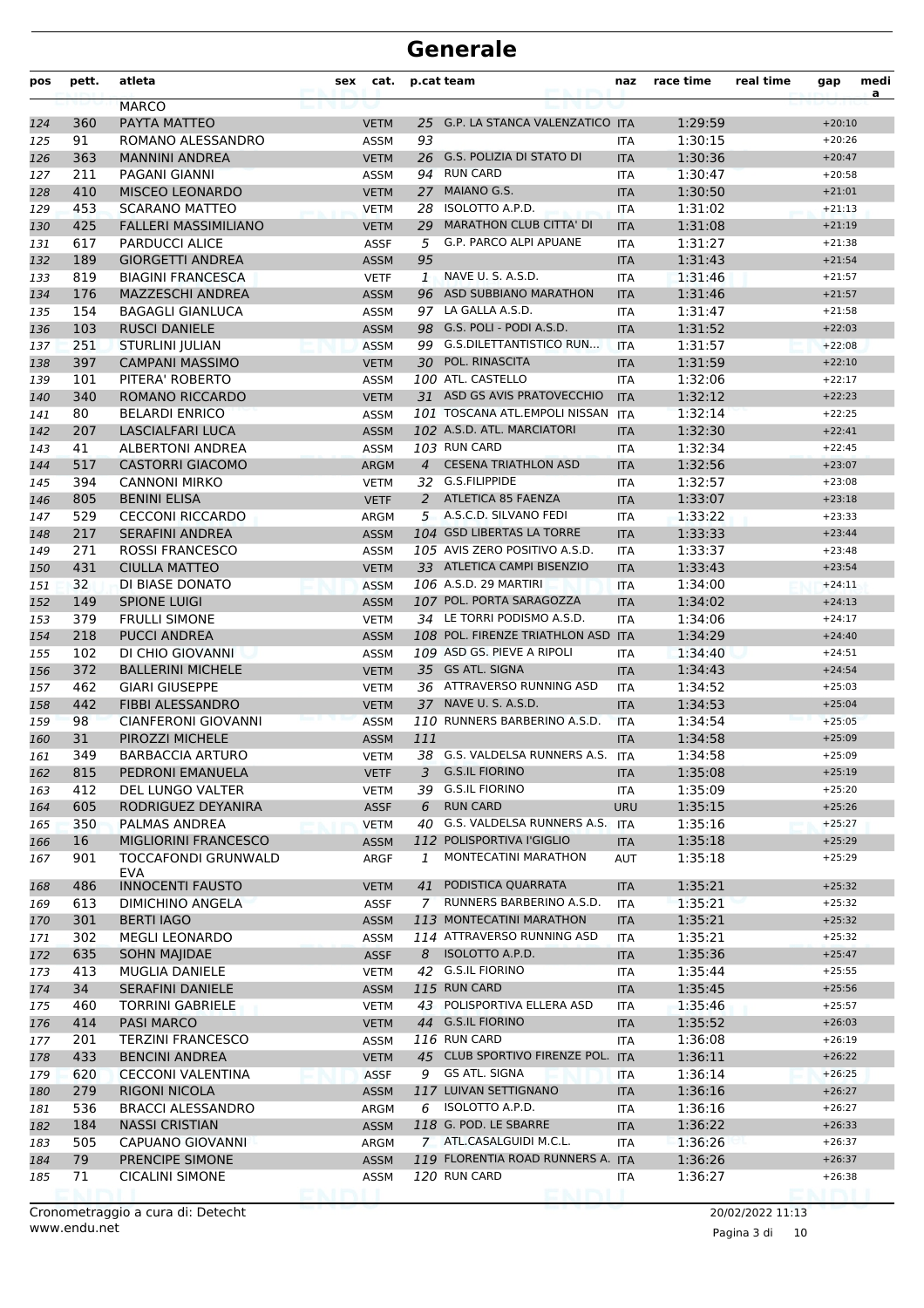| pos        | pett.           | atleta                                           | sex | cat.                       |     | p.cat team                                                | naz        | race time          | real time | gap                  | medi<br>a |
|------------|-----------------|--------------------------------------------------|-----|----------------------------|-----|-----------------------------------------------------------|------------|--------------------|-----------|----------------------|-----------|
| 186        | 131             | <b>CARLINO ALESSANDRO</b><br><b>CARMELO</b>      |     | <b>ASSM</b>                |     | 121 RUN CARD                                              | <b>ITA</b> | 1:36:41            |           | $+26:52$             |           |
| 187        | 156             | <b>BETTI GIOVANNI</b>                            |     | <b>ASSM</b>                | 122 |                                                           | <b>ITA</b> | 1:36:43            |           | $+26:54$             |           |
| 188        | 242             | <b>CAPORALE ANDREA</b>                           |     | <b>ASSM</b>                |     | 123 ISOLOTTO A.P.D.                                       | <b>ITA</b> | 1:36:46            |           | $+26:57$             |           |
| 189        | 806             | LACHI ROBERTA                                    |     | <b>VETF</b>                |     | 4 FILIRUN TEAM ASD                                        | <b>ITA</b> | 1:37:16            |           | $+27:27$             |           |
| 190        | 632             | EROUSLANOVA ELENA                                |     | <b>ASSF</b>                |     | 10 NAVE U. S. A.S.D.                                      | <b>ITA</b> | 1:37:21            |           | $+27:32$             |           |
| 191        | 307             | SILVESTRI STEFANO                                |     | <b>ASSM</b>                |     | 124 RUN CARD                                              | <b>ITA</b> | 1:37:22            |           | $+27:33$             |           |
| 192        | 268             | <b>ULERI ANTONIO</b>                             |     | <b>ASSM</b>                |     | 125 AVIS ZERO POSITIVO A.S.D.                             | <b>ITA</b> | 1:37:22            |           | $+27:33$             |           |
| 193        | 403             | <b>LENTO FABIO</b>                               |     | <b>VETM</b>                |     | 46 G.S. POLI - PODI A.S.D.                                | <b>ITA</b> | 1:37:29            |           | $+27:40$             |           |
| 194        | 386             | <b>BORETTI ALESSANDRO</b>                        |     | <b>VETM</b>                |     | 47 GS LE PANCHE                                           | <b>ITA</b> | 1:37:31            |           | $+27:42$             |           |
| 195        | 212             | DEGLI INNOCENTI ANDREA                           |     | <b>ASSM</b>                | 126 |                                                           | <b>ITA</b> | 1:37:31            |           | $+27:42$             |           |
| 196        | 320             | <b>STEFANINI MORENO</b>                          |     | <b>VETM</b>                |     | 48 G.P. LA STANCA VALENZATICO ITA                         |            | 1:37:32            |           | $+27:43$             |           |
| 197        | 463             | <b>MARCANTELLI ROBERTO</b>                       |     | <b>VETM</b>                |     | 49 MONTECATINI MARATHON A.S. ITA                          |            | 1:37:38            |           | $+27:49$             |           |
| 198        | 104             | <b>SUSINI DAVIDE</b>                             |     | <b>ASSM</b>                | 127 |                                                           | <b>ITA</b> | 1:37:42            |           | $+27:53$             |           |
| 199        | 417             | ROSAI FRANCESCO                                  |     | <b>VETM</b>                |     | 50 G.S.IL FIORINO                                         | <b>ITA</b> | 1:37:42            |           | $+27:53$             |           |
| 200        | 117             | RAMALLI MATTEO                                   |     | <b>ASSM</b>                |     | 128 A.S.D. ATLETICA CALENZANO                             | <b>ITA</b> | 1:37:47            |           | $+27:58$             |           |
| 201        | 334             | <b>CORSINI IACOPO</b>                            |     | <b>VETM</b>                |     | 51 C.S. OLIMPIA POGGIO AL                                 | <b>ITA</b> | 1:37:47            |           | $+27:58$             |           |
| 202        | 83              | <b>TURRI LUIGI</b>                               |     | <b>ASSM</b>                |     | 129 G.P. PARCO ALPI APUANE                                | <b>ITA</b> | 1:37:53            |           | $+28:04$             |           |
| 203        | 107             | <b>NERI SIMONE</b><br>wnet                       |     | <b>ASSM</b>                |     | 130 RUN CARD                                              | <b>ITA</b> | 1:38:14            |           | $+28:25$             |           |
| 204        | 263             | <b>SOLDANI RICCARDO</b>                          |     | <b>ASSM</b>                |     | 131 A.S.C.D. SILVANO FEDI                                 | <b>ITA</b> | 1:38:45            |           | $+28:56$             |           |
| 205        | 181             | <b>MANAGO' CRISTIAN</b>                          |     | <b>ASSM</b>                | 132 |                                                           | <b>ITA</b> | 1:38:48            |           | $+28:59$             |           |
| 206        | 197             | PELACCHI LUCA                                    |     | <b>ASSM</b>                |     | 133 G.S.IL FIORINO                                        | <b>ITA</b> | 1:38:49            |           | $+29:00$             |           |
| 207        | 77              | <b>ANICHINI MATTEO</b>                           |     | <b>ASSM</b>                |     | 134 RUN CARD                                              | <b>ITA</b> | 1:38:51            |           | $+29:02$             |           |
| 208        | 548             | <b>BARCHIELLI MORENO</b>                         |     | <b>ARGM</b>                | 8   | <b>GS LE PANCHE</b>                                       | <b>ITA</b> | 1:38:51            |           | $+29:02$             |           |
| 209        | 296             | <b>BENCINI LUCA</b>                              |     | <b>ASSM</b>                | 135 |                                                           | <b>ITA</b> | 1:39:03            |           | $+29:14$             |           |
| 210        | 115             | <b>BACCANI CRISTIAN</b>                          |     | <b>ASSM</b>                |     | 136 A.S.D. ATLETICA CALENZANO                             | <b>ITA</b> | 1:39:06            |           | $+29:17$             |           |
| 211        | 470             | <b>CIRRI MASSIMO</b>                             |     | <b>VETM</b>                |     | 52 OLTRARNO POLISPORTIVA A.S. ITA                         |            | 1:39:09            |           | $+29:20$             |           |
| 212        | 155             | <b>NESPECA DANIELE</b>                           |     | <b>ASSM</b>                |     | 137 RUN CARD                                              | <b>ITA</b> | 1:39:16            |           | $+29:27$             |           |
| 213        | 400             | <b>MARTINI IVANO</b>                             |     | <b>VETM</b>                |     | 53 PODISTICA CHIESANUOVA                                  | <b>ITA</b> | 1:39:19            |           | $+29:30$             |           |
| 214        | 219             | <b>MOSELLA GIOVANNI</b>                          |     | <b>ASSM</b>                |     | 138 POL. FIRENZE TRIATHLON ASD ITA                        |            | 1:39:25            |           | $+29:36$             |           |
| 215        | 170             | <b>PAOLUCCI LUCA</b>                             |     | <b>ASSM</b>                |     | 139 ASD SUBBIANO MARATHON                                 | <b>ITA</b> | 1:39:28            |           | $+29:39$             |           |
| 216        | 623             | <b>PACINI VERONICA</b>                           |     | <b>ASSF</b>                |     | 11 ATLETICA 85 FAENZA                                     | <b>ITA</b> | 1:39:29            |           | $+29:40$             |           |
| 217        | 125             | <b>GORETTI PAOLO</b>                             |     | <b>ASSM</b>                |     | 140 RUN CARD                                              | <b>ITA</b> | 1:39:34            |           | $+29:45$             |           |
| 218        | 229             | <b>MIRTO FRANCESCO</b><br><b>ANTONIO</b>         |     | <b>ASSM</b>                | 141 |                                                           | <b>ITA</b> | 1:39:41            |           | $+29:52$             |           |
| 219        | 335             | <b>VENTURI PAOLO</b>                             |     | <b>VETM</b>                |     | 54 POL. MONTE SAN PIETRO                                  | <b>ITA</b> | 1:39:43            |           | $+29:54$             |           |
| 220        | 439             | <b>CALZOLAI DAVID</b>                            |     | <b>VETM</b>                | 55  | CLUB SPORTIVO FIRENZE POL. ITA                            |            | 1:39:45            |           | $+29:56$             |           |
| 221        | 472             | <b>BERTI DAVID</b>                               |     | <b>VETM</b>                |     | 56 CLUB AUSONIA ASD                                       | <b>ITA</b> | 1:39:47            |           | $+29:58$             |           |
| 222        | 385             | <b>FABI ANTONIO</b>                              |     | <b>VETM</b>                |     | 57 ASD ATLETICA TAINO                                     | <b>ITA</b> | 1:39:48            |           | $+29:59$             |           |
| 223        | 509             | RICCI ADRIANO                                    |     | ARGM                       | 9   | ASD GS. PIEVE A RIPOLI                                    | <b>ITA</b> | 1:39:49            |           | $+30:00$             |           |
| 224        | 441             | <b>DOMMI MASSIMO</b>                             |     | <b>VETM</b>                |     | 58 NAVE U. S. A.S.D.                                      | ITA        | 1:39:51            |           | $+30:02$             |           |
| 225        | 105             | ROGGI ALESSANDRO                                 |     | ASSM                       |     | 142 RUN CARD                                              | ITA        | 1:39:52            |           | $+30:03$             |           |
| 226        | 291             | <b>BORRACCI TOMMASO</b>                          |     | <b>ASSM</b>                |     | 143 LA FONTANINA A.S.D.                                   | <b>ITA</b> | 1:39:57            |           | $+30:08$             |           |
| 227        | 528             | <b>GORI CLAUDIO</b>                              |     | <b>ARGM</b>                |     | 10 A.S.C.D. SILVANO FEDI                                  | ITA        | 1:40:00            |           | $+30:11$             |           |
| 228        | 487             | DE CHIGI LUCIO                                   |     | <b>VETM</b>                |     | 59 G.P. C.A.I. PISTOIA<br><b>GRUPPO PODISTICO ROSSINI</b> | <b>ITA</b> | 1:40:05            |           | $+30:16$             |           |
| 229        | 550             | <b>MATTEUCCI SERGIO</b>                          |     | ARGM                       | 11  | 60 U. P.POLICIANO AREZZO                                  | ITA        | 1:40:05            |           | $+30:16$             |           |
| 230        | 406             | <b>MONNANNI ENRICO</b>                           |     | <b>VETM</b>                |     |                                                           | <b>ITA</b> | 1:40:12            |           | $+30:23$             |           |
| 231        | 902             | SASSI ANTONELLA                                  |     | ARGF                       |     | 2 G.S.IL FIORINO                                          | ITA        | 1:40:24            |           | $+30:35$             |           |
| 232        | 538             | PIETRINI FRANCO                                  |     | <b>ARGM</b>                |     | 12 ISOLOTTO A.P.D.<br>144 A.S.D. G. P. LA STANCA          | <b>ITA</b> | 1:40:25<br>1:40:27 |           | $+30:36$             |           |
| 233        | 309             | SAIELLI FRANCESCO                                |     | ASSM                       |     | 145 AVIS ZERO POSITIVO A.S.D.                             | ITA        |                    |           | $+30:38$             |           |
| 234        | 267             | <b>MELANI FRANCESCO</b>                          |     | <b>ASSM</b>                |     | 146 UISP COMITATO TERR.LE                                 | <b>ITA</b> | 1:40:50            |           | $+31:01$<br>$+31:02$ |           |
| 235        | 164             | <b>CALZERONI GABRIELE</b>                        |     | <b>ASSM</b>                |     | 147 RUN CARD                                              | <b>ITA</b> | 1:40:51            |           |                      |           |
| 236        | 12 <sup>2</sup> | <b>CORTI EDOARDO</b>                             |     | <b>ASSM</b>                |     | 148 TIBURTINA RUNNING ROMA A.                             | <b>ITA</b> | 1:40:51            |           | $+31:02$<br>$+31:07$ |           |
| 237        | 192<br>221      | <b>COLOMBU EMANUELE</b><br><b>GUIDI FEDERICO</b> |     | ASSM                       |     | <b>149 RUN CARD</b>                                       | <b>ITA</b> | 1:40:56            |           | $+31:18$             |           |
| 238        | 612             | COPPOLA CARMELINA                                |     | <b>ASSM</b>                |     | 12 ASD GS. PIEVE A RIPOLI                                 | <b>ITA</b> | 1:41:07            |           | $+31:28$             |           |
| 239        |                 | <b>CINZIA</b>                                    |     | <b>ASSF</b>                |     |                                                           | ITA        | 1:41:17            |           |                      |           |
| 240        | 141             | <b>FRANCO LUIGI</b>                              |     | <b>ASSM</b>                |     | 150 LE TORRI PODISMO A.S.D.                               | ITA        | 1:41:17            |           | $+31:28$             |           |
| 241        | 106             | <b>BASSI DARIO</b>                               |     | <b>ASSM</b>                |     | 151 RUN CARD<br>61 RUN CARD                               | ITA        | 1:41:18            |           | $+31:29$             |           |
| 242        | 325<br>405      | <b>ERRICO VINCENZO</b>                           |     | <b>VETM</b>                |     | 62 U. P.POLICIANO AREZZO                                  | <b>ITA</b> | 1:41:18            |           | $+31:29$             |           |
| 243        | 162             | SOLDINI ALDO<br><b>FALCONE GIANLUIGI</b>         |     | <b>VETM</b><br><b>ASSM</b> |     | 152 ASD FIDAS GNARRO JET                                  | ITA        | 1:41:20<br>1:41:27 |           | $+31:31$<br>$+31:38$ |           |
| 244        | 830             | <b>STORAI LAURA</b>                              |     |                            |     | 5 A.S.D. RISUBBIANI 2008                                  | <b>ITA</b> |                    |           | $+31:39$             |           |
| 245<br>246 | 353             | <b>MORANDI VIERI</b>                             |     | <b>VETF</b><br><b>VETM</b> |     | 63 G.S. VALDELSA RUNNERS A.S. ITA                         | ITA        | 1:41:28<br>1:41:36 |           | $+31:47$             |           |
| 247        | 508             | ONOLFO GIOACCHINO                                |     | ARGM                       |     | 13 ASD GS. PIEVE A RIPOLI                                 | ITA        | 1:41:40            |           | $+31:51$             |           |
|            |                 |                                                  |     |                            |     |                                                           |            |                    |           |                      |           |

Pagina 4 di 10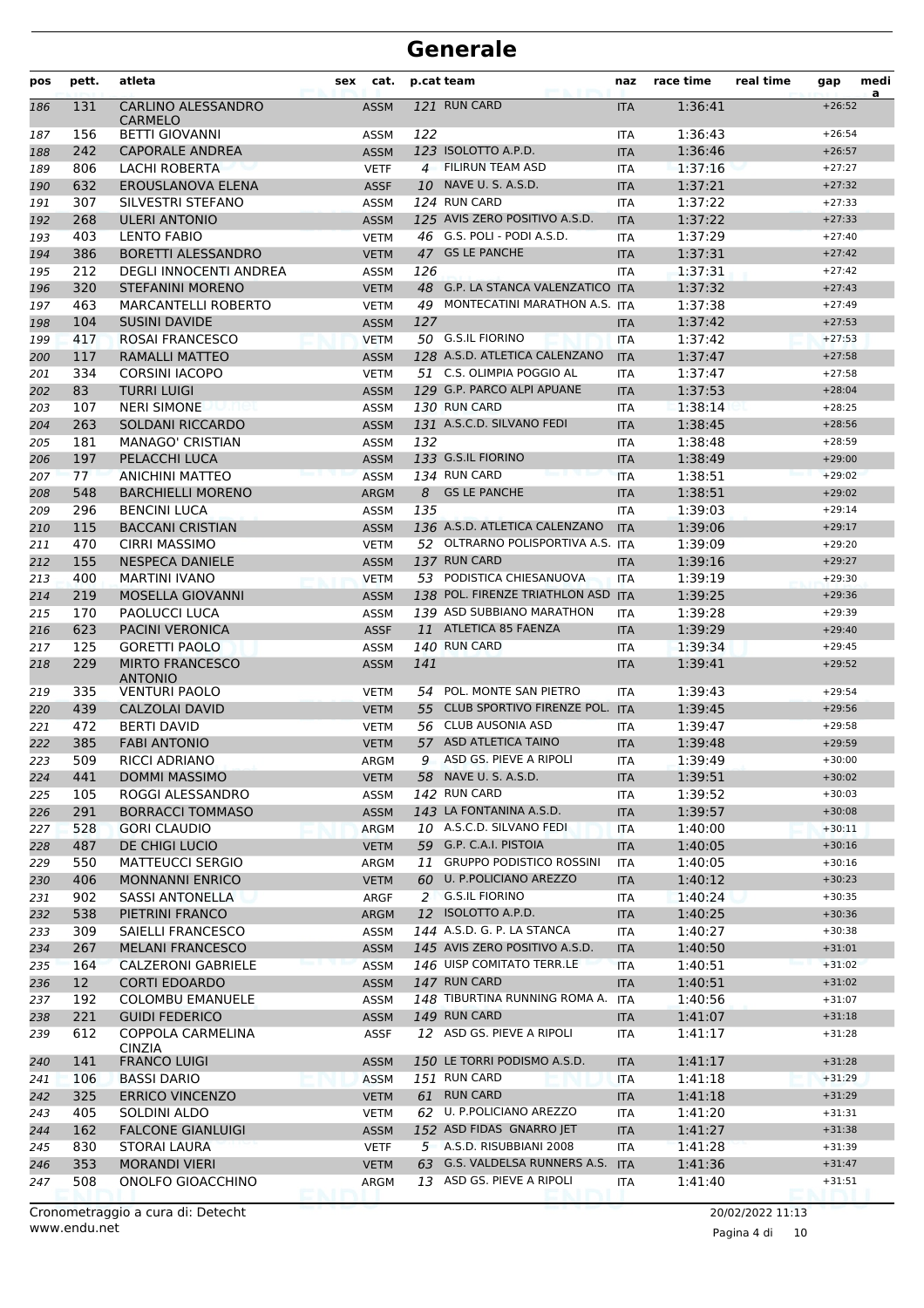| pos        | pett.      | atleta                                          | cat.<br>sex                |     | p.cat team                                        | naz                      | race time          | real time | gap                  | medi<br>a |
|------------|------------|-------------------------------------------------|----------------------------|-----|---------------------------------------------------|--------------------------|--------------------|-----------|----------------------|-----------|
| 248        | 142        | DE NICOLO SIMONE                                | <b>ASSM</b>                |     | 153 A.S.D. IMPRUNETA RUNNING                      | <b>ITA</b>               | 1:41:46            |           | $+31:57$             |           |
| 249        | 471        | <b>TAFANI SANDRO</b>                            | <b>VETM</b>                |     | 64 OLTRARNO POLISPORTIVA A.S. ITA                 |                          | 1:41:50            |           | $+32:01$             |           |
| 250        | 85         | <b>BRANCHI FILIPPO</b>                          | <b>ASSM</b>                | 154 |                                                   | <b>ITA</b>               | 1:42:07            |           | $+32:18$             |           |
| 251        | 347        | <b>FORTE MARCO</b>                              | <b>VETM</b>                |     | 65 S.S.D.S. MENS SANA 1871                        | <b>ITA</b>               | 1:42:12            |           | $+32:23$             |           |
| 252        | 551        | D'ALVANO MICHELE                                | <b>ARGM</b>                |     | 14 ATLETICA CASCINA                               | <b>ITA</b>               | 1:42:23            |           | $+32:34$             |           |
| 253        | 266        | <b>FAILLI ANDREA</b>                            | <b>ASSM</b>                |     | 155 AVIS ZERO POSITIVO A.S.D.                     | <b>ITA</b>               | 1:42:30            |           | $+32:41$             |           |
| 254        | 65         | <b>CAPASSO GAETANO</b>                          | <b>ASSM</b>                |     | 156 ATLETICA SAN TEODORO                          | <b>ITA</b>               | 1:42:31            |           | $+32:42$             |           |
| 255        | 511        | <b>SPINELLI CARLO</b>                           | <b>ARGM</b>                |     | 15 G.S. VALDELSA RUNNERS A.S.                     | <b>ITA</b>               | 1:42:34            |           | $+32:45$             |           |
| 256        | 482        | <b>VALENTI MAURIZIO</b>                         | <b>VETM</b>                |     | 66 G.S.IL FIORINO<br>16 GS ATL. SIGNA             | <b>ITA</b>               | 1:42:38            |           | $+32:49$<br>$+32:50$ |           |
| 257<br>258 | 135<br>390 | VANNUCCI LEONARDO<br><b>ZIRUOLO GIANLUCA</b>    | ARGM<br><b>VETM</b>        |     | 67 ASD FIDAS GNARRO JET                           | <b>ITA</b><br><b>ITA</b> | 1:42:39<br>1:42:40 |           | $+32:51$             |           |
| 259        | 226        | <b>BARBARITO MARIO</b>                          | <b>ASSM</b>                |     | 157 ASD GUMASIO                                   | <b>ITA</b>               | 1:42:42            |           | $+32:53$             |           |
| 260        | 510        | SOTTILE GIUSEPPE                                | <b>ARGM</b>                |     | 17 G.S. VALDELSA RUNNERS A.S.                     | <b>ITA</b>               | 1:42:51            |           | $+33:02$             |           |
| 261        | 368        | <b>GUIDA RICCARDO</b>                           | <b>VETM</b>                |     | 68 GS ATL. SIGNA                                  | ITA                      | 1:42:58            |           | $+33:09$             |           |
| 262        | 465        | <b>BACCO FEDERICO</b>                           | <b>VETM</b>                |     | 69 MISERICORDIA GRIGNANO                          | <b>ITA</b>               | 1:43:00            |           | $+33:11$             |           |
| 263        | 175        | <b>ACERO FRANCESCO</b>                          | <b>ASSM</b>                |     | 158 G.S. AVIS AIDO URBINO                         | <b>ITA</b>               | 1:43:04            |           | $+33:15$             |           |
| 264        | 244        | LONGINOTTI LEONARDO                             | <b>ASSM</b>                |     | 159 ISOLOTTO A.P.D.                               | <b>ITA</b>               | 1:43:10            |           | $+33:21$             |           |
| 265        | 370        | PARCO PIERPAOLO                                 | <b>VETM</b>                |     | 70 GS ATL. SIGNA                                  | <b>ITA</b>               | 1:43:11            |           | $+33:22$             |           |
| 266        | 84         | <b>FEDI CLAUDIO</b>                             | <b>ASSM</b>                |     | 160 P.C.A. HITACHI RAIL ITALY                     | <b>ITA</b>               | 1:43:12            |           | $+33:23$             |           |
| 267        | 515        | <b>MANDOLA ENRICO</b>                           | ARGM                       |     | 18 GS ATL, SIGNA                                  | <b>ITA</b>               | 1:43:28            |           | $+33:39$             |           |
| 268        | 258        | <b>GIACCARI MASSIMILIANO</b>                    | <b>ASSM</b>                |     | 161 POLISPORTIVA ELLERA ASD                       | <b>ITA</b>               | 1:43:29            |           | $+33:40$             |           |
| 269        | 507        | <b>MANDOLA MAURIZIO</b>                         | <b>ARGM</b>                |     | 19 GSD LIBERTAS LA TORRE                          | <b>ITA</b>               | 1:43:31            |           | $+33:42$             |           |
| 270        | 36         | RENZI NICCOLO                                   | <b>ASSM</b>                | 162 |                                                   | <b>ITA</b>               | 1:43:43            |           | $+33:54$             |           |
| 271        | 526        | RIJLI PIERO                                     | ARGM                       | 20  |                                                   | ITA                      | 1:43:44            |           | $+33:55$             |           |
| 272        | 167        | <b>VALDINOCI ALESSANDRO</b>                     | <b>ASSM</b>                |     | 163 RUN CARD                                      | <b>SMR</b>               | 1:43:45            |           | $+33:56$             |           |
| 273        | 42         | <b>BRICCI MATTEO</b>                            | <b>ASSM</b>                | 164 |                                                   | ITA                      | 1:43:46            |           | $+33:57$             |           |
| 274        | 824        | <b>TERCHI BARBARA</b>                           | <b>VETF</b>                | 6   | ISOLOTTO A.P.D.                                   | <b>ITA</b>               | 1:43:47            |           | $+33:58$             |           |
| 275        | 388        | <b>NOCENTINI SIMONE</b>                         | <b>VETM</b>                | 71  | ASD FIDAS GNARRO JET                              | <b>ITA</b>               | 1:43:57            |           | $+34:08$             |           |
| 276        | 68         | D'AGOSTINO DAVID                                | <b>ASSM</b>                |     | 165 ATLETICA MDS                                  | <b>ITA</b>               | 1:43:59            |           | $+34:10$             |           |
| 277        | 466        | <b>BENNI ANDREA</b>                             | <b>VETM</b>                |     | 72 A.S.D. RISUBBIANI 2008                         | <b>ITA</b>               | 1:44:03            |           | $+34:14$             |           |
| 278        | 51         | <b>BUGGIANI MARCO</b>                           | <b>ASSM</b>                | 166 |                                                   | <b>ITA</b>               | 1:44:04            |           | $+34:15$             |           |
| 279        | 502        | PAPERETTI RICCARDO                              | ARGM                       |     | 21 GS LE PANCHE                                   | <b>ITA</b>               | 1:44:11            |           | $+34:22$             |           |
| 280        | 252        | <b>FRANCIOLINI MARIO</b>                        | <b>ASSM</b>                |     | 167 GS ATL. SIGNA                                 | <b>ITA</b>               | 1:44:15            |           | $+34:26$             |           |
| 281        | 367        | <b>BURRONI CARLO</b>                            | <b>VETM</b>                |     | 73 A.S.D. ATLETICA CALENZANO                      | <b>ITA</b>               | 1:44:15            |           | $+34:26$             |           |
| 282        | 275        | PIEROTTI BUNGARO<br><b>COSIMO</b>               | <b>ASSM</b>                |     | 168 ATTRAVERSO RUNNING ASD                        | <b>ITA</b>               | 1:44:17            |           | $+34:28$             |           |
| 283        | 483        | <b>BOSSINI GIACOMO</b>                          | <b>VETM</b>                |     | 74 GS LE PANCHE                                   | <b>ITA</b>               | 1:44:24            |           | $+34:35$             |           |
| 284        | 636        | <b>PARENTI SILVIA</b>                           | <b>ASSF</b>                | 13  | PODISTICA AGLIANESE 1980                          | <b>ITA</b>               | 1:44:24            |           | $+34:35$             |           |
| 285        | 615        | PIERATTINI VERONICA                             | <b>ASSF</b>                |     | 14 A.S.C.D. SILVANO FEDI                          | <b>ITA</b>               | 1:44:25            |           | $+34:36$             |           |
| 286        | 209        | <b>CASSARA' CHRISTIAN</b>                       | ASSM                       |     | 169 RUN CARD                                      | <b>ITA</b>               | 1:44:27            |           | $+34:38$             |           |
| 287        | 277        | AVIRIA GIANFRANCO                               | <b>ASSM</b>                |     | 170 MONTECATINI MARATHON A.S. ITA                 |                          | 1:44:29            |           | $+34:40$             |           |
| 288        | 243        | <b>FUSI ANDREA</b>                              | <b>ASSM</b>                |     | 171 ISOLOTTO A.P.D.                               | <b>ITA</b>               | 1:44:30            |           | $+34:41$             |           |
| 289        | 198        | <b>SEVERI MARCO</b>                             | <b>ASSM</b>                |     | 172 G.S.IL FIORINO                                | ITA                      | 1:44:37            |           | $+34:48$             |           |
| 290        | 451        | PETRUCCI ANTONIO                                | <b>VETM</b>                |     | 75 ISOLOTTO A.P.D.                                | <b>ITA</b>               | 1:44:37            |           | $+34:48$             |           |
| 291        | 20         | <b>FAZZI GIUSEPPE</b>                           | <b>ASSM</b>                |     | 173 RUN CARD                                      | ITA                      | 1:44:43            |           | $+34:54$             |           |
| 292        | 240        | BETTARINI ANDREA                                | <b>ASSM</b>                |     | 174 ISOLOTTO A.P.D.                               | <b>ITA</b>               | 1:44:44            |           | $+34:55$             |           |
| 293        | 324        | <b>RENZELLI CARMINE</b>                         | <b>VETM</b>                |     | 76 RUN CARD                                       | ITA                      | 1:44:54            |           | $+35:05$             |           |
| 294        | 454        | <b>BUFANO PAOLO</b>                             | <b>VETM</b>                |     | 77 ATL. CASTELLO<br>78 LA FONTANINA A.S.D.        | <b>ITA</b>               | 1:44:57            |           | $+35:08$             |           |
| 295        | 480        | <b>CONTINI MAURIZIO</b>                         | <b>VETM</b>                |     | 175 BERGAMO STARS ATLETICA                        | ITA                      | 1:45:01            |           | $+35:12$             |           |
| 296        | 150        | SANTINI FEDERICO                                | <b>ASSM</b>                |     |                                                   | <b>ITA</b>               | 1:45:02            |           | $+35:13$             |           |
| 297        | 317        | <b>IMPROTA VINCENZO</b>                         | <b>VETM</b>                |     | 79 RUN CARD                                       | <b>ITA</b>               | 1:45:02            |           | $+35:13$             |           |
| 298        | 38         | <b>CIANFERONI LEONARDO</b>                      | <b>ASSM</b>                |     | 176 RUN CARD                                      | <b>ITA</b>               | 1:45:04            |           | $+35:15$             |           |
| 299        | 88         | DONNINI LEONARDO                                | <b>ASSM</b>                |     | 177 GSD LIBERTAS LA TORRE<br>22 NAVE U. S. A.S.D. | ITA                      | 1:45:04            |           | $+35:15$             |           |
| 300        | 533<br>488 | <b>GUIGGIANI MASSIMO</b><br>TOGNOZZI ALESSANDRO | <b>ARGM</b>                |     | 80 MONTECATINI MARATHON                           | <b>ITA</b>               | 1:45:06<br>1:45:07 |           | $+35:17$<br>$+35:18$ |           |
| 301        | 303        | <b>BOLOGNESI ADRIANO</b>                        | <b>VETM</b>                |     | 178 ATTRAVERSO RUNNING ASD                        | ITA                      | 1:45:07            |           | $+35:18$             |           |
| 302<br>303 | 492        | BERTINI PAOLO                                   | <b>ASSM</b><br><b>VETM</b> |     | 81 A.S. ATL. VINCI                                | <b>ITA</b><br>ITA        | 1:45:07            |           | $+35:18$             |           |
|            | 208        | <b>CORNELI ENRICO</b>                           | <b>ASSM</b>                |     | 179 RUN CARD                                      | <b>ITA</b>               | 1:45:08            |           | $+35:19$             |           |
| 304<br>305 | 479        | <b>BISERNI SERGIO</b>                           | <b>VETM</b>                |     | 82 LA FONTANINA A.S.D.                            | <b>ITA</b>               | 1:45:16            |           | $+35:27$             |           |
| 306        | 398        | DAMONTE GEROLAMO                                | <b>VETM</b>                | 83  | EMOZIONI SPORT TEAM A.S.D. ITA                    |                          | 1:45:17            |           | $+35:28$             |           |
| 307        | 128        | TONARELLI ALESSIO                               | <b>ASSM</b>                | 180 |                                                   | ITA                      | 1:45:24            |           | $+35:35$             |           |
| 308        | 500        | <b>SCANSANI MARCO</b>                           | ARGM                       |     | 23 RUNNERS BERGAMO                                | <b>ITA</b>               | 1:45:25            |           | $+35:36$             |           |
| 309        | 248        | PONZINI GIUSEPPE                                | <b>ASSM</b>                |     | 181 ISOLOTTO A.P.D.                               | <b>ITA</b>               | 1:45:26            |           | $+35:37$             |           |
| 310        | 423        | TANGANELLI FILIPPO                              | <b>VETM</b>                |     | 84 GRUPPO SPORTIVO                                | <b>ITA</b>               | 1:45:28            |           | $+35:39$             |           |
|            |            |                                                 |                            |     |                                                   |                          |                    |           |                      |           |

Pagina 5 di 10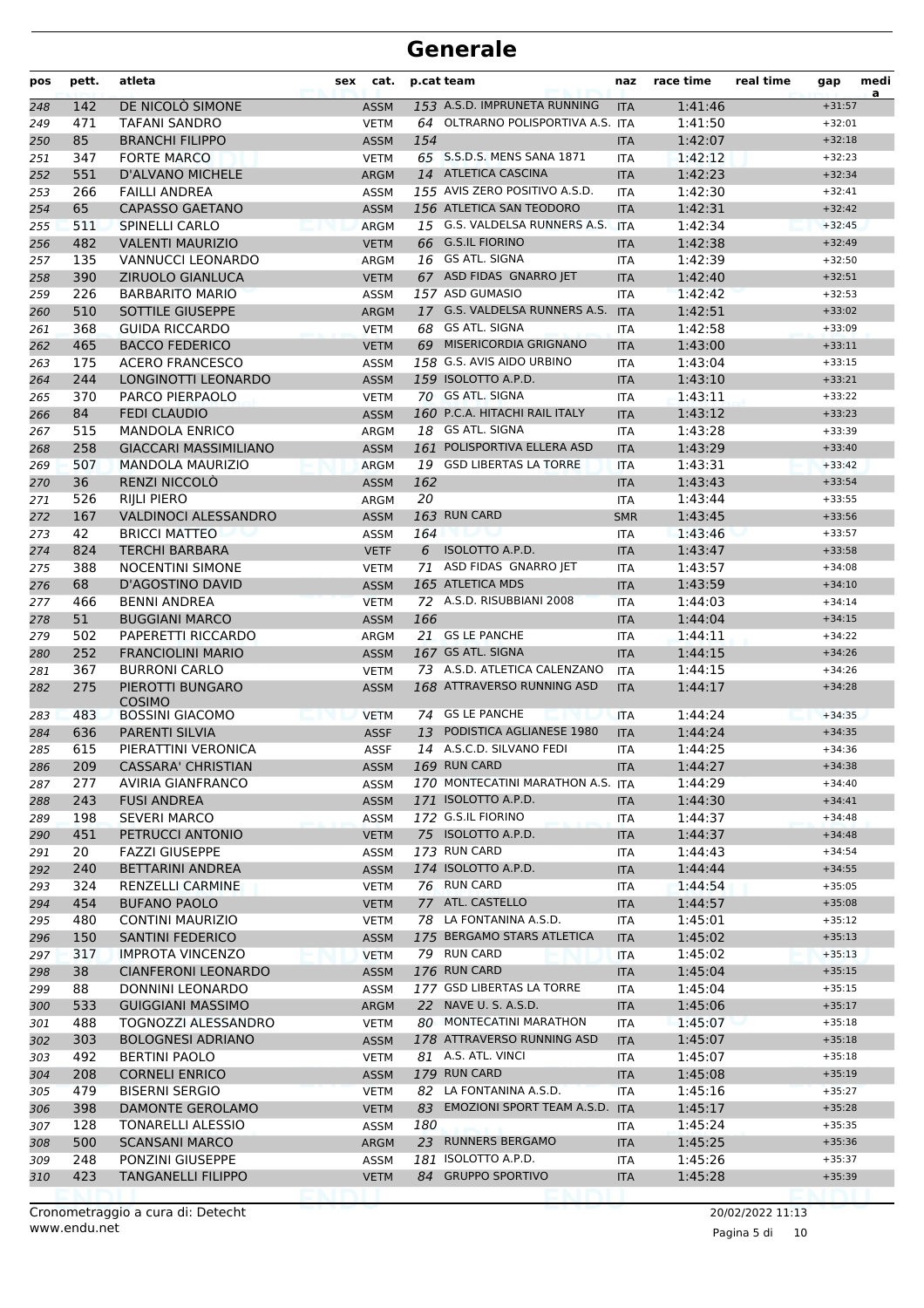| pos | pett. | atleta                            | sex | cat.        |               | p.cat team                         | naz        | race time | real time        | gap      | medi<br>a |
|-----|-------|-----------------------------------|-----|-------------|---------------|------------------------------------|------------|-----------|------------------|----------|-----------|
| 311 | 626   | <b>TARANI SERENA</b>              |     | <b>ASSF</b> |               | 15 G.S. POLI - PODI A.S.D.         | <b>ITA</b> | 1:45:30   |                  | $+35:41$ |           |
| 312 | 540   | <b>BIANCHINI DONATO</b>           |     | ARGM        |               | 24 G.S. POLI - PODI A.S.D.         | <b>ITA</b> | 1:45:31   |                  | $+35:42$ |           |
| 313 | 469   | <b>CARINI SERGIO</b>              |     | <b>VETM</b> |               | 85 OLTRARNO POLISPORTIVA A.S. ITA  |            | 1:45:34   |                  | $+35:45$ |           |
| 314 | 484   | <b>MASI FRANCO</b>                |     | <b>VETM</b> | 86            | <b>GS LE PANCHE</b>                | ITA        | 1:45:36   |                  | $+35:47$ |           |
| 315 | 826   | <b>COLLIGIANI LINDA</b>           |     | <b>VETF</b> | $\mathcal{I}$ | AVIS ZERO POSITIVO A.S.D.          | <b>ITA</b> | 1:45:38   |                  | $+35:49$ |           |
| 316 | 582   | <b>GIORGI MARIO</b>               |     | <b>OROM</b> | 1             | PODISTICA PRATESE ASD              | <b>ITA</b> | 1:45:40   |                  | $+35:51$ |           |
| 317 | 27    | <b>GIOVANNETTI GIOVANNI</b>       |     | <b>ASSM</b> |               | 182 RUN CARD                       | <b>ITA</b> | 1:45:44   |                  | $+35:55$ |           |
| 318 | 200   | <b>MAGGINI MARCO</b>              |     | <b>ASSM</b> |               | 183 TOSCANA ATL.EMPOLI NISSAN ITA  |            | 1:45:59   |                  | $+36:10$ |           |
| 319 | 253   | LORETO LEONARDO                   |     | <b>ASSM</b> |               | 184 PODISTICA AGLIANESE 1980       | <b>ITA</b> | 1:46:04   |                  | $+36:15$ |           |
| 320 | 355   | <b>MORGANTI ALESSIO</b>           |     | <b>VETM</b> |               | 87 A.S.D. ATLETICA CALENZANO       | <b>ITA</b> | 1:46:07   |                  | $+36:18$ |           |
| 321 | 461   | <b>BRUNI LUCA</b>                 |     | <b>VETM</b> |               | 88 A.S.N.ATLETICA LASTRA           | <b>ITA</b> | 1:46:09   |                  | $+36:20$ |           |
| 322 | 18    | <b>CITERNESI LORENZO</b>          |     | <b>ASSM</b> |               | 185 CLUB SPORTIVO FIRENZE POL. ITA |            | 1:46:16   |                  | $+36:27$ |           |
| 323 | 233   | <b>FAZZINI LORENZO</b>            |     | <b>ASSM</b> |               | 186 CLUB SPORTIVO FIRENZE POL. ITA |            | 1:46:19   |                  | $+36:30$ |           |
| 324 | 151   | <b>MELLI LORENZO</b>              |     | <b>ASSM</b> |               | 187 RUN CARD                       | ITA        | 1:46:21   |                  | $+36:32$ |           |
| 325 | 456   | DE MALDE' DAVID                   |     | <b>VETM</b> |               | 89 POLISPORTIVA ELLERA ASD         | <b>ITA</b> | 1:46:25   |                  | $+36:36$ |           |
| 326 | 399   | <b>BRACAGLIA PAOLO</b>            |     | <b>VETM</b> | 90            | <b>RUN CARD</b>                    | <b>ITA</b> | 1:46:25   |                  | $+36:36$ |           |
| 327 | 520   | <b>BIANCHI LEONARDO</b>           |     | <b>ARGM</b> |               | 25 G.S. POLI - PODI A.S.D.         | <b>ITA</b> | 1:46:28   |                  | $+36:39$ |           |
| 328 | 345   | DI MAGGIO CIRO                    |     | <b>VETM</b> | 91            | RUNNERS BARBERINO A.S.D.           | <b>ITA</b> | 1:46:34   |                  | $+36:45$ |           |
| 329 | 491   | <b>SCHEGGI FLAVIO</b>             |     | <b>VETM</b> | 92            |                                    | <b>ITA</b> | 1:46:36   |                  | $+36:47$ |           |
| 330 | 455   | <b>CUGNETTO NATALE</b>            |     | <b>VETM</b> |               | 93 POLISPORTIVA ELLERA ASD         | <b>ITA</b> | 1:46:36   |                  | $+36:47$ |           |
| 331 | 191   | <b>BARZI DAVIDE</b>               |     | <b>ASSM</b> | 188           |                                    | <b>ITA</b> | 1:46:38   |                  | $+36:49$ |           |
| 332 | 159   | <b>MORETTI MANUEL</b>             |     | <b>ASSM</b> | 189           |                                    | <b>ITA</b> | 1:46:39   |                  | $+36:50$ |           |
| 333 | 407   | <b>GHEZZI MORENO</b>              |     | <b>VETM</b> |               | 94 PODISTICA IL CAMPINO            | <b>ITA</b> | 1:46:42   |                  | $+36:53$ |           |
| 334 | 288   | PIACENTINI EMILIO                 |     | <b>ASSM</b> |               | 190 OLTRARNO POLISPORTIVA A.S.     | <b>ITA</b> | 1:46:45   |                  | $+36:56$ |           |
| 335 | 377   | <b>AGRESTI SIMONE</b>             |     | <b>VETM</b> |               | 95 LE TORRI PODISMO A.S.D.         | <b>ITA</b> | 1:46:58   |                  | $+37:09$ |           |
| 336 | 14    | <b>BARTOLI ALBERTO</b>            |     | ASSM        |               | 191 CLUB AUSONIA ASD               | <b>ITA</b> | 1:47:03   |                  | $+37:14$ |           |
| 337 | 157   | <b>MAZZONI FABRIZIO</b>           |     | <b>ASSM</b> | 192           |                                    | <b>ITA</b> | 1:47:05   |                  | $+37:16$ |           |
| 338 | 814   | <b>MORETTI SILVIA</b>             |     | <b>VETF</b> | 8             | <b>G.S.IL FIORINO</b>              | <b>ITA</b> | 1:47:06   |                  | $+37:17$ |           |
| 339 | 274   | <b>BOZZI MASSIMILIANO</b>         |     | <b>ASSM</b> | 193           |                                    | <b>ITA</b> | 1:47:08   |                  | $+37:19$ |           |
| 340 | 140   | SILVESTRI DAVIDE                  |     | <b>ASSM</b> |               | 194 GS ATL. SIGNA                  | <b>ITA</b> | 1:47:13   |                  | $+37:24$ |           |
| 341 | 282   | <b>MORI GIACOMO</b>               |     | <b>ASSM</b> |               | 195 MISERICORDIA GRIGNANO          | <b>ITA</b> | 1:47:25   |                  | $+37:36$ |           |
| 342 | 447   | ROMANI GABRIELE                   |     | <b>VETM</b> |               | 96 NAVE U. S. A.S.D.               | <b>ITA</b> | 1:47:31   |                  | $+37:42$ |           |
| 343 | 121   | PELLEGRINI LORENZO                |     | <b>ASSM</b> |               | 196 RUN CARD                       | <b>ITA</b> | 1:47:33   |                  | $+37:44$ |           |
| 344 | 810   | POLEGRI LAURA                     |     | <b>VETF</b> | 9             | G.S. POLI - PODI A.S.D.            | <b>ITA</b> | 1:47:36   |                  | $+37:47$ |           |
| 345 | 473   | <b>FINOCCHIARO DARIO</b>          |     | <b>VETM</b> |               | 97 CLUB AUSONIA ASD                | <b>ITA</b> | 1:47:37   |                  | $+37:48$ |           |
| 346 | 23    | <b>IRINEI CLAUDIO</b>             |     | <b>ASSM</b> | 197           |                                    | <b>ITA</b> | 1:47:38   |                  | $+37:49$ |           |
| 347 | 366   | <b>DACCI ALESSANDRO</b>           |     | <b>VETM</b> |               | 98 A.S.D. ATLETICA CALENZANO       | <b>ITA</b> | 1:47:39   |                  | $+37:50$ |           |
| 348 | 629   | <b>BERTONCINI ERIKA</b>           |     | <b>ASSF</b> |               | 16 G.P. PARCO ALPI APUANE          | <b>ITA</b> | 1:47:44   |                  | $+37:55$ |           |
| 349 | 283   | <b>SUMMA GIUSEPPE</b>             |     | <b>ASSM</b> |               | 198 MISERICORDIA GRIGNANO          | <b>ITA</b> | 1:47:47   |                  | $+37:58$ |           |
| 350 | 430   | ZOPPITELLI CARLO                  |     | <b>VETM</b> |               | 99 A.S.D. PODISTICA VALMISA        | ITA        | 1:47:49   |                  | $+38:00$ |           |
| 351 | 145   | PETTORALI SIMONE                  |     | <b>ASSM</b> |               | 199 GS ATL. SIGNA                  | <b>ITA</b> | 1:47:52   |                  | $+38:03$ |           |
| 352 | 344   | <b>MUGELLI YURI</b>               |     | <b>VETM</b> |               | 100 G.S. POLI - PODI A.S.D.        | ITA        | 1:47:55   |                  | $+38:06$ |           |
| 353 | 611   | <b>TURCHI ONELIA</b>              |     | <b>ASSF</b> |               | 17 ATL. CASTELLO                   | <b>ITA</b> | 1:47:56   |                  | $+38:07$ |           |
| 354 | 213   | NORCIA ANTONIO                    |     | <b>ASSM</b> |               | 200 RUN CARD                       | <b>ITA</b> | 1:48:01   |                  | $+38:12$ |           |
| 355 | 216   | <b>TAGLIAZUCCHI SIMONE</b>        |     | <b>ASSM</b> |               | 201 RUN CARD                       | <b>ITA</b> | 1:48:01   |                  | $+38:12$ |           |
| 356 | 168   | <b>TARCHI DANIELE</b>             |     | <b>ASSM</b> |               | 202 LUIVAN SETTIGNANO              | ITA        | 1:48:05   |                  | $+38:16$ |           |
| 357 | 292   | <b>FORASIEPI MARCO AURELIO</b>    |     | <b>ASSM</b> |               | 203 LA FONTANINA A.S.D.            | <b>ITA</b> | 1:48:24   |                  | $+38:35$ |           |
| 358 | 474   | PANTALONI GIANLUCA                |     | <b>VETM</b> |               | 101 CLUB AUSONIA ASD               | ITA        | 1:48:32   |                  | $+38:43$ |           |
| 359 | 481   | LAPENTA DOMENICO                  |     | <b>VETM</b> |               | 102 LA FONTANINA A.S.D.            | <b>ITA</b> | 1:48:35   |                  | $+38:46$ |           |
| 360 | 180   | <b>CELI IVAN</b>                  |     | ASSM        |               | 204 RUN CARD                       | <b>ITA</b> | 1:48:35   |                  | $+38:46$ |           |
|     | 90    | <b>BACCI FILIPPO</b>              |     | <b>ASSM</b> | 205           |                                    |            | 1:48:36   |                  | $+38:47$ |           |
| 361 | 513   | D'AIUTO CARLO                     |     |             |               | 26 GS ATL. SIGNA                   | <b>ITA</b> |           |                  | $+38:47$ |           |
| 362 |       |                                   |     | ARGM        |               | 103 PODISTICA AGLIANESE 1980       | ITA        | 1:48:36   |                  | $+38:48$ |           |
| 363 | 342   | <b>GIOVANNETTI ALESSIO</b>        |     | <b>VETM</b> |               |                                    | <b>ITA</b> | 1:48:37   |                  | $+38:52$ |           |
| 364 | 96    | <b>CONSIGLI PIETRO</b>            |     | ASSM        |               | 206 RUNNERS BARBERINO A.S.D.       | ITA        | 1:48:41   |                  |          |           |
| 365 | 381   | <b>MATTEUZZI SIMONE</b>           |     | <b>VETM</b> |               | 104 LE TORRI PODISMO A.S.D.        | <b>ITA</b> | 1:48:42   |                  | $+38:53$ |           |
| 366 | 358   | <b>BRACCINI SAURO</b>             |     | VETM        | 105           |                                    | ITA        | 1:48:50   |                  | $+39:01$ |           |
| 367 | 278   | <b>GORI ALESSIO</b>               |     | <b>ASSM</b> |               | 207 A.S.D. 29 MARTIRI              | <b>ITA</b> | 1:48:51   |                  | $+39:02$ |           |
| 368 | 285   | PAGLI ALESSANDRO                  |     | <b>ASSM</b> |               | 208 A.S.D. 29 MARTIRI              | ITA        | 1:48:51   |                  | $+39:02$ |           |
| 369 | 254   | <b>CEI FABRIZIO</b>               |     | <b>ASSM</b> |               | 209 POLISPORTIVA ELLERA ASD        | <b>ITA</b> | 1:48:53   |                  | $+39:04$ |           |
| 370 | 100   | <b>MENGONI DANIELE</b>            |     | ASSM        | 210           |                                    | ITA        | 1:48:54   |                  | $+39:05$ |           |
| 371 | 316   | <b>VIOLETTI FRANCESCO</b>         |     | <b>VETM</b> |               | 106 PODISTICA POMIGLIANO ASD       | <b>ITA</b> | 1:48:55   |                  | $+39:06$ |           |
| 372 | 457   | <b>GALANTI ALESSANDRO</b>         |     | <b>VETM</b> |               | 107 POLISPORTIVA ELLERA ASD        | ITA        | 1:48:59   |                  | $+39:10$ |           |
| 373 | 25    | <b>CONSOLI MASSIMILIANO</b>       |     | <b>ASSM</b> |               | 211 RUN CARD                       | <b>ITA</b> | 1:49:02   |                  | $+39:13$ |           |
| 374 | 110   | <b>BERTELLI SEBASTIANO</b>        |     | ASSM        |               | 212 G.S. VALDELSA RUNNERS A.S.     | ITA        | 1:49:05   |                  | $+39:16$ |           |
|     |       | Cronometraggio a cura di: Detecht |     |             |               |                                    |            |           | 20/02/2022 11:13 |          |           |

Pagina 6 di 10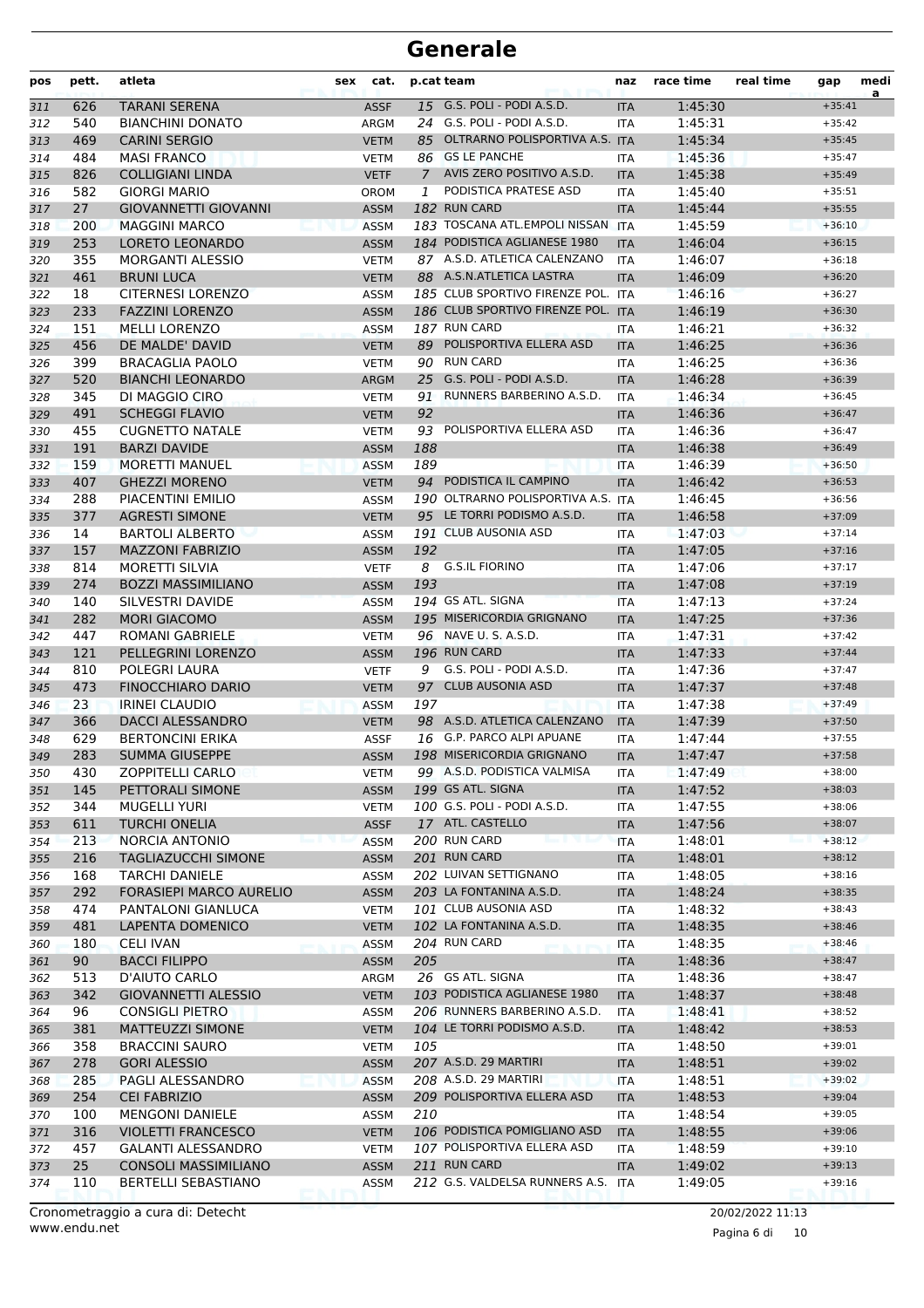| pos | pett. | atleta                       | cat.<br>sex |     | p.cat team                         | naz        | race time | real time | gap      | medi<br>a |
|-----|-------|------------------------------|-------------|-----|------------------------------------|------------|-----------|-----------|----------|-----------|
| 375 | 143   | <b>LORENZINI MARCO</b>       | <b>ASSM</b> |     | 213 RUN CARD                       | <b>ITA</b> | 1:49:08   |           | $+39:19$ |           |
| 376 | 628   | <b>MUGNAIONI MARTINA</b>     | <b>ASSF</b> |     | 18 ATLETICA CAMPI BISENZIO         | <b>ITA</b> | 1:49:08   |           | $+39:19$ |           |
| 377 | 527   | <b>ROSSI FRANCO</b>          | <b>ARGM</b> |     | 27 ATLETICA CAMPI BISENZIO         | <b>ITA</b> | 1:49:09   |           | $+39:20$ |           |
| 378 | 904   | SICURANZA SILVIA             | <b>ARGF</b> | 3   | ISOLOTTO A.P.D.                    | <b>ITA</b> | 1:49:12   |           | $+39:23$ |           |
| 379 | 476   | <b>VIZZINI MASSIMILIANO</b>  | <b>VETM</b> |     | 108 PODISTICA PRATONORD A.S.       | <b>ITA</b> | 1:49:14   |           | $+39:25$ |           |
| 380 | 52    | <b>BALLONI PAOLO</b>         | <b>ASSM</b> | 214 |                                    | <b>ITA</b> | 1:49:21   |           | $+39:32$ |           |
| 381 | 642   | <b>MARINO DONATELLA</b>      | <b>ASSF</b> |     | 19 RUN CARD                        | <b>ITA</b> | 1:49:24   |           | $+39:35$ |           |
| 382 | 581   | <b>LOMBARDI MARIO</b>        | <b>OROM</b> | 2   | U. P.POLICIANO AREZZO              | <b>ITA</b> | 1:49:24   |           | $+39:35$ |           |
| 383 | 813   | <b>CILOTTI CHIARA</b>        | <b>VETF</b> |     | 10 G.S.IL FIORINO                  | <b>ITA</b> | 1:49:34   |           | $+39:45$ |           |
| 384 | 122   | <b>LOGI LEONARDO</b>         | <b>ASSM</b> |     | 215 RUN CARD                       | <b>ITA</b> | 1:49:37   |           | $+39:48$ |           |
| 385 | 459   | <b>SOTTANI GABRIELE</b>      | <b>VETM</b> |     | 109 POLISPORTIVA ELLERA ASD        | <b>ITA</b> | 1:49:41   |           | $+39:52$ |           |
| 386 | 618   | <b>BONETTI COSTANZA</b>      | <b>ASSF</b> |     | 20 POL. PORTA SARAGOZZA            | <b>ITA</b> | 1:49:42   |           | $+39:53$ |           |
| 387 | 321   | PARRINI BERNARDO             | <b>VETM</b> |     | 110 G.S.IL FIORINO                 | <b>ITA</b> | 1:49:44   |           | $+39:55$ |           |
| 388 | 477   | <b>BALZANO ALFONSO</b>       | <b>VETM</b> | 111 |                                    | <b>ITA</b> | 1:49:47   |           | $+39:58$ |           |
| 389 | 383   | <b>CORTINI MARCO</b>         | <b>VETM</b> |     | 112 RUN CARD                       | <b>ITA</b> | 1:49:48   |           | $+39:59$ |           |
| 390 | 139   | <b>FILARDI BIAGIO</b>        | <b>ASSM</b> |     | 216 GS ATL. SIGNA                  | <b>ITA</b> | 1:49:50   |           | $+40:01$ |           |
| 391 | 546   | <b>CHISARI SALVATORE</b>     | <b>ARGM</b> |     | 28 LA FONTANINA A.S.D.             | <b>ITA</b> | 1:49:52   |           | $+40:03$ |           |
| 392 | 835   | <b>CRISTIANINI FLAVIA</b>    | <b>VETF</b> |     | 11 G.P. PARCO ALPI APUANE          | <b>ITA</b> | 1:49:54   |           | $+40:05$ |           |
| 393 | 489   | <b>CHAPLIN TIMOTHY</b>       | <b>VETM</b> |     | 113 ISOLOTTO A.P.D.                | <b>ITA</b> | 1:49:55   |           | $+40:06$ |           |
| 394 | 304   | LO VOTRICO GIUSEPPE          | <b>ASSM</b> |     | 217 RUN CARD                       | <b>ITA</b> | 1:49:55   |           | $+40:06$ |           |
| 395 | 382   | <b>ATTUCCI ARMANDO</b>       | <b>VETM</b> |     | 114 PODISTICA QUARRATA             | <b>ITA</b> | 1:49:55   |           | $+40:06$ |           |
| 396 | 409   | <b>MAY ALEJANDRO</b>         | <b>VETM</b> |     | 115 MAIANO G.S.                    | <b>ITA</b> | 1:50:04   |           | $+40:15$ |           |
| 397 | 153   | <b>LUGINI MARIO</b>          | <b>ASSM</b> |     | 218 SABINA MARATHON CLUB           | <b>ITA</b> | 1:50:17   |           | $+40:28$ |           |
| 398 | 270   | <b>MORANDI ANDREA</b>        | <b>ASSM</b> |     | 219 AVIS ZERO POSITIVO A.S.D.      | <b>ITA</b> | 1:50:23   |           | $+40:34$ |           |
| 399 | 501   | <b>FARINA UMBERTO</b>        | <b>ARGM</b> |     | 29 FRATELLANZA POPOLARE            | <b>ITA</b> | 1:50:48   |           | $+40:59$ |           |
| 400 | 130   | ANSELMI GIANNI               | <b>ASSM</b> |     | 220 RUN CARD                       | <b>ITA</b> | 1:50:51   |           | $+41:02$ |           |
| 401 | 152   | <b>MEUCCI ROBERTO</b>        | <b>ASSM</b> |     | 221 RUN CARD                       | <b>ITA</b> | 1:50:54   |           | $+41:05$ |           |
| 402 | 587   | <b>FEMIA ANTONIO</b>         | OROM        | 3   | ISOLOTTO A.P.D.                    | <b>ITA</b> | 1:50:59   |           | $+41:10$ |           |
| 403 | 43    | <b>BUGGIANI DAVID</b>        | <b>ASSM</b> | 222 |                                    | <b>ITA</b> | 1:51:05   |           | $+41:16$ |           |
| 404 | 475   | SIMONCINI GIANCARLO          | <b>VETM</b> |     | 116 CLUB AUSONIA ASD               | <b>ITA</b> | 1:51:44   |           | $+41:55$ |           |
| 405 | 63    | DE CESARIS FRANCESCO         | <b>ASSM</b> | 223 |                                    | <b>ITA</b> | 1:51:51   |           | $+42:02$ |           |
| 406 | 387   | MORISI ALESSANDRO            | <b>VETM</b> |     | 117 RUN CARD                       | <b>ITA</b> | 1:51:54   |           | $+42:05$ |           |
| 407 | 127   | PIZZICORI ALFREDO            | <b>ASSM</b> |     | 224 RUN CARD                       | <b>ITA</b> | 1:52:09   |           | $+42:20$ |           |
| 408 | 220   | <b>VIGLIATURO GIANNI</b>     | <b>ASSM</b> |     | 225 RUN CARD                       | <b>ITA</b> | 1:52:10   |           | $+42:21$ |           |
| 409 | 247   | PIANORSI NICCOLO'            | <b>ASSM</b> |     | 226 ISOLOTTO A.P.D.                | <b>ITA</b> | 1:52:20   |           | $+42:31$ |           |
| 410 | 449   | <b>VITTIMBERGA FRANCESCO</b> | <b>VETM</b> |     | 118 ISOLOTTO A.P.D.                | <b>ITA</b> | 1:52:32   |           | $+42:43$ |           |
| 411 | 448   | <b>BARTOLINI LEONARDO</b>    | <b>VETM</b> |     | 119 ISOLOTTO A.P.D.                | <b>ITA</b> | 1:52:42   |           | $+42:53$ |           |
| 412 | 434   | <b>BITTINI SIMONE</b>        | <b>VETM</b> |     | 120 CLUB SPORTIVO FIRENZE POL. ITA |            | 1:52:43   |           | $+42:54$ |           |
| 413 | 232   | D'ARRIGO ALESSANDRO          | <b>ASSM</b> |     | 227 CLUB SPORTIVO FIRENZE POL. ITA |            | 1:52:43   |           | $+42:54$ |           |
| 414 | 437   | <b>FRANCINI ANDREA</b>       | <b>VETM</b> |     | 121 CLUB SPORTIVO FIRENZE POL. ITA |            | 1:52:44   |           | $+42:55$ |           |
| 415 | 343   | <b>BARDAZZI MARCO</b>        | <b>VETM</b> |     | 122 CRAL NUOVO PIGNONE             | <b>ITA</b> | 1:52:46   |           | $+42:57$ |           |
| 416 | 418   | <b>SANTONI LEONARDO</b>      | <b>VETM</b> |     | 123 G.S.IL FIORINO                 | ITA        | 1:52:48   |           | $+42:59$ |           |
| 417 | 544   | SPICHETTI ANTONIO            | ARGM        |     | 30 PODISTICA PRATONORD A.S.        | <b>ITA</b> | 1:52:50   |           | $+43:01$ |           |
| 418 | 432   | <b>PITTALIS LUIGI</b>        | <b>VETM</b> |     | 124 ATL. CASTELLO                  | <b>ITA</b> | 1:52:53   |           | $+43:04$ |           |
| 419 | 281   | <b>MANELLI ALESSIO</b>       | <b>ASSM</b> |     | 228 MISERICORDIA GRIGNANO          | <b>ITA</b> | 1:52:54   |           | $+43:05$ |           |
| 420 | 310   | <b>MOZZONECHI FABIO</b>      | <b>ASSM</b> |     | 229 ISOLOTTO A.P.D.                | ITA        | 1:53:04   |           | $+43:15$ |           |
| 421 | 543   | <b>TIBERIO FRANCO</b>        | ARGM        |     | 31 CLUB AUSONIA ASD                | <b>ITA</b> | 1:53:06   |           | $+43:17$ |           |
| 422 | 272   | <b>ASCIONE PASQUALE</b>      | <b>ASSM</b> |     | 230 ATTRAVERSO RUNNING ASD         | ITA        | 1:53:20   |           | $+43:31$ |           |
| 423 | 829   | SANTI NATASCIA               | <b>VETF</b> |     | 12 MISERICORDIA GRIGNANO           | <b>ITA</b> | 1:53:23   |           | $+43:34$ |           |
| 424 | 512   | <b>CORSI MARCO</b>           | ARGM        |     | 32 G.S. VALDELSA RUNNERS A.S. ITA  |            | 1:53:23   |           | $+43:34$ |           |
| 425 | 802   | <b>AMERINI SARA</b>          | <b>VETF</b> | 13  | <b>CLUB AUSONIA ASD</b>            | <b>ITA</b> | 1:53:25   |           | $+43:36$ |           |
| 426 | 396   | DREONI GIAN LUCA             | <b>VETM</b> | 125 |                                    | ITA        | 1:53:28   |           | $+43:39$ |           |
| 427 | 67    | DELLA CASA MASSIMILIANO      | <b>ASSM</b> |     | 231 ATLETICA MDS                   | <b>ITA</b> | 1:53:33   |           | $+43:44$ |           |
| 428 | 132   | <b>BORCHI GABRIELE</b>       | <b>ASSM</b> |     | 232 RUN CARD                       | ITA        | 1:53:47   |           | $+43:58$ |           |
| 429 | 464   | AMADIO GIANLUCA              | <b>VETM</b> |     | 126 MISERICORDIA GRIGNANO          | <b>ITA</b> | 1:53:49   |           | $+44:00$ |           |
| 430 | 374   | ROSSI MAURIZIO               | <b>VETM</b> |     | 127 MORELLO RUNNERS ASD            | ITA        | 1:54:07   |           | $+44:18$ |           |
| 431 | 376   | PORCU' ROBERTO               | <b>VETM</b> |     | 128 MORELLO RUNNERS ASD            | <b>ITA</b> | 1:54:07   |           | $+44:18$ |           |
| 432 | 444   | <b>MENSUALI MARCO</b>        | <b>VETM</b> |     | 129 NAVE U. S. A.S.D.              | ITA        | 1:54:15   |           | $+44:26$ |           |
| 433 | 420   | <b>BILIOTTI FABRIZIO</b>     | <b>VETM</b> | 130 |                                    | <b>ITA</b> | 1:54:18   |           | $+44:29$ |           |
| 434 | 608   | <b>CROCIANI ELISA</b>        | <b>ASSF</b> |     | 21 RUN CARD                        | ITA        | 1:54:20   |           | $+44:31$ |           |
| 435 | 485   | PALCHETTI FRANCESCO          | <b>VETM</b> |     | 131 GS LE PANCHE                   | <b>ITA</b> | 1:54:22   |           | $+44:33$ |           |
| 436 | 298   | <b>VECCHIONE IVAN</b>        | <b>ASSM</b> |     | 233 GS LE PANCHE                   | <b>ITA</b> | 1:54:23   |           | $+44:34$ |           |
| 437 | 160   | SINFORICI PEREZ ALESSIO      | <b>ASSM</b> |     | 234 RUN CARD                       | <b>ITA</b> | 1:54:30   |           | $+44:41$ |           |
| 438 | 70    | MICELI ROBERTO               | <b>ASSM</b> | 235 |                                    | ITA        | 1:54:36   |           | $+44:47$ |           |
|     |       |                              |             |     |                                    |            |           |           |          |           |

www.endu.net Cronometraggio a cura di: Detecht 20/02/2022 11:13

Pagina 7 di 10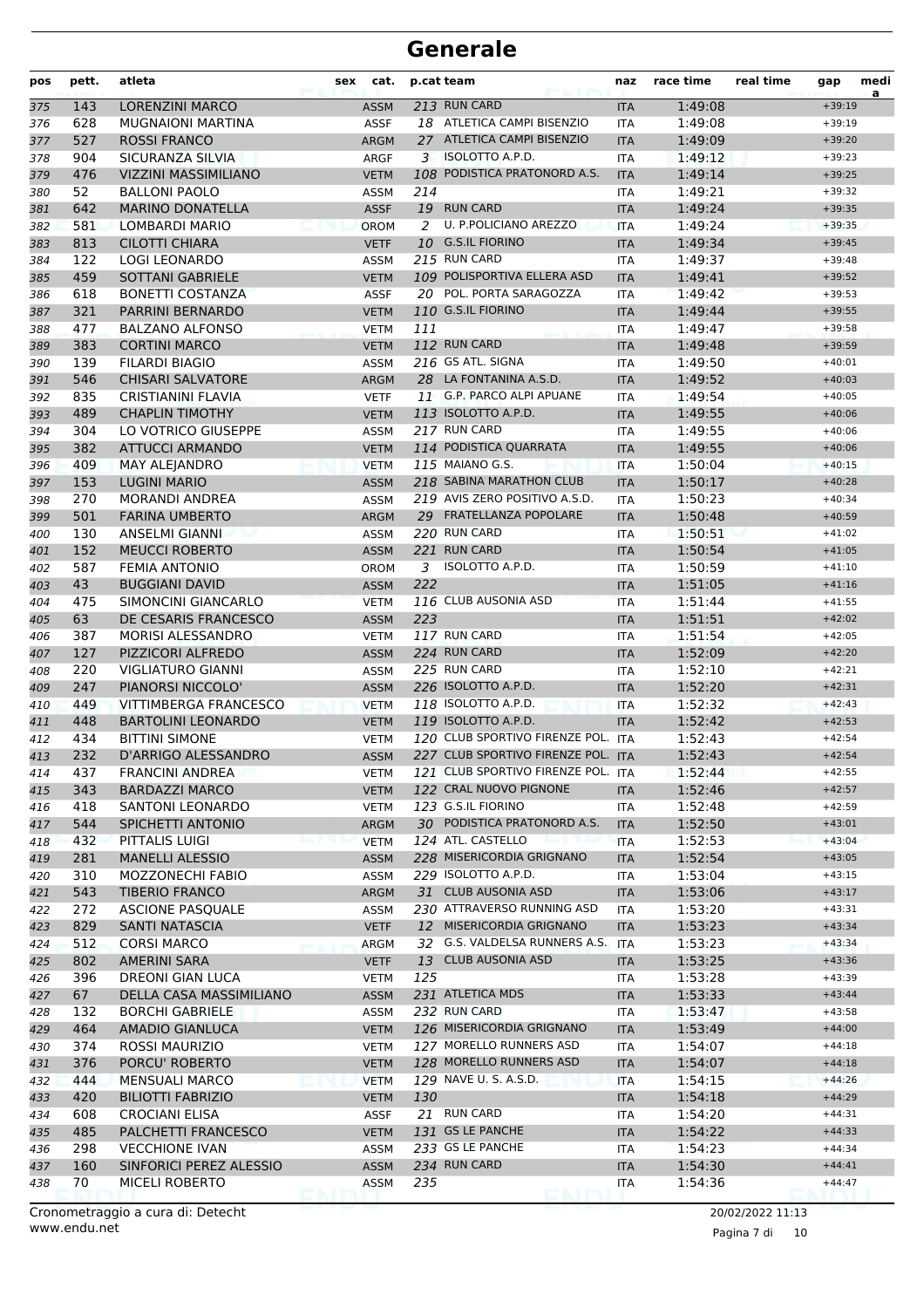| 236 GS LE PANCHE<br>1:54:38<br>295<br><b>FRANCIONI TOMMASO</b><br><b>ASSM</b><br>$+44:49$<br><b>ITA</b><br>132 UNIONE POLISPORTIVA<br>323<br><b>FIORETTO LUIGI</b><br>1:54:42<br><b>VETM</b><br><b>ITA</b><br>$+44:53$<br>177<br><b>TOSTI ALESSIO</b><br>237 RUN CARD<br>1:54:43<br><b>ASSM</b><br><b>ITA</b><br>$+44:54$<br>332<br><b>FARINA FRANCO</b><br>133<br><b>VETM</b><br>1:54:47<br>$+44:58$<br><b>ITA</b><br>586<br>4 ASD GS. PIEVE A RIPOLI<br>1:54:49<br>SPERANZA MICHELANGELO<br><b>OROM</b><br><b>ITA</b><br>$+45:00$<br>238 A.S.N.ATLETICA LASTRA<br>230<br>DEL PERUGIA MATTEO<br>1:54:50<br>444<br><b>ASSM</b><br><b>ITA</b><br>$+45:01$<br>14 RUNNERS BARBERINO A.S.D.<br>836<br>SOZZI NADIA<br><b>VETF</b><br><b>ITA</b><br>1:54:50<br>$+45:01$<br>445<br>22 ISOLOTTO A.P.D.<br>RODRIGUEZ REINA ROCIO<br>634<br><b>ASSF</b><br>1:54:50<br><b>ITA</b><br>$+45:01$<br>446<br>19<br>239 A.S.C.D. SILVANO FEDI<br><b>USAI MATTEO</b><br><b>ASSM</b><br>1:54:54<br>447<br><b>ITA</b><br>$+45:05$<br>240 RUN CARD<br><b>CASELLI PAOLO</b><br>$+45:09$<br>174<br><b>ASSM</b><br>1:54:58<br>448<br><b>ITA</b><br>15 ISOLOTTO A.P.D.<br>822<br><b>BONIFACIO MARIA</b><br>1:55:00<br>449<br><b>VETF</b><br><b>ITA</b><br>$+45:11$<br><b>ANTONIETTA</b><br>241 MARLOW STRIDER<br>1:55:09<br>179<br><b>LEPRI FRANCESCO</b><br><b>ASSM</b><br><b>GBR</b><br>$+45:20$<br>450<br>242 MISERICORDIA GRIGNANO<br>1:55:13<br>280<br><b>BERNOCCHI ALESSANDRO</b><br><b>ASSM</b><br>451<br><b>ITA</b><br>$+45:24$<br>33 A.S.D. ATL. MARCIATORI<br>1:55:19<br>503<br><b>MAIANI MASSIMO</b><br><b>ARGM</b><br>$+45:30$<br>452<br><b>ITA</b><br>243 LA FONTANINA A.S.D.<br>1:55:25<br>294<br>PALLONE ANNUNZIATO<br>453<br><b>ASSM</b><br><b>ITA</b><br>$+45:36$<br>34 CLUB AUSONIA ASD<br>1:55:27<br>542<br><b>MORI FABIO</b><br>$+45:38$<br>454<br>ARGM<br><b>ITA</b><br>306<br><b>BARTALINI NICCOLO'</b><br>244<br>1:55:30<br><b>ASSM</b><br>$+45:41$<br>455<br><b>ITA</b><br><b>BALDINI CLAUDIO</b><br>245 1° E PIZZA BIKE G.S.<br>1:55:39<br>26<br><b>ASSM</b><br><b>ITA</b><br>$+45:50$<br>456<br>35 CRAL INPS<br>1:55:49<br>530<br><b>GANGEMI GIOVANNI</b><br><b>ARGM</b><br>$+46:00$<br>457<br><b>ITA</b><br>134 POLISPORTIVA ELLERA ASD<br>458<br><b>INNOCENTI SIMONE</b><br>1:55:55<br>$+46:06$<br>458<br><b>VETM</b><br><b>ITA</b><br>23 CRAL INPS<br>1:55:56<br>640<br>PECORARO DEBORAH<br>459<br><b>ASSF</b><br><b>ITA</b><br>$+46:07$<br>808<br>16 RUN CARD<br>DI SANTO MARTA<br>1:56:06<br>$+46:17$<br>460<br><b>VETF</b><br><b>ITA</b><br>36 MAIANO G.S.<br>523<br><b>CANCEDDA GIORGIO</b><br>1:56:27<br>$+46:38$<br><b>ARGM</b><br><b>ITA</b><br>461<br>246 RUN CARD<br>161<br><b>BUSDRAGHI ALESSANDRO</b><br>1:56:30<br><b>ASSM</b><br><b>ITA</b><br>$+46:41$<br>24 POLISPORTIVA ELLERA ASD<br>602<br><b>CELLAI SILVIA</b><br>1:56:33<br><b>ASSF</b><br>$+46:44$<br><b>ITA</b><br>247 POLISPORTIVA ELLERA ASD<br><b>QUERCIOLI EMANUELE</b><br>261<br><b>ASSM</b><br>1:56:33<br>$+46:44$<br><b>ITA</b><br><b>CENSULLO RAFFAELE</b><br>248 G.S. POLI - PODI A.S.D.<br>1:56:34<br>187<br><b>ASSM</b><br><b>ITA</b><br>$+46:45$<br>25 ATTRAVERSO RUNNING ASD<br>639<br>DURVAL ANNAMARIA<br>1:56:36<br><b>ASSF</b><br>$+46:47$<br><b>ITA</b><br>54<br><b>NIGRO DANIELE</b><br>249<br>1:57:00<br><b>ASSM</b><br>$+47:11$<br><b>ITA</b><br>135 G.P. C.A.I. PISTOIA<br>395<br><b>BIAGIONI GIAMPAOLO</b><br>1:57:06<br><b>VETM</b><br><b>ITA</b><br>$+47:17$<br>57<br>250 G.S.AMATORI POD. AREZZO<br>1:57:12<br><b>MANCINI ANDREA</b><br>$+47:23$<br><b>ASSM</b><br><b>ITA</b><br>136 NAVE U. S. A.S.D.<br><b>FILIPPONE MASSIMO</b><br>1:57:21<br>443<br><b>VETM</b><br>$+47:32$<br><b>ITA</b><br>445<br>PANI LEONARDO<br>137 NAVE U. S. A.S.D.<br>1:57:22<br><b>VETM</b><br><b>ITA</b><br>$+47:33$<br>138 U. P.POLICIANO AREZZO<br>404<br>MILANI MANUEL<br>1:57:41<br><b>ITA</b><br>$+47:52$<br><b>VETM</b><br><b>GS ATL. SIGNA</b><br>583<br>DI GIOIA NICOLA<br>5<br>1:57:45<br><b>OROM</b><br><b>ITA</b><br>$+47:56$<br>139 RUN CARD<br>426<br><b>BELLINI ROBERTO</b><br>1:57:53<br>474<br><b>VETM</b><br>$+48:04$<br><b>ITA</b><br>251 ASD GS. PIEVE A RIPOLI<br>94<br><b>CASALINI MICHELE</b><br>1:58:03<br>$+48:14$<br>475<br><b>ASSM</b><br><b>ITA</b><br>26 RUN CARD<br>616<br><b>MANNELLI ILARIA</b><br><b>ASSF</b><br>1:58:05<br>$+48:16$<br>476<br><b>ITA</b><br>17 LA FONTANINA A.S.D.<br>1:58:05<br>PUCCI SIMONA<br>477<br>833<br>VETF<br>ITA<br>$+48:16$<br>252 TOSCANA ATL.EMPOLI NISSAN ITA<br>$+48:24$<br>RAGUSA LIBORIO<br>1:58:13<br>478<br>81<br><b>ASSM</b><br>27 TOSCANA ATL.EMPOLI NISSAN ITA<br>609<br>DEL PAPA LARA<br><b>ASSF</b><br>1:58:14<br>$+48:25$<br>479<br>644<br>28 LA FONTANINA A.S.D.<br>$+48:30$<br>ANTALO CHIARA<br><b>ASSF</b><br>1:58:19<br>480<br><b>ITA</b><br>18 MONTECATINI MARATHON A.S. ITA<br>827<br><b>IACONELLO GIOVANNA</b><br><b>VETF</b><br>1:58:35<br>$+48:46$<br>481<br>LUPPINO MARCO<br>ASSM<br>253<br>1:58:43<br>$+48:54$<br>482<br>44<br>ITA<br>254 OLTRARNO POLISPORTIVA A.S. ITA<br>287<br>NARDI AUGUSTO<br><b>ASSM</b><br>1:58:50<br>$+49:01$<br>483<br>140 LE TORRI PODISMO A.S.D.<br>$+49:12$<br>380<br><b>MARCHESE STEFANO</b><br>1:59:01<br>484<br><b>VETM</b><br>ITA<br>141 LE TORRI PODISMO A.S.D.<br>378<br><b>CEI ALESSANDRO</b><br>1:59:02<br><b>VETM</b><br><b>ITA</b><br>$+49:13$<br>37 PODISTICA PRATONORD A.S.<br>545<br><b>TEMPESTINI FRANCO</b><br>1:59:10<br>$+49:21$<br>ARGM<br>ITA<br>255 G.S.IL FIORINO<br>$+49:30$<br>196<br><b>CICALI ALESSIO</b><br><b>ASSM</b><br>1:59:19<br><b>ITA</b><br>256 RUN CARD<br>308<br>PITTON GIULIO<br>1:59:27<br>$+49:38$<br><b>ASSM</b><br><b>ITA</b><br>257 GS LE PANCHE<br>297<br>CARLOTTI SANDRO<br><b>ASSM</b><br><b>ITA</b><br>1:59:30<br>$+49:41$<br>258 RUN CARD<br>$+49:45$<br>124<br><b>MARCONI LUCA</b><br>1:59:34<br><b>ASSM</b><br>ITA<br>468<br><b>BENVENUTI RICCARDO</b><br>142 OLTRARNO POLISPORTIVA A.S. ITA<br>1:59:38<br><b>VETM</b><br>$+49:49$<br>622<br>29 LE TORRI PODISMO A.S.D.<br>RUCCI MILENA<br>1:59:40<br>$+49:51$<br><b>ASSF</b><br>ITA<br>259 LA FONTANINA A.S.D.<br>293<br><b>NANNUCCI SAURO</b><br>1:59:40<br>$+49:51$<br><b>ASSM</b><br><b>ITA</b><br>143 POLISPORTIVA TRIESTE<br>467<br>MONNECCHI GIANLUCA<br>1:59:49<br>$+50:00$<br><b>VETM</b><br>ITA<br>38 CLUB SPORTIVO FIRENZE POL. ITA<br>531<br>FAVELLI MARIANO<br>1:59:53<br>$+50:04$<br>ARGM<br>19 NAVE U. S. A.S.D.<br>820<br><b>BUFFOLINO DEBORA</b><br>2:00:02<br>$+50:13$<br><b>VETF</b><br>ITA<br>633<br>SFORZA CARLA<br>30 NAVE U. S. A.S.D.<br>2:00:02<br><b>ASSF</b><br><b>ITA</b><br>$+50:13$<br>22<br>260<br>$+50:18$<br>CAPARRINI MARCO<br>2:00:07<br><b>ASSM</b><br>ITA<br>31 A.S.C.D. SILVANO FEDI<br>$+50:19$<br>645<br>PALUMBO GRAZIA<br>ASSF<br>2:00:08<br>499<br><b>ITA</b><br>32 RUN CARD<br>651<br>DI MARIA ANTONELLA<br>2:00:08<br>$+50:19$<br>ASSF<br>ITA<br>500<br>305<br>261 RUN CARD<br>PAGNI SIMONE<br>2:00:09<br>$+50:20$<br><b>ASSM</b><br><b>ITA</b><br>501 | pos | pett. | atleta | sex | cat. | p.cat team | naz | race time | real time | gap | medi<br>a |
|--------------------------------------------------------------------------------------------------------------------------------------------------------------------------------------------------------------------------------------------------------------------------------------------------------------------------------------------------------------------------------------------------------------------------------------------------------------------------------------------------------------------------------------------------------------------------------------------------------------------------------------------------------------------------------------------------------------------------------------------------------------------------------------------------------------------------------------------------------------------------------------------------------------------------------------------------------------------------------------------------------------------------------------------------------------------------------------------------------------------------------------------------------------------------------------------------------------------------------------------------------------------------------------------------------------------------------------------------------------------------------------------------------------------------------------------------------------------------------------------------------------------------------------------------------------------------------------------------------------------------------------------------------------------------------------------------------------------------------------------------------------------------------------------------------------------------------------------------------------------------------------------------------------------------------------------------------------------------------------------------------------------------------------------------------------------------------------------------------------------------------------------------------------------------------------------------------------------------------------------------------------------------------------------------------------------------------------------------------------------------------------------------------------------------------------------------------------------------------------------------------------------------------------------------------------------------------------------------------------------------------------------------------------------------------------------------------------------------------------------------------------------------------------------------------------------------------------------------------------------------------------------------------------------------------------------------------------------------------------------------------------------------------------------------------------------------------------------------------------------------------------------------------------------------------------------------------------------------------------------------------------------------------------------------------------------------------------------------------------------------------------------------------------------------------------------------------------------------------------------------------------------------------------------------------------------------------------------------------------------------------------------------------------------------------------------------------------------------------------------------------------------------------------------------------------------------------------------------------------------------------------------------------------------------------------------------------------------------------------------------------------------------------------------------------------------------------------------------------------------------------------------------------------------------------------------------------------------------------------------------------------------------------------------------------------------------------------------------------------------------------------------------------------------------------------------------------------------------------------------------------------------------------------------------------------------------------------------------------------------------------------------------------------------------------------------------------------------------------------------------------------------------------------------------------------------------------------------------------------------------------------------------------------------------------------------------------------------------------------------------------------------------------------------------------------------------------------------------------------------------------------------------------------------------------------------------------------------------------------------------------------------------------------------------------------------------------------------------------------------------------------------------------------------------------------------------------------------------------------------------------------------------------------------------------------------------------------------------------------------------------------------------------------------------------------------------------------------------------------------------------------------------------------------------------------------------------------------------------------------------------------------------------------------------------------------------------------------------------------------------------------------------------------------------------------------------------------------------------------------------------------------------------------------------------------------------------------------------------------------------------------------------------------------------------------------------------------------------------------------------------------------------------------------------------------------------------------------------------------------------------------------------------------------------------------------------------------------------------------------------------------------------------------------------------------------------------------------------------------------------------------------------------------------------------------------------------------------------------------------------------------------------------------------------------------------------------------------------------------------------------|-----|-------|--------|-----|------|------------|-----|-----------|-----------|-----|-----------|
|                                                                                                                                                                                                                                                                                                                                                                                                                                                                                                                                                                                                                                                                                                                                                                                                                                                                                                                                                                                                                                                                                                                                                                                                                                                                                                                                                                                                                                                                                                                                                                                                                                                                                                                                                                                                                                                                                                                                                                                                                                                                                                                                                                                                                                                                                                                                                                                                                                                                                                                                                                                                                                                                                                                                                                                                                                                                                                                                                                                                                                                                                                                                                                                                                                                                                                                                                                                                                                                                                                                                                                                                                                                                                                                                                                                                                                                                                                                                                                                                                                                                                                                                                                                                                                                                                                                                                                                                                                                                                                                                                                                                                                                                                                                                                                                                                                                                                                                                                                                                                                                                                                                                                                                                                                                                                                                                                                                                                                                                                                                                                                                                                                                                                                                                                                                                                                                                                                                                                                                                                                                                                                                                                                                                                                                                                                                                                                                                                                                                                                                                                                                                                                                                                                                                                                                                                                                                                                                                                                                                        | 439 |       |        |     |      |            |     |           |           |     |           |
|                                                                                                                                                                                                                                                                                                                                                                                                                                                                                                                                                                                                                                                                                                                                                                                                                                                                                                                                                                                                                                                                                                                                                                                                                                                                                                                                                                                                                                                                                                                                                                                                                                                                                                                                                                                                                                                                                                                                                                                                                                                                                                                                                                                                                                                                                                                                                                                                                                                                                                                                                                                                                                                                                                                                                                                                                                                                                                                                                                                                                                                                                                                                                                                                                                                                                                                                                                                                                                                                                                                                                                                                                                                                                                                                                                                                                                                                                                                                                                                                                                                                                                                                                                                                                                                                                                                                                                                                                                                                                                                                                                                                                                                                                                                                                                                                                                                                                                                                                                                                                                                                                                                                                                                                                                                                                                                                                                                                                                                                                                                                                                                                                                                                                                                                                                                                                                                                                                                                                                                                                                                                                                                                                                                                                                                                                                                                                                                                                                                                                                                                                                                                                                                                                                                                                                                                                                                                                                                                                                                                        | 440 |       |        |     |      |            |     |           |           |     |           |
|                                                                                                                                                                                                                                                                                                                                                                                                                                                                                                                                                                                                                                                                                                                                                                                                                                                                                                                                                                                                                                                                                                                                                                                                                                                                                                                                                                                                                                                                                                                                                                                                                                                                                                                                                                                                                                                                                                                                                                                                                                                                                                                                                                                                                                                                                                                                                                                                                                                                                                                                                                                                                                                                                                                                                                                                                                                                                                                                                                                                                                                                                                                                                                                                                                                                                                                                                                                                                                                                                                                                                                                                                                                                                                                                                                                                                                                                                                                                                                                                                                                                                                                                                                                                                                                                                                                                                                                                                                                                                                                                                                                                                                                                                                                                                                                                                                                                                                                                                                                                                                                                                                                                                                                                                                                                                                                                                                                                                                                                                                                                                                                                                                                                                                                                                                                                                                                                                                                                                                                                                                                                                                                                                                                                                                                                                                                                                                                                                                                                                                                                                                                                                                                                                                                                                                                                                                                                                                                                                                                                        | 441 |       |        |     |      |            |     |           |           |     |           |
|                                                                                                                                                                                                                                                                                                                                                                                                                                                                                                                                                                                                                                                                                                                                                                                                                                                                                                                                                                                                                                                                                                                                                                                                                                                                                                                                                                                                                                                                                                                                                                                                                                                                                                                                                                                                                                                                                                                                                                                                                                                                                                                                                                                                                                                                                                                                                                                                                                                                                                                                                                                                                                                                                                                                                                                                                                                                                                                                                                                                                                                                                                                                                                                                                                                                                                                                                                                                                                                                                                                                                                                                                                                                                                                                                                                                                                                                                                                                                                                                                                                                                                                                                                                                                                                                                                                                                                                                                                                                                                                                                                                                                                                                                                                                                                                                                                                                                                                                                                                                                                                                                                                                                                                                                                                                                                                                                                                                                                                                                                                                                                                                                                                                                                                                                                                                                                                                                                                                                                                                                                                                                                                                                                                                                                                                                                                                                                                                                                                                                                                                                                                                                                                                                                                                                                                                                                                                                                                                                                                                        | 442 |       |        |     |      |            |     |           |           |     |           |
|                                                                                                                                                                                                                                                                                                                                                                                                                                                                                                                                                                                                                                                                                                                                                                                                                                                                                                                                                                                                                                                                                                                                                                                                                                                                                                                                                                                                                                                                                                                                                                                                                                                                                                                                                                                                                                                                                                                                                                                                                                                                                                                                                                                                                                                                                                                                                                                                                                                                                                                                                                                                                                                                                                                                                                                                                                                                                                                                                                                                                                                                                                                                                                                                                                                                                                                                                                                                                                                                                                                                                                                                                                                                                                                                                                                                                                                                                                                                                                                                                                                                                                                                                                                                                                                                                                                                                                                                                                                                                                                                                                                                                                                                                                                                                                                                                                                                                                                                                                                                                                                                                                                                                                                                                                                                                                                                                                                                                                                                                                                                                                                                                                                                                                                                                                                                                                                                                                                                                                                                                                                                                                                                                                                                                                                                                                                                                                                                                                                                                                                                                                                                                                                                                                                                                                                                                                                                                                                                                                                                        | 443 |       |        |     |      |            |     |           |           |     |           |
|                                                                                                                                                                                                                                                                                                                                                                                                                                                                                                                                                                                                                                                                                                                                                                                                                                                                                                                                                                                                                                                                                                                                                                                                                                                                                                                                                                                                                                                                                                                                                                                                                                                                                                                                                                                                                                                                                                                                                                                                                                                                                                                                                                                                                                                                                                                                                                                                                                                                                                                                                                                                                                                                                                                                                                                                                                                                                                                                                                                                                                                                                                                                                                                                                                                                                                                                                                                                                                                                                                                                                                                                                                                                                                                                                                                                                                                                                                                                                                                                                                                                                                                                                                                                                                                                                                                                                                                                                                                                                                                                                                                                                                                                                                                                                                                                                                                                                                                                                                                                                                                                                                                                                                                                                                                                                                                                                                                                                                                                                                                                                                                                                                                                                                                                                                                                                                                                                                                                                                                                                                                                                                                                                                                                                                                                                                                                                                                                                                                                                                                                                                                                                                                                                                                                                                                                                                                                                                                                                                                                        |     |       |        |     |      |            |     |           |           |     |           |
|                                                                                                                                                                                                                                                                                                                                                                                                                                                                                                                                                                                                                                                                                                                                                                                                                                                                                                                                                                                                                                                                                                                                                                                                                                                                                                                                                                                                                                                                                                                                                                                                                                                                                                                                                                                                                                                                                                                                                                                                                                                                                                                                                                                                                                                                                                                                                                                                                                                                                                                                                                                                                                                                                                                                                                                                                                                                                                                                                                                                                                                                                                                                                                                                                                                                                                                                                                                                                                                                                                                                                                                                                                                                                                                                                                                                                                                                                                                                                                                                                                                                                                                                                                                                                                                                                                                                                                                                                                                                                                                                                                                                                                                                                                                                                                                                                                                                                                                                                                                                                                                                                                                                                                                                                                                                                                                                                                                                                                                                                                                                                                                                                                                                                                                                                                                                                                                                                                                                                                                                                                                                                                                                                                                                                                                                                                                                                                                                                                                                                                                                                                                                                                                                                                                                                                                                                                                                                                                                                                                                        |     |       |        |     |      |            |     |           |           |     |           |
|                                                                                                                                                                                                                                                                                                                                                                                                                                                                                                                                                                                                                                                                                                                                                                                                                                                                                                                                                                                                                                                                                                                                                                                                                                                                                                                                                                                                                                                                                                                                                                                                                                                                                                                                                                                                                                                                                                                                                                                                                                                                                                                                                                                                                                                                                                                                                                                                                                                                                                                                                                                                                                                                                                                                                                                                                                                                                                                                                                                                                                                                                                                                                                                                                                                                                                                                                                                                                                                                                                                                                                                                                                                                                                                                                                                                                                                                                                                                                                                                                                                                                                                                                                                                                                                                                                                                                                                                                                                                                                                                                                                                                                                                                                                                                                                                                                                                                                                                                                                                                                                                                                                                                                                                                                                                                                                                                                                                                                                                                                                                                                                                                                                                                                                                                                                                                                                                                                                                                                                                                                                                                                                                                                                                                                                                                                                                                                                                                                                                                                                                                                                                                                                                                                                                                                                                                                                                                                                                                                                                        |     |       |        |     |      |            |     |           |           |     |           |
|                                                                                                                                                                                                                                                                                                                                                                                                                                                                                                                                                                                                                                                                                                                                                                                                                                                                                                                                                                                                                                                                                                                                                                                                                                                                                                                                                                                                                                                                                                                                                                                                                                                                                                                                                                                                                                                                                                                                                                                                                                                                                                                                                                                                                                                                                                                                                                                                                                                                                                                                                                                                                                                                                                                                                                                                                                                                                                                                                                                                                                                                                                                                                                                                                                                                                                                                                                                                                                                                                                                                                                                                                                                                                                                                                                                                                                                                                                                                                                                                                                                                                                                                                                                                                                                                                                                                                                                                                                                                                                                                                                                                                                                                                                                                                                                                                                                                                                                                                                                                                                                                                                                                                                                                                                                                                                                                                                                                                                                                                                                                                                                                                                                                                                                                                                                                                                                                                                                                                                                                                                                                                                                                                                                                                                                                                                                                                                                                                                                                                                                                                                                                                                                                                                                                                                                                                                                                                                                                                                                                        |     |       |        |     |      |            |     |           |           |     |           |
|                                                                                                                                                                                                                                                                                                                                                                                                                                                                                                                                                                                                                                                                                                                                                                                                                                                                                                                                                                                                                                                                                                                                                                                                                                                                                                                                                                                                                                                                                                                                                                                                                                                                                                                                                                                                                                                                                                                                                                                                                                                                                                                                                                                                                                                                                                                                                                                                                                                                                                                                                                                                                                                                                                                                                                                                                                                                                                                                                                                                                                                                                                                                                                                                                                                                                                                                                                                                                                                                                                                                                                                                                                                                                                                                                                                                                                                                                                                                                                                                                                                                                                                                                                                                                                                                                                                                                                                                                                                                                                                                                                                                                                                                                                                                                                                                                                                                                                                                                                                                                                                                                                                                                                                                                                                                                                                                                                                                                                                                                                                                                                                                                                                                                                                                                                                                                                                                                                                                                                                                                                                                                                                                                                                                                                                                                                                                                                                                                                                                                                                                                                                                                                                                                                                                                                                                                                                                                                                                                                                                        |     |       |        |     |      |            |     |           |           |     |           |
|                                                                                                                                                                                                                                                                                                                                                                                                                                                                                                                                                                                                                                                                                                                                                                                                                                                                                                                                                                                                                                                                                                                                                                                                                                                                                                                                                                                                                                                                                                                                                                                                                                                                                                                                                                                                                                                                                                                                                                                                                                                                                                                                                                                                                                                                                                                                                                                                                                                                                                                                                                                                                                                                                                                                                                                                                                                                                                                                                                                                                                                                                                                                                                                                                                                                                                                                                                                                                                                                                                                                                                                                                                                                                                                                                                                                                                                                                                                                                                                                                                                                                                                                                                                                                                                                                                                                                                                                                                                                                                                                                                                                                                                                                                                                                                                                                                                                                                                                                                                                                                                                                                                                                                                                                                                                                                                                                                                                                                                                                                                                                                                                                                                                                                                                                                                                                                                                                                                                                                                                                                                                                                                                                                                                                                                                                                                                                                                                                                                                                                                                                                                                                                                                                                                                                                                                                                                                                                                                                                                                        |     |       |        |     |      |            |     |           |           |     |           |
|                                                                                                                                                                                                                                                                                                                                                                                                                                                                                                                                                                                                                                                                                                                                                                                                                                                                                                                                                                                                                                                                                                                                                                                                                                                                                                                                                                                                                                                                                                                                                                                                                                                                                                                                                                                                                                                                                                                                                                                                                                                                                                                                                                                                                                                                                                                                                                                                                                                                                                                                                                                                                                                                                                                                                                                                                                                                                                                                                                                                                                                                                                                                                                                                                                                                                                                                                                                                                                                                                                                                                                                                                                                                                                                                                                                                                                                                                                                                                                                                                                                                                                                                                                                                                                                                                                                                                                                                                                                                                                                                                                                                                                                                                                                                                                                                                                                                                                                                                                                                                                                                                                                                                                                                                                                                                                                                                                                                                                                                                                                                                                                                                                                                                                                                                                                                                                                                                                                                                                                                                                                                                                                                                                                                                                                                                                                                                                                                                                                                                                                                                                                                                                                                                                                                                                                                                                                                                                                                                                                                        |     |       |        |     |      |            |     |           |           |     |           |
|                                                                                                                                                                                                                                                                                                                                                                                                                                                                                                                                                                                                                                                                                                                                                                                                                                                                                                                                                                                                                                                                                                                                                                                                                                                                                                                                                                                                                                                                                                                                                                                                                                                                                                                                                                                                                                                                                                                                                                                                                                                                                                                                                                                                                                                                                                                                                                                                                                                                                                                                                                                                                                                                                                                                                                                                                                                                                                                                                                                                                                                                                                                                                                                                                                                                                                                                                                                                                                                                                                                                                                                                                                                                                                                                                                                                                                                                                                                                                                                                                                                                                                                                                                                                                                                                                                                                                                                                                                                                                                                                                                                                                                                                                                                                                                                                                                                                                                                                                                                                                                                                                                                                                                                                                                                                                                                                                                                                                                                                                                                                                                                                                                                                                                                                                                                                                                                                                                                                                                                                                                                                                                                                                                                                                                                                                                                                                                                                                                                                                                                                                                                                                                                                                                                                                                                                                                                                                                                                                                                                        |     |       |        |     |      |            |     |           |           |     |           |
|                                                                                                                                                                                                                                                                                                                                                                                                                                                                                                                                                                                                                                                                                                                                                                                                                                                                                                                                                                                                                                                                                                                                                                                                                                                                                                                                                                                                                                                                                                                                                                                                                                                                                                                                                                                                                                                                                                                                                                                                                                                                                                                                                                                                                                                                                                                                                                                                                                                                                                                                                                                                                                                                                                                                                                                                                                                                                                                                                                                                                                                                                                                                                                                                                                                                                                                                                                                                                                                                                                                                                                                                                                                                                                                                                                                                                                                                                                                                                                                                                                                                                                                                                                                                                                                                                                                                                                                                                                                                                                                                                                                                                                                                                                                                                                                                                                                                                                                                                                                                                                                                                                                                                                                                                                                                                                                                                                                                                                                                                                                                                                                                                                                                                                                                                                                                                                                                                                                                                                                                                                                                                                                                                                                                                                                                                                                                                                                                                                                                                                                                                                                                                                                                                                                                                                                                                                                                                                                                                                                                        |     |       |        |     |      |            |     |           |           |     |           |
|                                                                                                                                                                                                                                                                                                                                                                                                                                                                                                                                                                                                                                                                                                                                                                                                                                                                                                                                                                                                                                                                                                                                                                                                                                                                                                                                                                                                                                                                                                                                                                                                                                                                                                                                                                                                                                                                                                                                                                                                                                                                                                                                                                                                                                                                                                                                                                                                                                                                                                                                                                                                                                                                                                                                                                                                                                                                                                                                                                                                                                                                                                                                                                                                                                                                                                                                                                                                                                                                                                                                                                                                                                                                                                                                                                                                                                                                                                                                                                                                                                                                                                                                                                                                                                                                                                                                                                                                                                                                                                                                                                                                                                                                                                                                                                                                                                                                                                                                                                                                                                                                                                                                                                                                                                                                                                                                                                                                                                                                                                                                                                                                                                                                                                                                                                                                                                                                                                                                                                                                                                                                                                                                                                                                                                                                                                                                                                                                                                                                                                                                                                                                                                                                                                                                                                                                                                                                                                                                                                                                        |     |       |        |     |      |            |     |           |           |     |           |
|                                                                                                                                                                                                                                                                                                                                                                                                                                                                                                                                                                                                                                                                                                                                                                                                                                                                                                                                                                                                                                                                                                                                                                                                                                                                                                                                                                                                                                                                                                                                                                                                                                                                                                                                                                                                                                                                                                                                                                                                                                                                                                                                                                                                                                                                                                                                                                                                                                                                                                                                                                                                                                                                                                                                                                                                                                                                                                                                                                                                                                                                                                                                                                                                                                                                                                                                                                                                                                                                                                                                                                                                                                                                                                                                                                                                                                                                                                                                                                                                                                                                                                                                                                                                                                                                                                                                                                                                                                                                                                                                                                                                                                                                                                                                                                                                                                                                                                                                                                                                                                                                                                                                                                                                                                                                                                                                                                                                                                                                                                                                                                                                                                                                                                                                                                                                                                                                                                                                                                                                                                                                                                                                                                                                                                                                                                                                                                                                                                                                                                                                                                                                                                                                                                                                                                                                                                                                                                                                                                                                        |     |       |        |     |      |            |     |           |           |     |           |
|                                                                                                                                                                                                                                                                                                                                                                                                                                                                                                                                                                                                                                                                                                                                                                                                                                                                                                                                                                                                                                                                                                                                                                                                                                                                                                                                                                                                                                                                                                                                                                                                                                                                                                                                                                                                                                                                                                                                                                                                                                                                                                                                                                                                                                                                                                                                                                                                                                                                                                                                                                                                                                                                                                                                                                                                                                                                                                                                                                                                                                                                                                                                                                                                                                                                                                                                                                                                                                                                                                                                                                                                                                                                                                                                                                                                                                                                                                                                                                                                                                                                                                                                                                                                                                                                                                                                                                                                                                                                                                                                                                                                                                                                                                                                                                                                                                                                                                                                                                                                                                                                                                                                                                                                                                                                                                                                                                                                                                                                                                                                                                                                                                                                                                                                                                                                                                                                                                                                                                                                                                                                                                                                                                                                                                                                                                                                                                                                                                                                                                                                                                                                                                                                                                                                                                                                                                                                                                                                                                                                        |     |       |        |     |      |            |     |           |           |     |           |
|                                                                                                                                                                                                                                                                                                                                                                                                                                                                                                                                                                                                                                                                                                                                                                                                                                                                                                                                                                                                                                                                                                                                                                                                                                                                                                                                                                                                                                                                                                                                                                                                                                                                                                                                                                                                                                                                                                                                                                                                                                                                                                                                                                                                                                                                                                                                                                                                                                                                                                                                                                                                                                                                                                                                                                                                                                                                                                                                                                                                                                                                                                                                                                                                                                                                                                                                                                                                                                                                                                                                                                                                                                                                                                                                                                                                                                                                                                                                                                                                                                                                                                                                                                                                                                                                                                                                                                                                                                                                                                                                                                                                                                                                                                                                                                                                                                                                                                                                                                                                                                                                                                                                                                                                                                                                                                                                                                                                                                                                                                                                                                                                                                                                                                                                                                                                                                                                                                                                                                                                                                                                                                                                                                                                                                                                                                                                                                                                                                                                                                                                                                                                                                                                                                                                                                                                                                                                                                                                                                                                        |     |       |        |     |      |            |     |           |           |     |           |
|                                                                                                                                                                                                                                                                                                                                                                                                                                                                                                                                                                                                                                                                                                                                                                                                                                                                                                                                                                                                                                                                                                                                                                                                                                                                                                                                                                                                                                                                                                                                                                                                                                                                                                                                                                                                                                                                                                                                                                                                                                                                                                                                                                                                                                                                                                                                                                                                                                                                                                                                                                                                                                                                                                                                                                                                                                                                                                                                                                                                                                                                                                                                                                                                                                                                                                                                                                                                                                                                                                                                                                                                                                                                                                                                                                                                                                                                                                                                                                                                                                                                                                                                                                                                                                                                                                                                                                                                                                                                                                                                                                                                                                                                                                                                                                                                                                                                                                                                                                                                                                                                                                                                                                                                                                                                                                                                                                                                                                                                                                                                                                                                                                                                                                                                                                                                                                                                                                                                                                                                                                                                                                                                                                                                                                                                                                                                                                                                                                                                                                                                                                                                                                                                                                                                                                                                                                                                                                                                                                                                        |     |       |        |     |      |            |     |           |           |     |           |
|                                                                                                                                                                                                                                                                                                                                                                                                                                                                                                                                                                                                                                                                                                                                                                                                                                                                                                                                                                                                                                                                                                                                                                                                                                                                                                                                                                                                                                                                                                                                                                                                                                                                                                                                                                                                                                                                                                                                                                                                                                                                                                                                                                                                                                                                                                                                                                                                                                                                                                                                                                                                                                                                                                                                                                                                                                                                                                                                                                                                                                                                                                                                                                                                                                                                                                                                                                                                                                                                                                                                                                                                                                                                                                                                                                                                                                                                                                                                                                                                                                                                                                                                                                                                                                                                                                                                                                                                                                                                                                                                                                                                                                                                                                                                                                                                                                                                                                                                                                                                                                                                                                                                                                                                                                                                                                                                                                                                                                                                                                                                                                                                                                                                                                                                                                                                                                                                                                                                                                                                                                                                                                                                                                                                                                                                                                                                                                                                                                                                                                                                                                                                                                                                                                                                                                                                                                                                                                                                                                                                        |     |       |        |     |      |            |     |           |           |     |           |
|                                                                                                                                                                                                                                                                                                                                                                                                                                                                                                                                                                                                                                                                                                                                                                                                                                                                                                                                                                                                                                                                                                                                                                                                                                                                                                                                                                                                                                                                                                                                                                                                                                                                                                                                                                                                                                                                                                                                                                                                                                                                                                                                                                                                                                                                                                                                                                                                                                                                                                                                                                                                                                                                                                                                                                                                                                                                                                                                                                                                                                                                                                                                                                                                                                                                                                                                                                                                                                                                                                                                                                                                                                                                                                                                                                                                                                                                                                                                                                                                                                                                                                                                                                                                                                                                                                                                                                                                                                                                                                                                                                                                                                                                                                                                                                                                                                                                                                                                                                                                                                                                                                                                                                                                                                                                                                                                                                                                                                                                                                                                                                                                                                                                                                                                                                                                                                                                                                                                                                                                                                                                                                                                                                                                                                                                                                                                                                                                                                                                                                                                                                                                                                                                                                                                                                                                                                                                                                                                                                                                        |     |       |        |     |      |            |     |           |           |     |           |
|                                                                                                                                                                                                                                                                                                                                                                                                                                                                                                                                                                                                                                                                                                                                                                                                                                                                                                                                                                                                                                                                                                                                                                                                                                                                                                                                                                                                                                                                                                                                                                                                                                                                                                                                                                                                                                                                                                                                                                                                                                                                                                                                                                                                                                                                                                                                                                                                                                                                                                                                                                                                                                                                                                                                                                                                                                                                                                                                                                                                                                                                                                                                                                                                                                                                                                                                                                                                                                                                                                                                                                                                                                                                                                                                                                                                                                                                                                                                                                                                                                                                                                                                                                                                                                                                                                                                                                                                                                                                                                                                                                                                                                                                                                                                                                                                                                                                                                                                                                                                                                                                                                                                                                                                                                                                                                                                                                                                                                                                                                                                                                                                                                                                                                                                                                                                                                                                                                                                                                                                                                                                                                                                                                                                                                                                                                                                                                                                                                                                                                                                                                                                                                                                                                                                                                                                                                                                                                                                                                                                        |     |       |        |     |      |            |     |           |           |     |           |
|                                                                                                                                                                                                                                                                                                                                                                                                                                                                                                                                                                                                                                                                                                                                                                                                                                                                                                                                                                                                                                                                                                                                                                                                                                                                                                                                                                                                                                                                                                                                                                                                                                                                                                                                                                                                                                                                                                                                                                                                                                                                                                                                                                                                                                                                                                                                                                                                                                                                                                                                                                                                                                                                                                                                                                                                                                                                                                                                                                                                                                                                                                                                                                                                                                                                                                                                                                                                                                                                                                                                                                                                                                                                                                                                                                                                                                                                                                                                                                                                                                                                                                                                                                                                                                                                                                                                                                                                                                                                                                                                                                                                                                                                                                                                                                                                                                                                                                                                                                                                                                                                                                                                                                                                                                                                                                                                                                                                                                                                                                                                                                                                                                                                                                                                                                                                                                                                                                                                                                                                                                                                                                                                                                                                                                                                                                                                                                                                                                                                                                                                                                                                                                                                                                                                                                                                                                                                                                                                                                                                        | 462 |       |        |     |      |            |     |           |           |     |           |
|                                                                                                                                                                                                                                                                                                                                                                                                                                                                                                                                                                                                                                                                                                                                                                                                                                                                                                                                                                                                                                                                                                                                                                                                                                                                                                                                                                                                                                                                                                                                                                                                                                                                                                                                                                                                                                                                                                                                                                                                                                                                                                                                                                                                                                                                                                                                                                                                                                                                                                                                                                                                                                                                                                                                                                                                                                                                                                                                                                                                                                                                                                                                                                                                                                                                                                                                                                                                                                                                                                                                                                                                                                                                                                                                                                                                                                                                                                                                                                                                                                                                                                                                                                                                                                                                                                                                                                                                                                                                                                                                                                                                                                                                                                                                                                                                                                                                                                                                                                                                                                                                                                                                                                                                                                                                                                                                                                                                                                                                                                                                                                                                                                                                                                                                                                                                                                                                                                                                                                                                                                                                                                                                                                                                                                                                                                                                                                                                                                                                                                                                                                                                                                                                                                                                                                                                                                                                                                                                                                                                        | 463 |       |        |     |      |            |     |           |           |     |           |
|                                                                                                                                                                                                                                                                                                                                                                                                                                                                                                                                                                                                                                                                                                                                                                                                                                                                                                                                                                                                                                                                                                                                                                                                                                                                                                                                                                                                                                                                                                                                                                                                                                                                                                                                                                                                                                                                                                                                                                                                                                                                                                                                                                                                                                                                                                                                                                                                                                                                                                                                                                                                                                                                                                                                                                                                                                                                                                                                                                                                                                                                                                                                                                                                                                                                                                                                                                                                                                                                                                                                                                                                                                                                                                                                                                                                                                                                                                                                                                                                                                                                                                                                                                                                                                                                                                                                                                                                                                                                                                                                                                                                                                                                                                                                                                                                                                                                                                                                                                                                                                                                                                                                                                                                                                                                                                                                                                                                                                                                                                                                                                                                                                                                                                                                                                                                                                                                                                                                                                                                                                                                                                                                                                                                                                                                                                                                                                                                                                                                                                                                                                                                                                                                                                                                                                                                                                                                                                                                                                                                        | 464 |       |        |     |      |            |     |           |           |     |           |
|                                                                                                                                                                                                                                                                                                                                                                                                                                                                                                                                                                                                                                                                                                                                                                                                                                                                                                                                                                                                                                                                                                                                                                                                                                                                                                                                                                                                                                                                                                                                                                                                                                                                                                                                                                                                                                                                                                                                                                                                                                                                                                                                                                                                                                                                                                                                                                                                                                                                                                                                                                                                                                                                                                                                                                                                                                                                                                                                                                                                                                                                                                                                                                                                                                                                                                                                                                                                                                                                                                                                                                                                                                                                                                                                                                                                                                                                                                                                                                                                                                                                                                                                                                                                                                                                                                                                                                                                                                                                                                                                                                                                                                                                                                                                                                                                                                                                                                                                                                                                                                                                                                                                                                                                                                                                                                                                                                                                                                                                                                                                                                                                                                                                                                                                                                                                                                                                                                                                                                                                                                                                                                                                                                                                                                                                                                                                                                                                                                                                                                                                                                                                                                                                                                                                                                                                                                                                                                                                                                                                        | 465 |       |        |     |      |            |     |           |           |     |           |
|                                                                                                                                                                                                                                                                                                                                                                                                                                                                                                                                                                                                                                                                                                                                                                                                                                                                                                                                                                                                                                                                                                                                                                                                                                                                                                                                                                                                                                                                                                                                                                                                                                                                                                                                                                                                                                                                                                                                                                                                                                                                                                                                                                                                                                                                                                                                                                                                                                                                                                                                                                                                                                                                                                                                                                                                                                                                                                                                                                                                                                                                                                                                                                                                                                                                                                                                                                                                                                                                                                                                                                                                                                                                                                                                                                                                                                                                                                                                                                                                                                                                                                                                                                                                                                                                                                                                                                                                                                                                                                                                                                                                                                                                                                                                                                                                                                                                                                                                                                                                                                                                                                                                                                                                                                                                                                                                                                                                                                                                                                                                                                                                                                                                                                                                                                                                                                                                                                                                                                                                                                                                                                                                                                                                                                                                                                                                                                                                                                                                                                                                                                                                                                                                                                                                                                                                                                                                                                                                                                                                        | 466 |       |        |     |      |            |     |           |           |     |           |
|                                                                                                                                                                                                                                                                                                                                                                                                                                                                                                                                                                                                                                                                                                                                                                                                                                                                                                                                                                                                                                                                                                                                                                                                                                                                                                                                                                                                                                                                                                                                                                                                                                                                                                                                                                                                                                                                                                                                                                                                                                                                                                                                                                                                                                                                                                                                                                                                                                                                                                                                                                                                                                                                                                                                                                                                                                                                                                                                                                                                                                                                                                                                                                                                                                                                                                                                                                                                                                                                                                                                                                                                                                                                                                                                                                                                                                                                                                                                                                                                                                                                                                                                                                                                                                                                                                                                                                                                                                                                                                                                                                                                                                                                                                                                                                                                                                                                                                                                                                                                                                                                                                                                                                                                                                                                                                                                                                                                                                                                                                                                                                                                                                                                                                                                                                                                                                                                                                                                                                                                                                                                                                                                                                                                                                                                                                                                                                                                                                                                                                                                                                                                                                                                                                                                                                                                                                                                                                                                                                                                        | 467 |       |        |     |      |            |     |           |           |     |           |
|                                                                                                                                                                                                                                                                                                                                                                                                                                                                                                                                                                                                                                                                                                                                                                                                                                                                                                                                                                                                                                                                                                                                                                                                                                                                                                                                                                                                                                                                                                                                                                                                                                                                                                                                                                                                                                                                                                                                                                                                                                                                                                                                                                                                                                                                                                                                                                                                                                                                                                                                                                                                                                                                                                                                                                                                                                                                                                                                                                                                                                                                                                                                                                                                                                                                                                                                                                                                                                                                                                                                                                                                                                                                                                                                                                                                                                                                                                                                                                                                                                                                                                                                                                                                                                                                                                                                                                                                                                                                                                                                                                                                                                                                                                                                                                                                                                                                                                                                                                                                                                                                                                                                                                                                                                                                                                                                                                                                                                                                                                                                                                                                                                                                                                                                                                                                                                                                                                                                                                                                                                                                                                                                                                                                                                                                                                                                                                                                                                                                                                                                                                                                                                                                                                                                                                                                                                                                                                                                                                                                        | 468 |       |        |     |      |            |     |           |           |     |           |
|                                                                                                                                                                                                                                                                                                                                                                                                                                                                                                                                                                                                                                                                                                                                                                                                                                                                                                                                                                                                                                                                                                                                                                                                                                                                                                                                                                                                                                                                                                                                                                                                                                                                                                                                                                                                                                                                                                                                                                                                                                                                                                                                                                                                                                                                                                                                                                                                                                                                                                                                                                                                                                                                                                                                                                                                                                                                                                                                                                                                                                                                                                                                                                                                                                                                                                                                                                                                                                                                                                                                                                                                                                                                                                                                                                                                                                                                                                                                                                                                                                                                                                                                                                                                                                                                                                                                                                                                                                                                                                                                                                                                                                                                                                                                                                                                                                                                                                                                                                                                                                                                                                                                                                                                                                                                                                                                                                                                                                                                                                                                                                                                                                                                                                                                                                                                                                                                                                                                                                                                                                                                                                                                                                                                                                                                                                                                                                                                                                                                                                                                                                                                                                                                                                                                                                                                                                                                                                                                                                                                        | 469 |       |        |     |      |            |     |           |           |     |           |
|                                                                                                                                                                                                                                                                                                                                                                                                                                                                                                                                                                                                                                                                                                                                                                                                                                                                                                                                                                                                                                                                                                                                                                                                                                                                                                                                                                                                                                                                                                                                                                                                                                                                                                                                                                                                                                                                                                                                                                                                                                                                                                                                                                                                                                                                                                                                                                                                                                                                                                                                                                                                                                                                                                                                                                                                                                                                                                                                                                                                                                                                                                                                                                                                                                                                                                                                                                                                                                                                                                                                                                                                                                                                                                                                                                                                                                                                                                                                                                                                                                                                                                                                                                                                                                                                                                                                                                                                                                                                                                                                                                                                                                                                                                                                                                                                                                                                                                                                                                                                                                                                                                                                                                                                                                                                                                                                                                                                                                                                                                                                                                                                                                                                                                                                                                                                                                                                                                                                                                                                                                                                                                                                                                                                                                                                                                                                                                                                                                                                                                                                                                                                                                                                                                                                                                                                                                                                                                                                                                                                        | 470 |       |        |     |      |            |     |           |           |     |           |
|                                                                                                                                                                                                                                                                                                                                                                                                                                                                                                                                                                                                                                                                                                                                                                                                                                                                                                                                                                                                                                                                                                                                                                                                                                                                                                                                                                                                                                                                                                                                                                                                                                                                                                                                                                                                                                                                                                                                                                                                                                                                                                                                                                                                                                                                                                                                                                                                                                                                                                                                                                                                                                                                                                                                                                                                                                                                                                                                                                                                                                                                                                                                                                                                                                                                                                                                                                                                                                                                                                                                                                                                                                                                                                                                                                                                                                                                                                                                                                                                                                                                                                                                                                                                                                                                                                                                                                                                                                                                                                                                                                                                                                                                                                                                                                                                                                                                                                                                                                                                                                                                                                                                                                                                                                                                                                                                                                                                                                                                                                                                                                                                                                                                                                                                                                                                                                                                                                                                                                                                                                                                                                                                                                                                                                                                                                                                                                                                                                                                                                                                                                                                                                                                                                                                                                                                                                                                                                                                                                                                        | 471 |       |        |     |      |            |     |           |           |     |           |
|                                                                                                                                                                                                                                                                                                                                                                                                                                                                                                                                                                                                                                                                                                                                                                                                                                                                                                                                                                                                                                                                                                                                                                                                                                                                                                                                                                                                                                                                                                                                                                                                                                                                                                                                                                                                                                                                                                                                                                                                                                                                                                                                                                                                                                                                                                                                                                                                                                                                                                                                                                                                                                                                                                                                                                                                                                                                                                                                                                                                                                                                                                                                                                                                                                                                                                                                                                                                                                                                                                                                                                                                                                                                                                                                                                                                                                                                                                                                                                                                                                                                                                                                                                                                                                                                                                                                                                                                                                                                                                                                                                                                                                                                                                                                                                                                                                                                                                                                                                                                                                                                                                                                                                                                                                                                                                                                                                                                                                                                                                                                                                                                                                                                                                                                                                                                                                                                                                                                                                                                                                                                                                                                                                                                                                                                                                                                                                                                                                                                                                                                                                                                                                                                                                                                                                                                                                                                                                                                                                                                        | 472 |       |        |     |      |            |     |           |           |     |           |
|                                                                                                                                                                                                                                                                                                                                                                                                                                                                                                                                                                                                                                                                                                                                                                                                                                                                                                                                                                                                                                                                                                                                                                                                                                                                                                                                                                                                                                                                                                                                                                                                                                                                                                                                                                                                                                                                                                                                                                                                                                                                                                                                                                                                                                                                                                                                                                                                                                                                                                                                                                                                                                                                                                                                                                                                                                                                                                                                                                                                                                                                                                                                                                                                                                                                                                                                                                                                                                                                                                                                                                                                                                                                                                                                                                                                                                                                                                                                                                                                                                                                                                                                                                                                                                                                                                                                                                                                                                                                                                                                                                                                                                                                                                                                                                                                                                                                                                                                                                                                                                                                                                                                                                                                                                                                                                                                                                                                                                                                                                                                                                                                                                                                                                                                                                                                                                                                                                                                                                                                                                                                                                                                                                                                                                                                                                                                                                                                                                                                                                                                                                                                                                                                                                                                                                                                                                                                                                                                                                                                        | 473 |       |        |     |      |            |     |           |           |     |           |
|                                                                                                                                                                                                                                                                                                                                                                                                                                                                                                                                                                                                                                                                                                                                                                                                                                                                                                                                                                                                                                                                                                                                                                                                                                                                                                                                                                                                                                                                                                                                                                                                                                                                                                                                                                                                                                                                                                                                                                                                                                                                                                                                                                                                                                                                                                                                                                                                                                                                                                                                                                                                                                                                                                                                                                                                                                                                                                                                                                                                                                                                                                                                                                                                                                                                                                                                                                                                                                                                                                                                                                                                                                                                                                                                                                                                                                                                                                                                                                                                                                                                                                                                                                                                                                                                                                                                                                                                                                                                                                                                                                                                                                                                                                                                                                                                                                                                                                                                                                                                                                                                                                                                                                                                                                                                                                                                                                                                                                                                                                                                                                                                                                                                                                                                                                                                                                                                                                                                                                                                                                                                                                                                                                                                                                                                                                                                                                                                                                                                                                                                                                                                                                                                                                                                                                                                                                                                                                                                                                                                        |     |       |        |     |      |            |     |           |           |     |           |
|                                                                                                                                                                                                                                                                                                                                                                                                                                                                                                                                                                                                                                                                                                                                                                                                                                                                                                                                                                                                                                                                                                                                                                                                                                                                                                                                                                                                                                                                                                                                                                                                                                                                                                                                                                                                                                                                                                                                                                                                                                                                                                                                                                                                                                                                                                                                                                                                                                                                                                                                                                                                                                                                                                                                                                                                                                                                                                                                                                                                                                                                                                                                                                                                                                                                                                                                                                                                                                                                                                                                                                                                                                                                                                                                                                                                                                                                                                                                                                                                                                                                                                                                                                                                                                                                                                                                                                                                                                                                                                                                                                                                                                                                                                                                                                                                                                                                                                                                                                                                                                                                                                                                                                                                                                                                                                                                                                                                                                                                                                                                                                                                                                                                                                                                                                                                                                                                                                                                                                                                                                                                                                                                                                                                                                                                                                                                                                                                                                                                                                                                                                                                                                                                                                                                                                                                                                                                                                                                                                                                        |     |       |        |     |      |            |     |           |           |     |           |
|                                                                                                                                                                                                                                                                                                                                                                                                                                                                                                                                                                                                                                                                                                                                                                                                                                                                                                                                                                                                                                                                                                                                                                                                                                                                                                                                                                                                                                                                                                                                                                                                                                                                                                                                                                                                                                                                                                                                                                                                                                                                                                                                                                                                                                                                                                                                                                                                                                                                                                                                                                                                                                                                                                                                                                                                                                                                                                                                                                                                                                                                                                                                                                                                                                                                                                                                                                                                                                                                                                                                                                                                                                                                                                                                                                                                                                                                                                                                                                                                                                                                                                                                                                                                                                                                                                                                                                                                                                                                                                                                                                                                                                                                                                                                                                                                                                                                                                                                                                                                                                                                                                                                                                                                                                                                                                                                                                                                                                                                                                                                                                                                                                                                                                                                                                                                                                                                                                                                                                                                                                                                                                                                                                                                                                                                                                                                                                                                                                                                                                                                                                                                                                                                                                                                                                                                                                                                                                                                                                                                        |     |       |        |     |      |            |     |           |           |     |           |
|                                                                                                                                                                                                                                                                                                                                                                                                                                                                                                                                                                                                                                                                                                                                                                                                                                                                                                                                                                                                                                                                                                                                                                                                                                                                                                                                                                                                                                                                                                                                                                                                                                                                                                                                                                                                                                                                                                                                                                                                                                                                                                                                                                                                                                                                                                                                                                                                                                                                                                                                                                                                                                                                                                                                                                                                                                                                                                                                                                                                                                                                                                                                                                                                                                                                                                                                                                                                                                                                                                                                                                                                                                                                                                                                                                                                                                                                                                                                                                                                                                                                                                                                                                                                                                                                                                                                                                                                                                                                                                                                                                                                                                                                                                                                                                                                                                                                                                                                                                                                                                                                                                                                                                                                                                                                                                                                                                                                                                                                                                                                                                                                                                                                                                                                                                                                                                                                                                                                                                                                                                                                                                                                                                                                                                                                                                                                                                                                                                                                                                                                                                                                                                                                                                                                                                                                                                                                                                                                                                                                        |     |       |        |     |      |            |     |           |           |     |           |
|                                                                                                                                                                                                                                                                                                                                                                                                                                                                                                                                                                                                                                                                                                                                                                                                                                                                                                                                                                                                                                                                                                                                                                                                                                                                                                                                                                                                                                                                                                                                                                                                                                                                                                                                                                                                                                                                                                                                                                                                                                                                                                                                                                                                                                                                                                                                                                                                                                                                                                                                                                                                                                                                                                                                                                                                                                                                                                                                                                                                                                                                                                                                                                                                                                                                                                                                                                                                                                                                                                                                                                                                                                                                                                                                                                                                                                                                                                                                                                                                                                                                                                                                                                                                                                                                                                                                                                                                                                                                                                                                                                                                                                                                                                                                                                                                                                                                                                                                                                                                                                                                                                                                                                                                                                                                                                                                                                                                                                                                                                                                                                                                                                                                                                                                                                                                                                                                                                                                                                                                                                                                                                                                                                                                                                                                                                                                                                                                                                                                                                                                                                                                                                                                                                                                                                                                                                                                                                                                                                                                        |     |       |        |     |      |            |     |           |           |     |           |
|                                                                                                                                                                                                                                                                                                                                                                                                                                                                                                                                                                                                                                                                                                                                                                                                                                                                                                                                                                                                                                                                                                                                                                                                                                                                                                                                                                                                                                                                                                                                                                                                                                                                                                                                                                                                                                                                                                                                                                                                                                                                                                                                                                                                                                                                                                                                                                                                                                                                                                                                                                                                                                                                                                                                                                                                                                                                                                                                                                                                                                                                                                                                                                                                                                                                                                                                                                                                                                                                                                                                                                                                                                                                                                                                                                                                                                                                                                                                                                                                                                                                                                                                                                                                                                                                                                                                                                                                                                                                                                                                                                                                                                                                                                                                                                                                                                                                                                                                                                                                                                                                                                                                                                                                                                                                                                                                                                                                                                                                                                                                                                                                                                                                                                                                                                                                                                                                                                                                                                                                                                                                                                                                                                                                                                                                                                                                                                                                                                                                                                                                                                                                                                                                                                                                                                                                                                                                                                                                                                                                        |     |       |        |     |      |            |     |           |           |     |           |
|                                                                                                                                                                                                                                                                                                                                                                                                                                                                                                                                                                                                                                                                                                                                                                                                                                                                                                                                                                                                                                                                                                                                                                                                                                                                                                                                                                                                                                                                                                                                                                                                                                                                                                                                                                                                                                                                                                                                                                                                                                                                                                                                                                                                                                                                                                                                                                                                                                                                                                                                                                                                                                                                                                                                                                                                                                                                                                                                                                                                                                                                                                                                                                                                                                                                                                                                                                                                                                                                                                                                                                                                                                                                                                                                                                                                                                                                                                                                                                                                                                                                                                                                                                                                                                                                                                                                                                                                                                                                                                                                                                                                                                                                                                                                                                                                                                                                                                                                                                                                                                                                                                                                                                                                                                                                                                                                                                                                                                                                                                                                                                                                                                                                                                                                                                                                                                                                                                                                                                                                                                                                                                                                                                                                                                                                                                                                                                                                                                                                                                                                                                                                                                                                                                                                                                                                                                                                                                                                                                                                        |     |       |        |     |      |            |     |           |           |     |           |
|                                                                                                                                                                                                                                                                                                                                                                                                                                                                                                                                                                                                                                                                                                                                                                                                                                                                                                                                                                                                                                                                                                                                                                                                                                                                                                                                                                                                                                                                                                                                                                                                                                                                                                                                                                                                                                                                                                                                                                                                                                                                                                                                                                                                                                                                                                                                                                                                                                                                                                                                                                                                                                                                                                                                                                                                                                                                                                                                                                                                                                                                                                                                                                                                                                                                                                                                                                                                                                                                                                                                                                                                                                                                                                                                                                                                                                                                                                                                                                                                                                                                                                                                                                                                                                                                                                                                                                                                                                                                                                                                                                                                                                                                                                                                                                                                                                                                                                                                                                                                                                                                                                                                                                                                                                                                                                                                                                                                                                                                                                                                                                                                                                                                                                                                                                                                                                                                                                                                                                                                                                                                                                                                                                                                                                                                                                                                                                                                                                                                                                                                                                                                                                                                                                                                                                                                                                                                                                                                                                                                        |     |       |        |     |      |            |     |           |           |     |           |
|                                                                                                                                                                                                                                                                                                                                                                                                                                                                                                                                                                                                                                                                                                                                                                                                                                                                                                                                                                                                                                                                                                                                                                                                                                                                                                                                                                                                                                                                                                                                                                                                                                                                                                                                                                                                                                                                                                                                                                                                                                                                                                                                                                                                                                                                                                                                                                                                                                                                                                                                                                                                                                                                                                                                                                                                                                                                                                                                                                                                                                                                                                                                                                                                                                                                                                                                                                                                                                                                                                                                                                                                                                                                                                                                                                                                                                                                                                                                                                                                                                                                                                                                                                                                                                                                                                                                                                                                                                                                                                                                                                                                                                                                                                                                                                                                                                                                                                                                                                                                                                                                                                                                                                                                                                                                                                                                                                                                                                                                                                                                                                                                                                                                                                                                                                                                                                                                                                                                                                                                                                                                                                                                                                                                                                                                                                                                                                                                                                                                                                                                                                                                                                                                                                                                                                                                                                                                                                                                                                                                        |     |       |        |     |      |            |     |           |           |     |           |
|                                                                                                                                                                                                                                                                                                                                                                                                                                                                                                                                                                                                                                                                                                                                                                                                                                                                                                                                                                                                                                                                                                                                                                                                                                                                                                                                                                                                                                                                                                                                                                                                                                                                                                                                                                                                                                                                                                                                                                                                                                                                                                                                                                                                                                                                                                                                                                                                                                                                                                                                                                                                                                                                                                                                                                                                                                                                                                                                                                                                                                                                                                                                                                                                                                                                                                                                                                                                                                                                                                                                                                                                                                                                                                                                                                                                                                                                                                                                                                                                                                                                                                                                                                                                                                                                                                                                                                                                                                                                                                                                                                                                                                                                                                                                                                                                                                                                                                                                                                                                                                                                                                                                                                                                                                                                                                                                                                                                                                                                                                                                                                                                                                                                                                                                                                                                                                                                                                                                                                                                                                                                                                                                                                                                                                                                                                                                                                                                                                                                                                                                                                                                                                                                                                                                                                                                                                                                                                                                                                                                        |     |       |        |     |      |            |     |           |           |     |           |
|                                                                                                                                                                                                                                                                                                                                                                                                                                                                                                                                                                                                                                                                                                                                                                                                                                                                                                                                                                                                                                                                                                                                                                                                                                                                                                                                                                                                                                                                                                                                                                                                                                                                                                                                                                                                                                                                                                                                                                                                                                                                                                                                                                                                                                                                                                                                                                                                                                                                                                                                                                                                                                                                                                                                                                                                                                                                                                                                                                                                                                                                                                                                                                                                                                                                                                                                                                                                                                                                                                                                                                                                                                                                                                                                                                                                                                                                                                                                                                                                                                                                                                                                                                                                                                                                                                                                                                                                                                                                                                                                                                                                                                                                                                                                                                                                                                                                                                                                                                                                                                                                                                                                                                                                                                                                                                                                                                                                                                                                                                                                                                                                                                                                                                                                                                                                                                                                                                                                                                                                                                                                                                                                                                                                                                                                                                                                                                                                                                                                                                                                                                                                                                                                                                                                                                                                                                                                                                                                                                                                        | 485 |       |        |     |      |            |     |           |           |     |           |
|                                                                                                                                                                                                                                                                                                                                                                                                                                                                                                                                                                                                                                                                                                                                                                                                                                                                                                                                                                                                                                                                                                                                                                                                                                                                                                                                                                                                                                                                                                                                                                                                                                                                                                                                                                                                                                                                                                                                                                                                                                                                                                                                                                                                                                                                                                                                                                                                                                                                                                                                                                                                                                                                                                                                                                                                                                                                                                                                                                                                                                                                                                                                                                                                                                                                                                                                                                                                                                                                                                                                                                                                                                                                                                                                                                                                                                                                                                                                                                                                                                                                                                                                                                                                                                                                                                                                                                                                                                                                                                                                                                                                                                                                                                                                                                                                                                                                                                                                                                                                                                                                                                                                                                                                                                                                                                                                                                                                                                                                                                                                                                                                                                                                                                                                                                                                                                                                                                                                                                                                                                                                                                                                                                                                                                                                                                                                                                                                                                                                                                                                                                                                                                                                                                                                                                                                                                                                                                                                                                                                        | 486 |       |        |     |      |            |     |           |           |     |           |
|                                                                                                                                                                                                                                                                                                                                                                                                                                                                                                                                                                                                                                                                                                                                                                                                                                                                                                                                                                                                                                                                                                                                                                                                                                                                                                                                                                                                                                                                                                                                                                                                                                                                                                                                                                                                                                                                                                                                                                                                                                                                                                                                                                                                                                                                                                                                                                                                                                                                                                                                                                                                                                                                                                                                                                                                                                                                                                                                                                                                                                                                                                                                                                                                                                                                                                                                                                                                                                                                                                                                                                                                                                                                                                                                                                                                                                                                                                                                                                                                                                                                                                                                                                                                                                                                                                                                                                                                                                                                                                                                                                                                                                                                                                                                                                                                                                                                                                                                                                                                                                                                                                                                                                                                                                                                                                                                                                                                                                                                                                                                                                                                                                                                                                                                                                                                                                                                                                                                                                                                                                                                                                                                                                                                                                                                                                                                                                                                                                                                                                                                                                                                                                                                                                                                                                                                                                                                                                                                                                                                        | 487 |       |        |     |      |            |     |           |           |     |           |
|                                                                                                                                                                                                                                                                                                                                                                                                                                                                                                                                                                                                                                                                                                                                                                                                                                                                                                                                                                                                                                                                                                                                                                                                                                                                                                                                                                                                                                                                                                                                                                                                                                                                                                                                                                                                                                                                                                                                                                                                                                                                                                                                                                                                                                                                                                                                                                                                                                                                                                                                                                                                                                                                                                                                                                                                                                                                                                                                                                                                                                                                                                                                                                                                                                                                                                                                                                                                                                                                                                                                                                                                                                                                                                                                                                                                                                                                                                                                                                                                                                                                                                                                                                                                                                                                                                                                                                                                                                                                                                                                                                                                                                                                                                                                                                                                                                                                                                                                                                                                                                                                                                                                                                                                                                                                                                                                                                                                                                                                                                                                                                                                                                                                                                                                                                                                                                                                                                                                                                                                                                                                                                                                                                                                                                                                                                                                                                                                                                                                                                                                                                                                                                                                                                                                                                                                                                                                                                                                                                                                        | 488 |       |        |     |      |            |     |           |           |     |           |
|                                                                                                                                                                                                                                                                                                                                                                                                                                                                                                                                                                                                                                                                                                                                                                                                                                                                                                                                                                                                                                                                                                                                                                                                                                                                                                                                                                                                                                                                                                                                                                                                                                                                                                                                                                                                                                                                                                                                                                                                                                                                                                                                                                                                                                                                                                                                                                                                                                                                                                                                                                                                                                                                                                                                                                                                                                                                                                                                                                                                                                                                                                                                                                                                                                                                                                                                                                                                                                                                                                                                                                                                                                                                                                                                                                                                                                                                                                                                                                                                                                                                                                                                                                                                                                                                                                                                                                                                                                                                                                                                                                                                                                                                                                                                                                                                                                                                                                                                                                                                                                                                                                                                                                                                                                                                                                                                                                                                                                                                                                                                                                                                                                                                                                                                                                                                                                                                                                                                                                                                                                                                                                                                                                                                                                                                                                                                                                                                                                                                                                                                                                                                                                                                                                                                                                                                                                                                                                                                                                                                        | 489 |       |        |     |      |            |     |           |           |     |           |
|                                                                                                                                                                                                                                                                                                                                                                                                                                                                                                                                                                                                                                                                                                                                                                                                                                                                                                                                                                                                                                                                                                                                                                                                                                                                                                                                                                                                                                                                                                                                                                                                                                                                                                                                                                                                                                                                                                                                                                                                                                                                                                                                                                                                                                                                                                                                                                                                                                                                                                                                                                                                                                                                                                                                                                                                                                                                                                                                                                                                                                                                                                                                                                                                                                                                                                                                                                                                                                                                                                                                                                                                                                                                                                                                                                                                                                                                                                                                                                                                                                                                                                                                                                                                                                                                                                                                                                                                                                                                                                                                                                                                                                                                                                                                                                                                                                                                                                                                                                                                                                                                                                                                                                                                                                                                                                                                                                                                                                                                                                                                                                                                                                                                                                                                                                                                                                                                                                                                                                                                                                                                                                                                                                                                                                                                                                                                                                                                                                                                                                                                                                                                                                                                                                                                                                                                                                                                                                                                                                                                        | 490 |       |        |     |      |            |     |           |           |     |           |
|                                                                                                                                                                                                                                                                                                                                                                                                                                                                                                                                                                                                                                                                                                                                                                                                                                                                                                                                                                                                                                                                                                                                                                                                                                                                                                                                                                                                                                                                                                                                                                                                                                                                                                                                                                                                                                                                                                                                                                                                                                                                                                                                                                                                                                                                                                                                                                                                                                                                                                                                                                                                                                                                                                                                                                                                                                                                                                                                                                                                                                                                                                                                                                                                                                                                                                                                                                                                                                                                                                                                                                                                                                                                                                                                                                                                                                                                                                                                                                                                                                                                                                                                                                                                                                                                                                                                                                                                                                                                                                                                                                                                                                                                                                                                                                                                                                                                                                                                                                                                                                                                                                                                                                                                                                                                                                                                                                                                                                                                                                                                                                                                                                                                                                                                                                                                                                                                                                                                                                                                                                                                                                                                                                                                                                                                                                                                                                                                                                                                                                                                                                                                                                                                                                                                                                                                                                                                                                                                                                                                        | 491 |       |        |     |      |            |     |           |           |     |           |
|                                                                                                                                                                                                                                                                                                                                                                                                                                                                                                                                                                                                                                                                                                                                                                                                                                                                                                                                                                                                                                                                                                                                                                                                                                                                                                                                                                                                                                                                                                                                                                                                                                                                                                                                                                                                                                                                                                                                                                                                                                                                                                                                                                                                                                                                                                                                                                                                                                                                                                                                                                                                                                                                                                                                                                                                                                                                                                                                                                                                                                                                                                                                                                                                                                                                                                                                                                                                                                                                                                                                                                                                                                                                                                                                                                                                                                                                                                                                                                                                                                                                                                                                                                                                                                                                                                                                                                                                                                                                                                                                                                                                                                                                                                                                                                                                                                                                                                                                                                                                                                                                                                                                                                                                                                                                                                                                                                                                                                                                                                                                                                                                                                                                                                                                                                                                                                                                                                                                                                                                                                                                                                                                                                                                                                                                                                                                                                                                                                                                                                                                                                                                                                                                                                                                                                                                                                                                                                                                                                                                        | 492 |       |        |     |      |            |     |           |           |     |           |
|                                                                                                                                                                                                                                                                                                                                                                                                                                                                                                                                                                                                                                                                                                                                                                                                                                                                                                                                                                                                                                                                                                                                                                                                                                                                                                                                                                                                                                                                                                                                                                                                                                                                                                                                                                                                                                                                                                                                                                                                                                                                                                                                                                                                                                                                                                                                                                                                                                                                                                                                                                                                                                                                                                                                                                                                                                                                                                                                                                                                                                                                                                                                                                                                                                                                                                                                                                                                                                                                                                                                                                                                                                                                                                                                                                                                                                                                                                                                                                                                                                                                                                                                                                                                                                                                                                                                                                                                                                                                                                                                                                                                                                                                                                                                                                                                                                                                                                                                                                                                                                                                                                                                                                                                                                                                                                                                                                                                                                                                                                                                                                                                                                                                                                                                                                                                                                                                                                                                                                                                                                                                                                                                                                                                                                                                                                                                                                                                                                                                                                                                                                                                                                                                                                                                                                                                                                                                                                                                                                                                        | 493 |       |        |     |      |            |     |           |           |     |           |
|                                                                                                                                                                                                                                                                                                                                                                                                                                                                                                                                                                                                                                                                                                                                                                                                                                                                                                                                                                                                                                                                                                                                                                                                                                                                                                                                                                                                                                                                                                                                                                                                                                                                                                                                                                                                                                                                                                                                                                                                                                                                                                                                                                                                                                                                                                                                                                                                                                                                                                                                                                                                                                                                                                                                                                                                                                                                                                                                                                                                                                                                                                                                                                                                                                                                                                                                                                                                                                                                                                                                                                                                                                                                                                                                                                                                                                                                                                                                                                                                                                                                                                                                                                                                                                                                                                                                                                                                                                                                                                                                                                                                                                                                                                                                                                                                                                                                                                                                                                                                                                                                                                                                                                                                                                                                                                                                                                                                                                                                                                                                                                                                                                                                                                                                                                                                                                                                                                                                                                                                                                                                                                                                                                                                                                                                                                                                                                                                                                                                                                                                                                                                                                                                                                                                                                                                                                                                                                                                                                                                        | 494 |       |        |     |      |            |     |           |           |     |           |
|                                                                                                                                                                                                                                                                                                                                                                                                                                                                                                                                                                                                                                                                                                                                                                                                                                                                                                                                                                                                                                                                                                                                                                                                                                                                                                                                                                                                                                                                                                                                                                                                                                                                                                                                                                                                                                                                                                                                                                                                                                                                                                                                                                                                                                                                                                                                                                                                                                                                                                                                                                                                                                                                                                                                                                                                                                                                                                                                                                                                                                                                                                                                                                                                                                                                                                                                                                                                                                                                                                                                                                                                                                                                                                                                                                                                                                                                                                                                                                                                                                                                                                                                                                                                                                                                                                                                                                                                                                                                                                                                                                                                                                                                                                                                                                                                                                                                                                                                                                                                                                                                                                                                                                                                                                                                                                                                                                                                                                                                                                                                                                                                                                                                                                                                                                                                                                                                                                                                                                                                                                                                                                                                                                                                                                                                                                                                                                                                                                                                                                                                                                                                                                                                                                                                                                                                                                                                                                                                                                                                        | 495 |       |        |     |      |            |     |           |           |     |           |
|                                                                                                                                                                                                                                                                                                                                                                                                                                                                                                                                                                                                                                                                                                                                                                                                                                                                                                                                                                                                                                                                                                                                                                                                                                                                                                                                                                                                                                                                                                                                                                                                                                                                                                                                                                                                                                                                                                                                                                                                                                                                                                                                                                                                                                                                                                                                                                                                                                                                                                                                                                                                                                                                                                                                                                                                                                                                                                                                                                                                                                                                                                                                                                                                                                                                                                                                                                                                                                                                                                                                                                                                                                                                                                                                                                                                                                                                                                                                                                                                                                                                                                                                                                                                                                                                                                                                                                                                                                                                                                                                                                                                                                                                                                                                                                                                                                                                                                                                                                                                                                                                                                                                                                                                                                                                                                                                                                                                                                                                                                                                                                                                                                                                                                                                                                                                                                                                                                                                                                                                                                                                                                                                                                                                                                                                                                                                                                                                                                                                                                                                                                                                                                                                                                                                                                                                                                                                                                                                                                                                        | 496 |       |        |     |      |            |     |           |           |     |           |
|                                                                                                                                                                                                                                                                                                                                                                                                                                                                                                                                                                                                                                                                                                                                                                                                                                                                                                                                                                                                                                                                                                                                                                                                                                                                                                                                                                                                                                                                                                                                                                                                                                                                                                                                                                                                                                                                                                                                                                                                                                                                                                                                                                                                                                                                                                                                                                                                                                                                                                                                                                                                                                                                                                                                                                                                                                                                                                                                                                                                                                                                                                                                                                                                                                                                                                                                                                                                                                                                                                                                                                                                                                                                                                                                                                                                                                                                                                                                                                                                                                                                                                                                                                                                                                                                                                                                                                                                                                                                                                                                                                                                                                                                                                                                                                                                                                                                                                                                                                                                                                                                                                                                                                                                                                                                                                                                                                                                                                                                                                                                                                                                                                                                                                                                                                                                                                                                                                                                                                                                                                                                                                                                                                                                                                                                                                                                                                                                                                                                                                                                                                                                                                                                                                                                                                                                                                                                                                                                                                                                        | 497 |       |        |     |      |            |     |           |           |     |           |
|                                                                                                                                                                                                                                                                                                                                                                                                                                                                                                                                                                                                                                                                                                                                                                                                                                                                                                                                                                                                                                                                                                                                                                                                                                                                                                                                                                                                                                                                                                                                                                                                                                                                                                                                                                                                                                                                                                                                                                                                                                                                                                                                                                                                                                                                                                                                                                                                                                                                                                                                                                                                                                                                                                                                                                                                                                                                                                                                                                                                                                                                                                                                                                                                                                                                                                                                                                                                                                                                                                                                                                                                                                                                                                                                                                                                                                                                                                                                                                                                                                                                                                                                                                                                                                                                                                                                                                                                                                                                                                                                                                                                                                                                                                                                                                                                                                                                                                                                                                                                                                                                                                                                                                                                                                                                                                                                                                                                                                                                                                                                                                                                                                                                                                                                                                                                                                                                                                                                                                                                                                                                                                                                                                                                                                                                                                                                                                                                                                                                                                                                                                                                                                                                                                                                                                                                                                                                                                                                                                                                        | 498 |       |        |     |      |            |     |           |           |     |           |
|                                                                                                                                                                                                                                                                                                                                                                                                                                                                                                                                                                                                                                                                                                                                                                                                                                                                                                                                                                                                                                                                                                                                                                                                                                                                                                                                                                                                                                                                                                                                                                                                                                                                                                                                                                                                                                                                                                                                                                                                                                                                                                                                                                                                                                                                                                                                                                                                                                                                                                                                                                                                                                                                                                                                                                                                                                                                                                                                                                                                                                                                                                                                                                                                                                                                                                                                                                                                                                                                                                                                                                                                                                                                                                                                                                                                                                                                                                                                                                                                                                                                                                                                                                                                                                                                                                                                                                                                                                                                                                                                                                                                                                                                                                                                                                                                                                                                                                                                                                                                                                                                                                                                                                                                                                                                                                                                                                                                                                                                                                                                                                                                                                                                                                                                                                                                                                                                                                                                                                                                                                                                                                                                                                                                                                                                                                                                                                                                                                                                                                                                                                                                                                                                                                                                                                                                                                                                                                                                                                                                        |     |       |        |     |      |            |     |           |           |     |           |
|                                                                                                                                                                                                                                                                                                                                                                                                                                                                                                                                                                                                                                                                                                                                                                                                                                                                                                                                                                                                                                                                                                                                                                                                                                                                                                                                                                                                                                                                                                                                                                                                                                                                                                                                                                                                                                                                                                                                                                                                                                                                                                                                                                                                                                                                                                                                                                                                                                                                                                                                                                                                                                                                                                                                                                                                                                                                                                                                                                                                                                                                                                                                                                                                                                                                                                                                                                                                                                                                                                                                                                                                                                                                                                                                                                                                                                                                                                                                                                                                                                                                                                                                                                                                                                                                                                                                                                                                                                                                                                                                                                                                                                                                                                                                                                                                                                                                                                                                                                                                                                                                                                                                                                                                                                                                                                                                                                                                                                                                                                                                                                                                                                                                                                                                                                                                                                                                                                                                                                                                                                                                                                                                                                                                                                                                                                                                                                                                                                                                                                                                                                                                                                                                                                                                                                                                                                                                                                                                                                                                        |     |       |        |     |      |            |     |           |           |     |           |
|                                                                                                                                                                                                                                                                                                                                                                                                                                                                                                                                                                                                                                                                                                                                                                                                                                                                                                                                                                                                                                                                                                                                                                                                                                                                                                                                                                                                                                                                                                                                                                                                                                                                                                                                                                                                                                                                                                                                                                                                                                                                                                                                                                                                                                                                                                                                                                                                                                                                                                                                                                                                                                                                                                                                                                                                                                                                                                                                                                                                                                                                                                                                                                                                                                                                                                                                                                                                                                                                                                                                                                                                                                                                                                                                                                                                                                                                                                                                                                                                                                                                                                                                                                                                                                                                                                                                                                                                                                                                                                                                                                                                                                                                                                                                                                                                                                                                                                                                                                                                                                                                                                                                                                                                                                                                                                                                                                                                                                                                                                                                                                                                                                                                                                                                                                                                                                                                                                                                                                                                                                                                                                                                                                                                                                                                                                                                                                                                                                                                                                                                                                                                                                                                                                                                                                                                                                                                                                                                                                                                        |     |       |        |     |      |            |     |           |           |     |           |

Pagina 8 di 10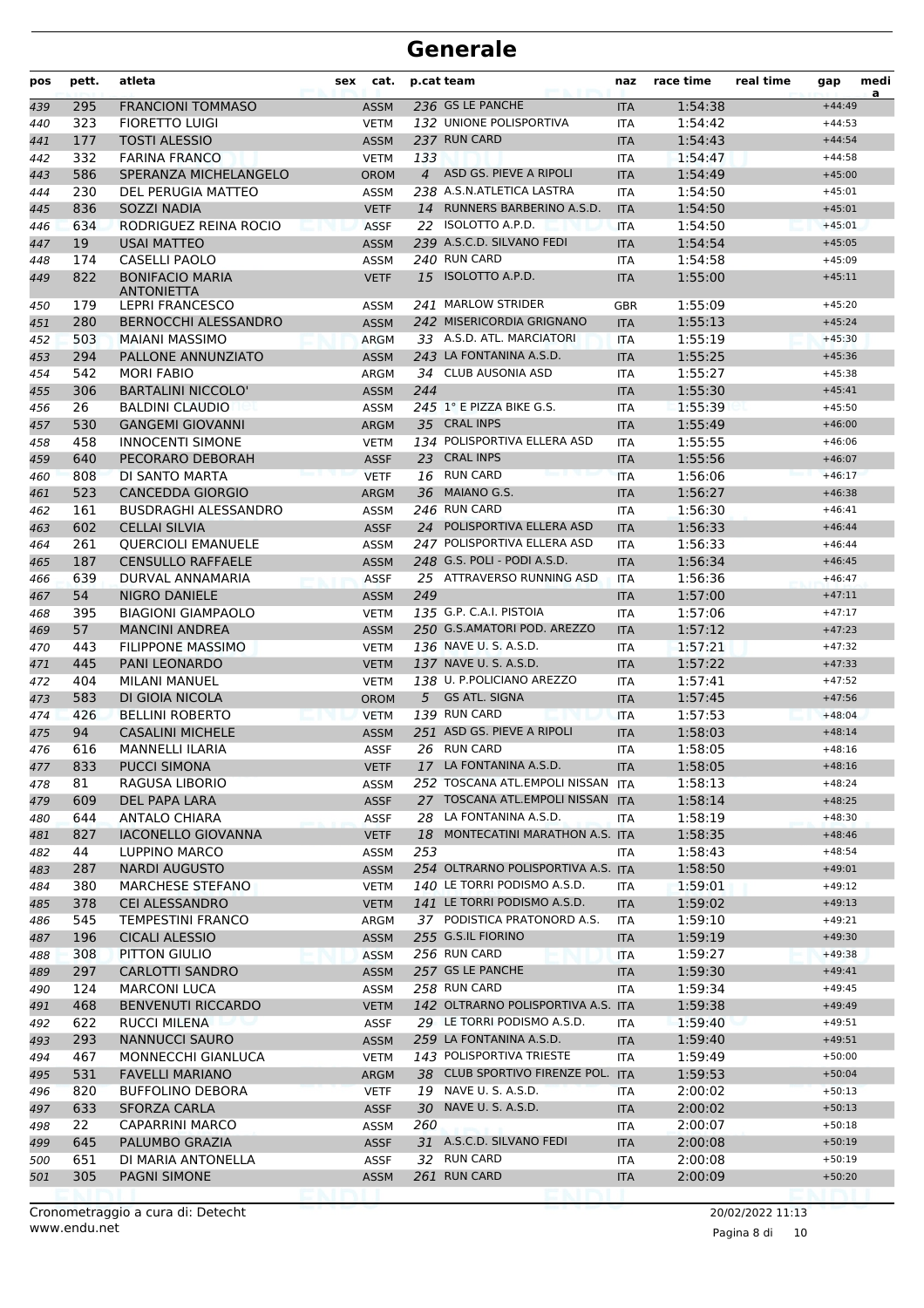| pos | pett.      | atleta                                         | sex | cat.                |     | p.cat team                                          | naz        | race time          | real time | gap                      | medi<br>a |
|-----|------------|------------------------------------------------|-----|---------------------|-----|-----------------------------------------------------|------------|--------------------|-----------|--------------------------|-----------|
| 502 | 228        | <b>STEFANUCCI ROBERTO</b>                      |     | <b>ASSM</b>         |     | 262 ASD MONTELUPO RUNNERS                           | <b>ITA</b> | 2:00:18            |           | $+50:29$                 |           |
| 503 | 74         | <b>FONDI MARCO</b>                             |     | <b>ASSM</b>         |     | 263 RUN CARD                                        | <b>ITA</b> | 2:00:18            |           | $+50:29$                 |           |
| 504 | 807        | <b>VALLARINO ANGELA</b>                        |     | <b>VETF</b>         |     | 20 EMOZIONI SPORT TEAM A.S.D. ITA                   |            | 2:00:39            |           | $+50:50$                 |           |
| 505 | 541        | <b>FRATONI MAURIZIO</b>                        |     | ARGM                |     | 39 CLUB AUSONIA ASD                                 | <b>ITA</b> | 2:00:54            |           | $+51:05$                 |           |
| 506 | 516        | <b>VESPRO FRANCO</b>                           |     | <b>ARGM</b>         |     | 40 LE TORRI PODISMO A.S.D.                          | <b>ITA</b> | 2:01:05            |           | $+51:16$                 |           |
| 507 | 803        | <b>MARI PAOLA</b>                              |     | <b>VETF</b>         |     | 21 LE TORRI PODISMO A.S.D.                          | <b>ITA</b> | 2:01:06            |           | $+51:17$                 |           |
| 508 | 832        | <b>SAMMICHELI DONATA</b>                       |     | <b>VETF</b>         | 22  | OLTRARNO POLISPORTIVA A.S. ITA                      |            | 2:01:07            |           | $+51:18$                 |           |
| 509 | 260        | MONDUCCI STEFANO                               |     | <b>ASSM</b>         |     | 264 POLISPORTIVA ELLERA ASD                         | <b>ITA</b> | 2:01:46            |           | $+51:57$                 |           |
| 510 | 257        | <b>FONTANA STEFANO</b>                         |     | <b>ASSM</b>         |     | 265 POLISPORTIVA ELLERA ASD                         | <b>ITA</b> | 2:01:47            |           | $+51:58$                 |           |
| 511 | 532        | <b>BORDONI LUCA</b>                            |     | ARGM                | 41  | NAVE U. S. A.S.D.                                   | <b>ITA</b> | 2:02:08            |           | $+52:19$                 |           |
| 512 | 547        | <b>AFFORTUNATI ENRICO</b>                      |     | <b>ARGM</b>         | 42  | <b>GS LE PANCHE</b>                                 | <b>ITA</b> | 2:02:23            |           | $+52:34$                 |           |
| 513 | 87         | <b>NAPOLI GIUSEPPE</b>                         |     | <b>ASSM</b>         | 266 |                                                     | <b>ITA</b> | 2:02:31            |           | $+52:42$                 |           |
| 514 | 812        | <b>FALAI ELISABETTA</b>                        |     | <b>VETF</b>         |     | 23 LUIVAN SETTIGNANO                                | <b>ITA</b> | 2:02:46            |           | $+52:57$                 |           |
| 515 | 256        | <b>BURBERI MARCO</b>                           |     | <b>ASSM</b>         |     | 267 POLISPORTIVA ELLERA ASD                         | <b>ITA</b> | 2:02:59            |           | $+53:10$                 |           |
| 516 | 422        | <b>MARIOTTI MAURIZIO</b>                       |     | <b>VETM</b>         | 144 |                                                     | <b>ITA</b> | 2:03:01            |           | $+53:12$                 |           |
| 517 | 339        | <b>GIOVANNONI FRANCESCO</b>                    |     | <b>VETM</b>         | 145 |                                                     | <b>ITA</b> | 2:03:05            |           | $+53:16$                 |           |
| 518 | 801        | DONZELLINI BARBARA                             |     | <b>VETF</b>         |     | 24 PODISTICA VAL DI PESA A.S.D.                     | <b>ITA</b> | 2:03:10            |           | $+53:21$                 |           |
| 519 | 33         | <b>MARCHETTI DANIELE</b>                       |     | <b>ASSM</b>         |     | 268 UISP COMITATO TERR.LE                           | <b>ITA</b> | 2:04:45            |           | $+54:56$                 |           |
| 520 | 478        | <b>BISCETTI GIUSEPPE</b>                       |     | <b>VETM</b>         |     | 146 LA FONTANINA A.S.D.                             | <b>ITA</b> | 2:04:49            |           | $+55:00$                 |           |
| 521 | 818        | <b>BELLI ANTONELLA</b>                         |     | <b>VETF</b>         |     | 25 NAVE U. S. A.S.D.                                | <b>ITA</b> | 2:04:49            |           | $+55:00$                 |           |
| 522 | 817        | <b>AZZERLINI ELENA</b>                         |     | <b>VETF</b>         | 26  | NAVE U. S. A.S.D.                                   | <b>ITA</b> | 2:04:50            |           | $+55:01$                 |           |
| 523 | 601        | RAVAGLI CHIARA                                 |     | <b>ASSF</b>         | 33  |                                                     | <b>ITA</b> | 2:05:34            |           | $+55:45$                 |           |
| 524 | 239        | <b>NARCISO ANDREA</b>                          |     | <b>ASSM</b>         |     | 269 NAVE U. S. A.S.D.                               | <b>ITA</b> | 2:05:43            |           | $+55:54$                 |           |
| 525 | 631        | <b>BONO JESSICA</b>                            |     | <b>ASSF</b>         |     | 34 RUN CARD                                         | <b>ITA</b> | 2:05:49            |           | $+56:00$                 |           |
| 526 | 436        | <b>CRISTOFARI MARCO</b>                        |     | <b>VETM</b>         |     | 147 CLUB SPORTIVO FIRENZE POL. ITA                  |            | 2:06:06            |           | $+56:17$                 |           |
| 527 | 259        | <b>MATERASSI NICOLA</b>                        |     | <b>ASSM</b>         |     | 270 POLISPORTIVA ELLERA ASD                         | <b>ITA</b> | 2:06:13            |           | $+56:24$                 |           |
| 528 | 831        | <b>GALLO BRIGIDA</b>                           |     | <b>VETF</b>         |     | 27 OLTRARNO POLISPORTIVA A.S. ITA                   |            | 2:06:18            |           | $+56:29$                 |           |
| 529 | 621        | <b>SCARNICCI ELISABETTA</b>                    |     | <b>ASSF</b>         |     | 35 MORELLO RUNNERS ASD                              | <b>ITA</b> | 2:06:45            |           | $+56:56$                 |           |
| 530 | 375        | POLLI ALDO                                     |     | <b>VETM</b>         |     | 148 MORELLO RUNNERS ASD                             | <b>ITA</b> | 2:06:46            |           | $+56:57$                 |           |
| 531 | 834        | <b>TOTI PATRIZIA</b>                           |     | <b>VETF</b>         |     | 28 LA FONTANINA A.S.D.                              | <b>ITA</b> | 2:07:11            |           | $+57:22$                 |           |
| 532 | 326        | <b>BERTI FRANCESCO</b>                         |     | <b>VETM</b>         | 149 |                                                     | <b>ITA</b> | 2:07:27            |           | $+57:38$                 |           |
| 533 | 250        | LICCIOLI ANDREA                                |     | <b>ASSM</b>         |     | 271 ISOLOTTO A.P.D.                                 | <b>ITA</b> | 2:08:16            |           | $+58:27$                 |           |
| 534 | 245        | <b>MAZZUOLI ANDREA</b>                         |     | <b>ASSM</b>         |     | 272 ISOLOTTO A.P.D.                                 | <b>ITA</b> | 2:08:17            |           | $+58:28$                 |           |
| 535 | 825        | <b>BAGNI PAOLA</b>                             |     | <b>VETF</b>         |     | 29 PROSPORT ATL. FIRENZE                            | <b>ITA</b> | 2:08:18            |           | $+58:29$                 |           |
| 536 | 534        | <b>SANDRUCCI GIANNI</b>                        |     | <b>ARGM</b>         | 43  | NAVE U. S. A.S.D.                                   | <b>ITA</b> | 2:08:22            |           | $+58:33$                 |           |
| 537 | 643        | LUPI VALENTINA                                 |     | <b>ASSF</b>         | 36  | PODISTICA PRATONORD A.S.                            | <b>ITA</b> | 2:08:22            |           | $+58:33$                 |           |
| 538 | 361        | <b>COLETTA PIETRO</b>                          |     | <b>VETM</b>         |     | 150 POL. PORTA SARAGOZZA                            | <b>ITA</b> | 2:08:31            |           | $+58:42$                 |           |
| 539 | 348        | TURAZZA LORENZO                                |     | <b>VETM</b>         |     | 151 POL. PORTA SARAGOZZA                            | <b>ITA</b> | 2:08:31            |           | $+58:42$                 |           |
| 540 | 809        | <b>CECCOLINI CINZIA</b>                        |     | <b>VETF</b>         |     | 30 POL. PORTA SARAGOZZA                             | <b>ITA</b> | 2:08:31            |           | $+58:42$                 |           |
| 541 | 821        | <b>BONAMINI CHIARA</b>                         |     | <b>VETF</b>         |     | 31 ISOLOTTO A.P.D.                                  | ITA        | 2:09:16            |           | $+59:27$                 |           |
| 542 | 69         | PILIA SIMONE                                   |     | <b>ASSM</b>         |     | 273 RUN CARD                                        | <b>ITA</b> | 2:10:10            |           | $+1:00:21$               |           |
| 543 | 357        | <b>BALBONI ALESSANDRO</b>                      |     | <b>VETM</b>         |     | 152 ATLETICA CORRIFERRARA                           | ITA        | 2:10:20            |           | $+1:00:31$               |           |
| 544 | 58         | <b>SETZU JONATHAN</b>                          |     | <b>ASSM</b>         | 274 | 275 RUN CARD                                        | <b>ITA</b> | 2:10:24            |           | $+1:00:35$               |           |
| 545 | 30         | <b>CAVICCHIO MARCO</b>                         |     | <b>ASSM</b>         |     | 276 MAIANO G.S.                                     | <b>ITA</b> | 2:10:26            |           | $+1:00:37$               |           |
| 546 | 193        | <b>CAPITONI MATTEO</b>                         |     | <b>ASSM</b>         |     | 153 RUN CARD                                        | <b>ITA</b> | 2:11:03            |           | $+1:01:14$               |           |
| 547 | 421        | <b>GELLI ANDREA</b>                            |     | <b>VETM</b>         |     | 32 MONTECATINI MARATHON A.S. ITA                    | ITA        | 2:11:08            |           | $+1:01:19$               |           |
| 548 | 828        | <b>GABOR EUGENIA</b>                           |     | <b>VETF</b>         |     | CLUB SPORTIVO FIRENZE POL. ITA                      |            | 2:12:00            |           | $+1:02:11$               |           |
| 549 | 903        | CIOFI BAFFONI PAOLA                            |     | ARGF                | 4   |                                                     |            | 2:12:23            |           | $+1:02:34$               |           |
| 550 | 619        | <b>GASPARRI EMANUELA</b>                       |     | <b>ASSF</b>         |     | 37 SAN PATRIZIO A.S.D.<br>44 ISOLOTTO A.P.D.        | <b>ITA</b> | 2:12:24            |           | $+1:02:35$               |           |
| 551 | 535        | <b>BICCI GABRIELE</b>                          |     | <b>ARGM</b>         |     | 33 AMICI DELLA FATICA CESENA                        | ITA        | 2:12:24            |           | $+1:02:35$               |           |
| 552 | 804        | <b>CHIANURA SANDRA</b>                         |     | <b>VETF</b>         |     | 154 RUN CARD                                        | <b>ITA</b> | 2:12:25            |           | $+1:02:36$               |           |
| 553 | 401        | PRIMI ANTONIO                                  |     | <b>VETM</b>         |     |                                                     | ITA        | 2:14:48            |           | $+1:04:59$               |           |
| 554 | 900        | <b>LUTI SUSANNA</b>                            |     | ARGF                | 5   |                                                     | <b>ITA</b> | 2:14:59            |           | $+1:05:10$               |           |
| 555 | 504        | PALCHETTI GIANNI                               |     | ARGM                |     | 45 RUN CARD                                         | ITA        | 2:15:34            |           | $+1:05:45$               |           |
| 556 | 811<br>440 | <b>CELLINI MARZIA</b><br><b>CAMERINI CORSO</b> |     | <b>VETF</b>         |     | 34 G.S. POLI - PODI A.S.D.<br>155 NAVE U. S. A.S.D. | <b>ITA</b> | 2:16:25<br>2:19:02 |           | $+1:06:36$<br>$+1:09:13$ |           |
| 557 |            |                                                |     | <b>VETM</b>         |     |                                                     | ITA        |                    |           |                          |           |
| 558 | 237        | FERRARO DAMIANO                                |     | ASSM                |     | 277 NAVE U.S.A.S.D.                                 | <b>ITA</b> | 2:19:02            |           | $+1:09:13$               |           |
| 559 | 446        | PISTOLESI PAOLO                                |     | <b>VETM</b>         |     | 156 NAVE U. S. A.S.D.<br><b>CRAL INPS</b>           | <b>ITA</b> | 2:19:02            |           | $+1:09:13$               |           |
| 560 | 589        | RASPANTI PAOLO                                 |     | OROM                | 6   | 46 RUN CARD                                         | <b>ITA</b> | 2:20:42            |           | $+1:10:53$               |           |
| 561 | 506        | <b>BALLINI MARCO</b>                           |     | ARGM                |     | PODISTICA POMIGLIANO ASD                            | ITA        | 2:20:50            |           | $+1:11:01$               |           |
| 562 | 585<br>627 | PIERRO LUIGI FRANCESCO<br>D'AVELLO LOLA        |     | <b>OROM</b>         | 7   | 38 X-SOLID SPORT LAB ASD                            | <b>ITA</b> | 2:22:26            |           | $+1:12:37$               |           |
| 563 |            |                                                |     | ASSF                |     | 157 RUN CARD                                        | ITA        | 2:26:22            |           | $+1:16:33$<br>$+1:17:31$ |           |
| 564 | 318<br>588 | <b>VENTURI STEFANO</b><br>PAMPALONI ANDREA     |     | <b>VETM</b><br>OROM | 8   | ISOLOTTO A.P.D.                                     | <b>ITA</b> | 2:27:20<br>2:33:18 |           | $+1:23:29$               |           |
| 565 |            |                                                |     |                     |     |                                                     | ITA        |                    |           |                          |           |

Pagina 9 di 10